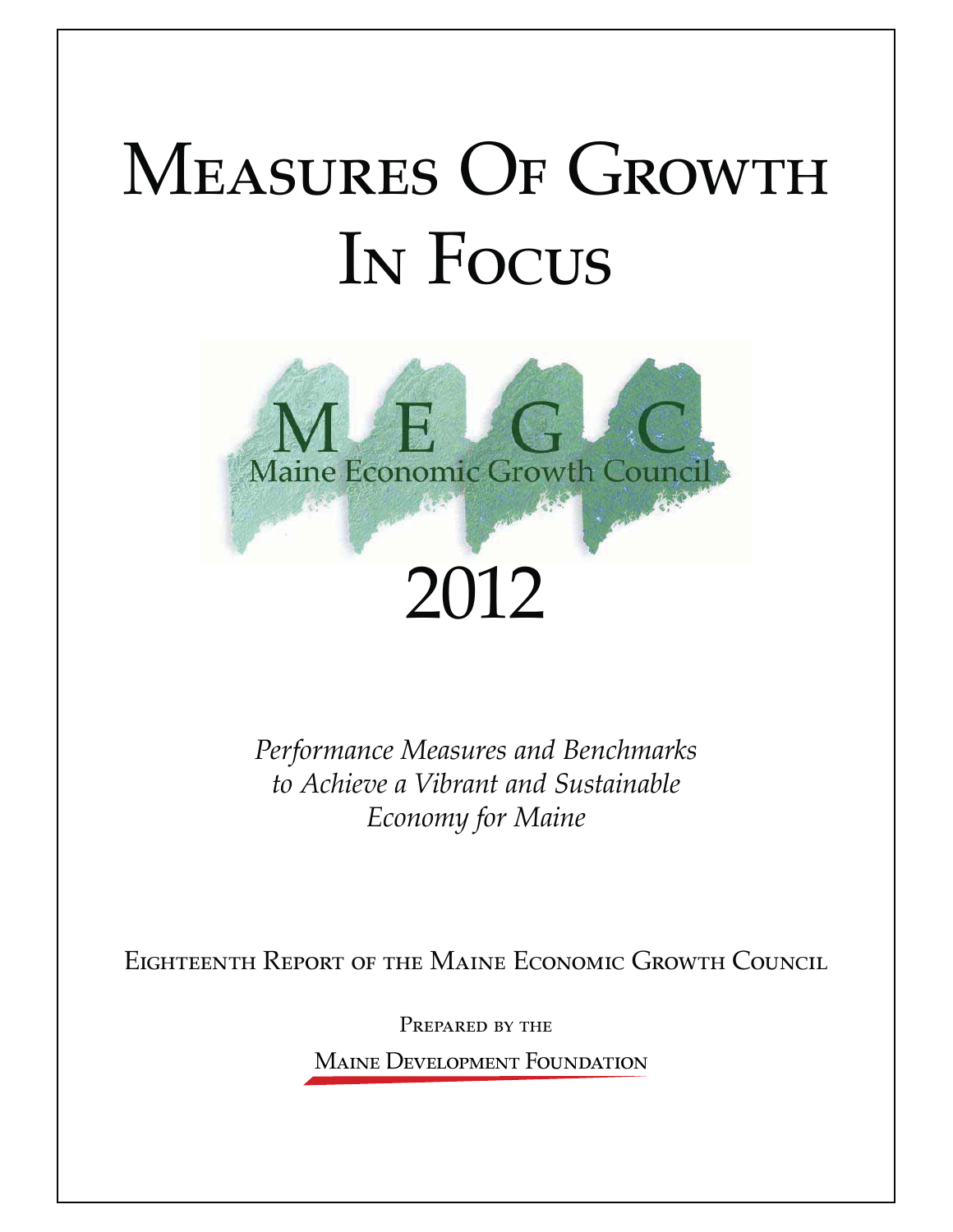# VISION

# A high quality of life for all Maine people.

*Achieving this vision requires a vibrant and sustainable economy supported by vital communities and a healthy environment.*



# Prepared for the Maine Economic Growth Council *by the* **MAINE DEVELOPMENT FOUNDATION**

295 WATER STREET, SUITE 5 AUGUSTA, ME 04330 TEL: (207) 622-6345 WWW.MDF.ORG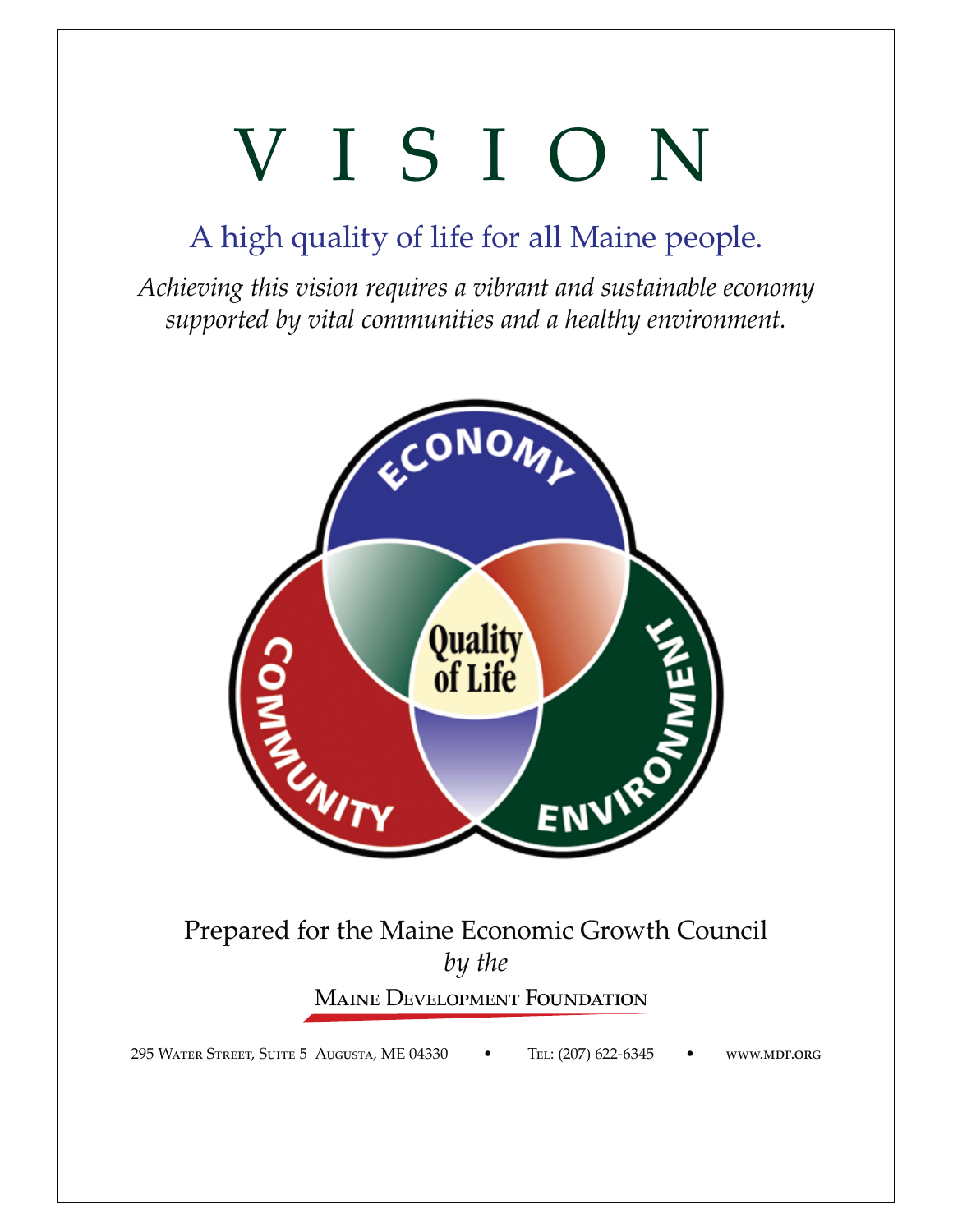# **2012 Performance Measures of the Maine Economic Growth Council**

# **ECONOMY**

# *Prosperity*

- $\Theta$  1. Per Capita Personal Income<br>  $\Theta$  2. Gross Domestic Product
- 2. Gross Domestic Product
- 3. Employment
- 4. Multiple Job Holding

# *Business Innovation*

- $\oplus$  5. Research and Development Expenditures
- $\oplus$   $\bigotimes$  6. International Exports
- ◯ 7. High Speed Internet Subscribers<br>◯ 8. New Business Starts<br>⊕ 9. Manufacturing Productivity
	- 8. New Business Starts
- 9. Manufacturing Productivity

# *Skilled and Educated Workers*

- 10. Higher Degree Attainment
- $\ominus$  11. Fourth Grade Reading Scores

# *Business Climate*

- $\bigoplus$  12. Cost of Doing Business
- $\bigoplus$  13. Cost of Health Care
- $\bigoplus$   $\bigotimes$  14. Cost of Energy
- 15. State and Local Tax Burden
- \* 16. Transportation Infrastructure<br>
and 17. On the Jak Injuries and Illnes
- 17. On-the-Job Injuries and Illnesses

# **GOLD STARS & RED FLAGS**

Determining which performance measures receive Gold Stars and Red Flags are judgments made by members of the Maine Economic Growth Council. These determinations reflect consensus of the group and are based on consideration of the best data available and the experienced perspective of Growth Council members. Generally, criteria are as follows:

#### **Exceptional performance.**

Very high national standing and/or established trend towards significant improvement.

#### **Needs attention.**

Very low national standing and/or established trend towards significant decline. In some cases, there is improvement, but it is still viewed as needing attention.

# **COMMUNITY**

## *Civic Assets*

18. Affordable Housing

# *Disparities*

- 19. Poverty
- $\bigoplus$  20. Gender Income Disparity

# *Health and Safety*

- **21. Wellness and Prevention**
- $\binom{2}{1}$  22. Health Insurance Coverage

# **ENVIRONMENT**

# *Preservation*

 $\implies$  23. Conservation Lands

# *Stewardship*

24. Sustainable Forest Lands

# *Access*

 $\oplus$  25. Population of Service Center **Communities** 

## **KEY TO SYMBOLS**

## **PROGRESS SYMBOLS**

The progress symbols reflect movement towards or away from the benchmarks. The benchmarks are established by the Growth Council and progress is determined objectively each year by reviewing the most recent trend. The Growth Council does not use a uniform methodology in creating benchmarks. Criteria for applying the progress symbols are as follows:

 $\left(\bigoplus_{n=1}^{\infty} X_n\right)$  We have moved toward the benchmark since last available data.

- $\bigcirc$  We have moved away from the benchmark since last available data.
- No significant movement either way since last available data.

\*New data set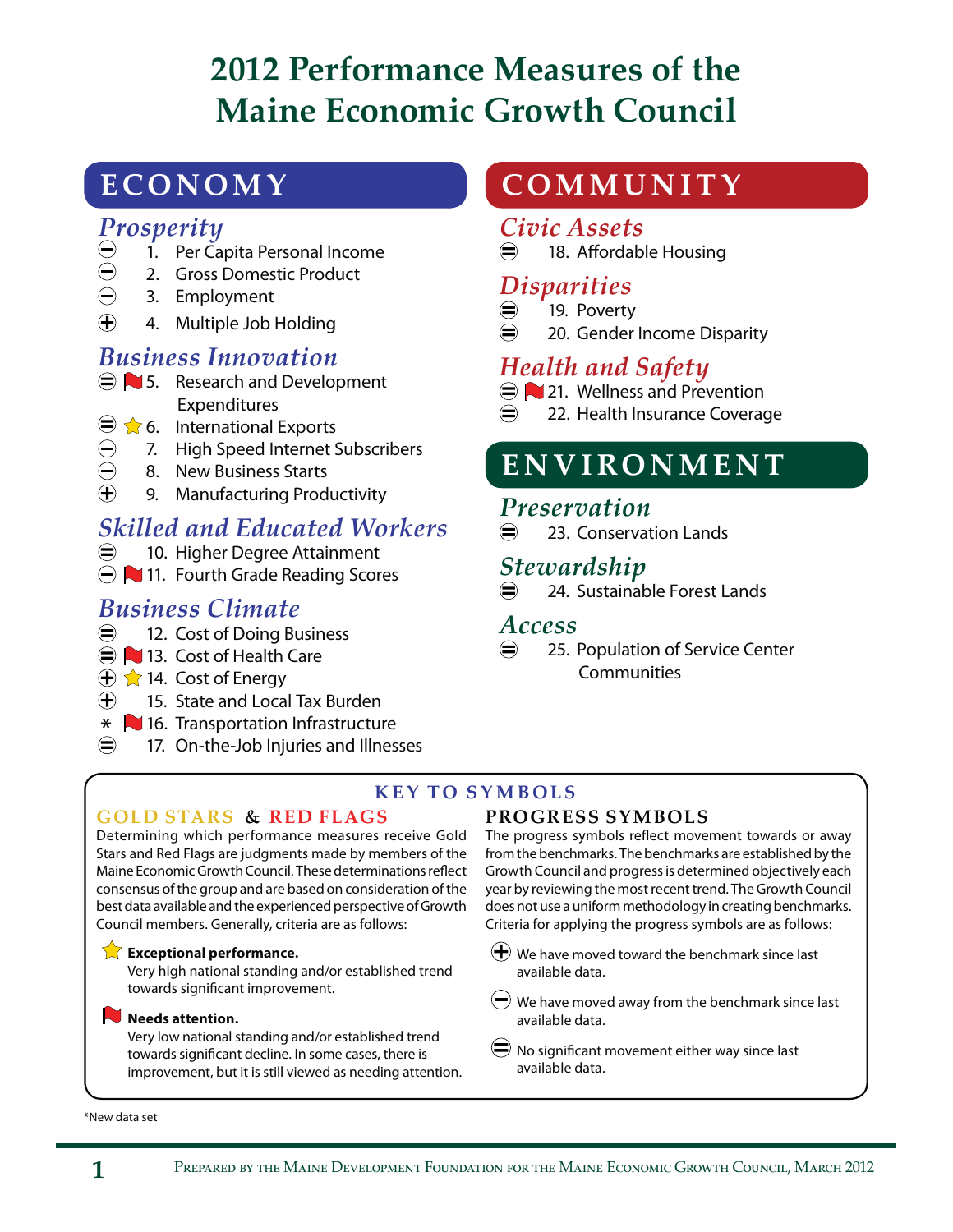#### **POLICY RECOMMENDATIONS FOR MAINE'S ECONOMY**

Maine is continuing its slow recovery from the recent economic downturn. There are reasons for both optimism and concern as we confront the problems of today and look to position ourselves for the future.

Maine continues to underperform on per capita personal income, a key indicator of overall economic performance. In 2010, Maine's per capita personal income ranked 31st in the nation and our income growth from 2009 to 2010 trailed the national average.

Poverty rates are another indicator of overall economic health. Although below national levels, Maine's poverty rate has climbed in recent years. In 2010, Maine's poverty rate was 23.5% for children under 5 and 18.2% for children under 18, creating difficulties during these formative years. Underlying the state average, Maine's poverty rate varies widely from a low of 10.3% in York and Cumberland counties to a high of 19.4% in Washington County.

It is the opinion of the Maine Economic Growth Council that the key to increasing incomes and lifting people out of poverty is to make targeted policy choices and investments that increase the productivity of our people and businesses and position Maine to successfully compete in this ever-globalizing economy.

#### **INVESTING IN THE PRODUCTIVITY OF MAINE'S PEOPLE**

In the modern economy, education is a key determinant of individual earning potential and overall economic prosperity. Fourth Grade Reading Scores are vital because this is where students transition from "learning to read" to "reading to learn." These scores are both a reflection of educational attainment and a predictor of future success.

The foundation for educational success is set during early childhood. Research consistently shows that investment in high quality early childhood development is the most effective and cost-efficient means of improving an individual's chances for success. Maine should consider the following:

- Use our expanding communication technology to bring best practices and evidence-based programs such as the Educare Central Maine model to all communities in Maine.
- . Expand the current public preschool program to all school districts.
- Require early childhood programs to meet a minimum quality standard in order to receive state money to ensure that public funds support high quality care and education.
- $\cdot$  Increase access to evidence-based training and education for child care providers and educators.

The health and wellness of Maine's people is another area that needs dramatic improvement as 64% of Maine adults are overweight or obese. Helping Mainers to achieve and maintain a healthy weight can yield significant benefits in quality of life, productivity, and reduced health care costs. Policies to consider include:

- Make tax incentives available to employers that provide wellness and prevention programs for employees.
- **EXECO** Continue to work with insurance providers to promote wellness and prevention.
- **Use public money to fund physical activity and nutritious foods in public schools.**
- The State, as an employer, should lead by example in reducing health care costs through fully investing in wellness and prevention for employees.

#### **INVESTING IN THE PRODUCTIVIT Y OF MAINE'S BUSINESSES**

Maine's energy and health care costs are higher than the U.S. average. Strategies to manage these costs and bring them closer to the U.S. average can help reduce the burden on Maine businesses and improve Maine's economy. Maine can address this by the following:

- **Expand and incent efficiency investments in large commercial and industrial consumers.**
- Continue to diversify our energy supply to provide a wider range of options, including commercially viable renewable sources, to all consumers.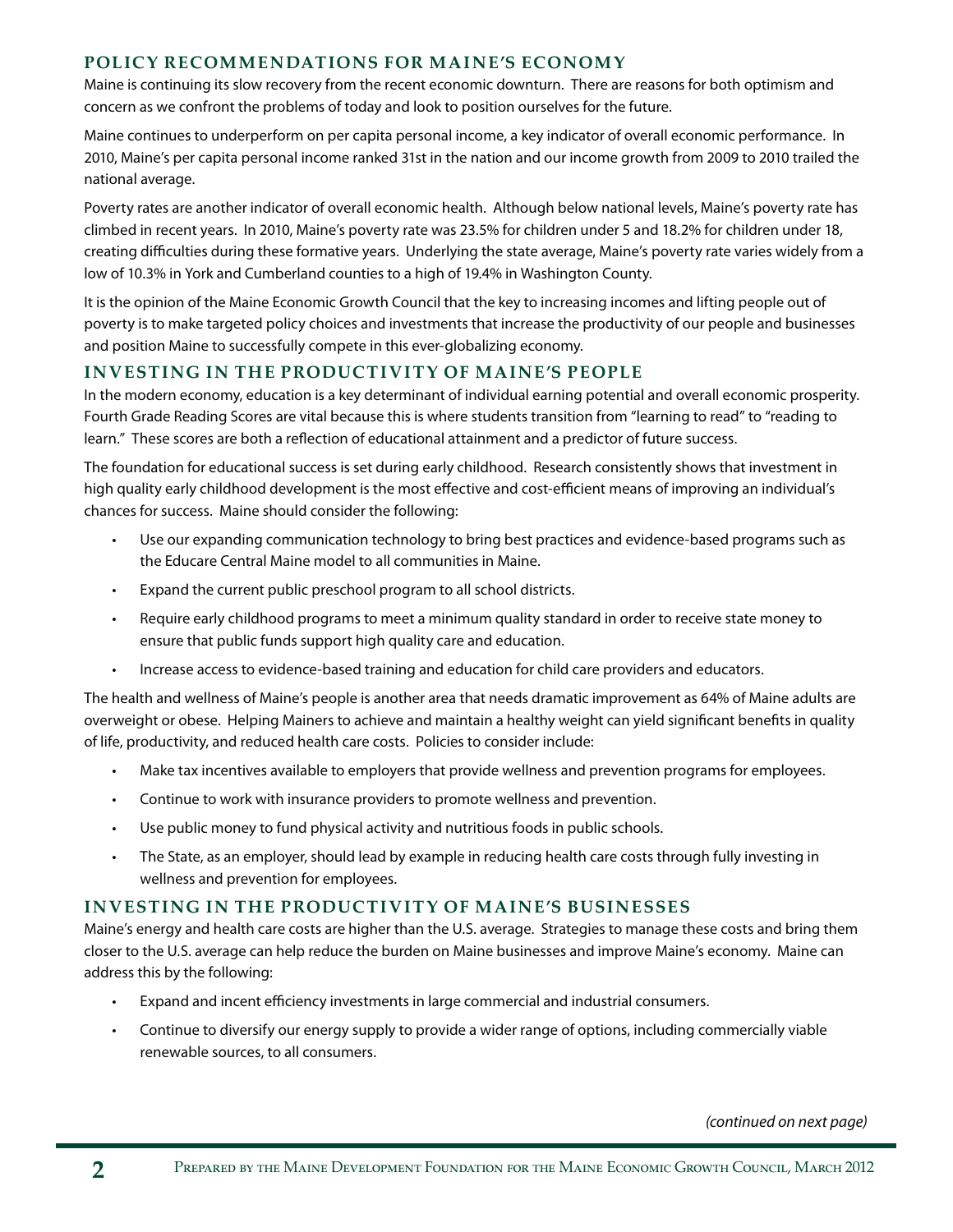Health care accounts for a disproportionate amount of Maine's gross domestic product relative to the nation and the other New England states. This imposes a heavy burden on Maine's people, businesses, and government. Strategies to consider in addressing this include:

- **•** Utilize technology to more efficiently reach our rural, dispersed populations.
- $\cdot$  Increase access to wellness and preventive care.
- Provide sufficient information to allow individual and business consumers to make informed choices about their health care options.

#### **INVESTING IN THE FUTURE**

Innovation and infrastructure are important to today's economy and are critical to moving the economy forward. Investment in research and development helps businesses to become more efficient and helps to bring new products to market. Yet, Maine's investment in research and development remains well below the region and nation. Maine should consider the following:

- . Continue public investment in research and development that leverages private investment to meet the goals of the state's Science and Technology Action Plan.
- **EXECT Support the commercialization of innovations through programs like the Maine Technology Institute, the** University System's Cooperative Extension, and entrepreneurial networks.

Maine's transportation infrastructure links us to the world at large and is a vital component of Maine's economy. The current condition of Maine's roads and bridges takes a major toll on business productivity by lowering fuel mileage, increasing commute and delivery times, and playing a part in more accidents. Recommendations in this area include:

- Dedicate funding streams for the maintenance of Maine's high economic priority roads and bridges.
- ightharport in alternative modes of transportation, such as freight and passenger rail, air, and ports, and the intermodal centers that connect them.

#### **THE NATURE OF DATA**

Sound policymaking is founded on sound data. The Council strives to provide the most accurate and timely data in a fashion that is useful for policymakers and opinion leaders. While great care is taken to ensure that the information in this report supports good decision making, the data we are dealing with by nature comes with a level of uncertainty. The best data has been collected in a way that manages this uncertainty. The data is regularly revised as more information and better methodologies are made available. As a result, the data in this edition may be slightly different from previous reports and, more importantly, more accurate. Despite any changes in the data, the trends and policy implications are unchanged.

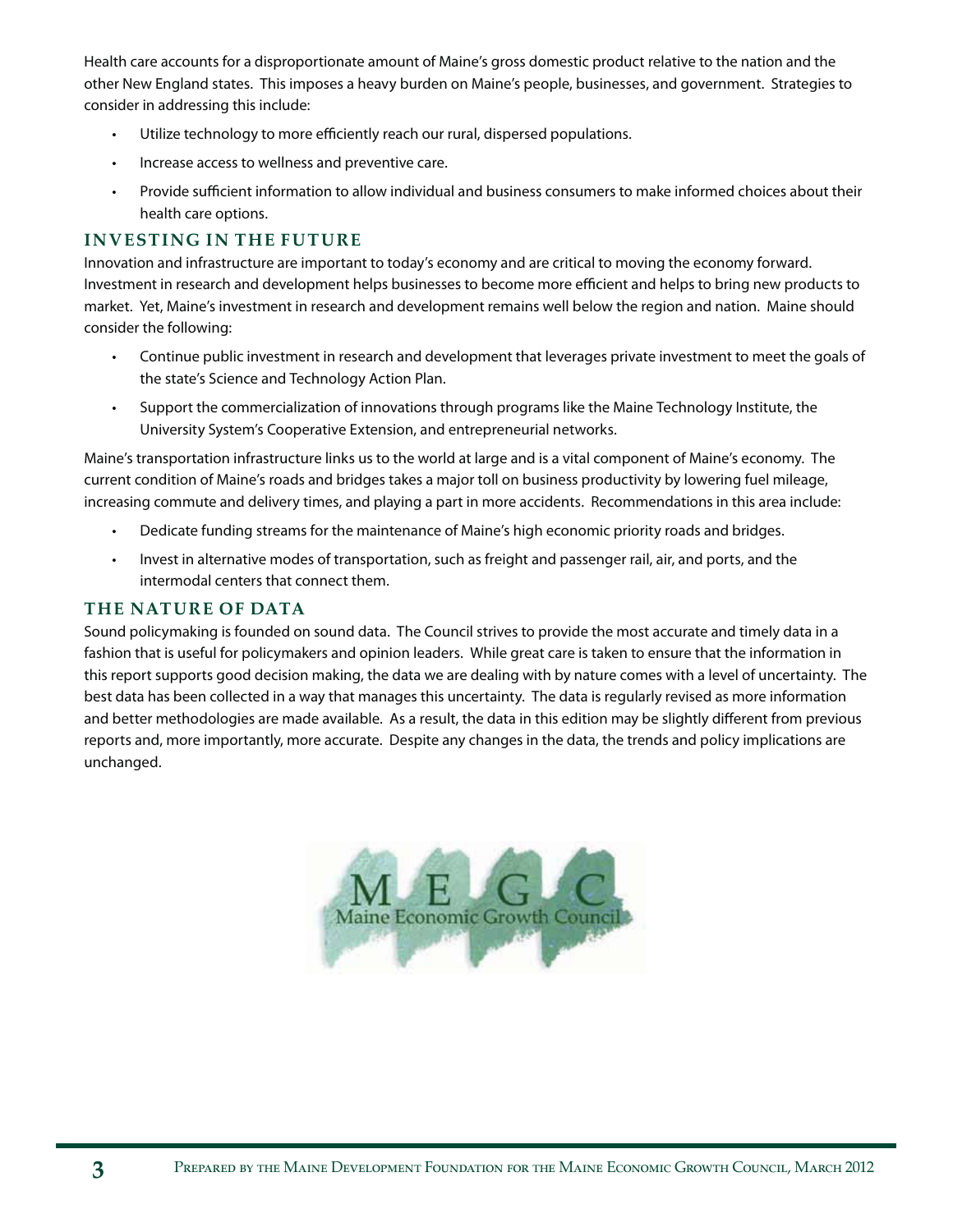# **1. Per Capita Personal Income**

**Benchmark:** Maine's national rank among the 50 states on per capita personal income will reach 25th by 2015.



#### **Maine's National Rank on Per Capita Personal Income 1985 - 2010**

## **Maine Growth of 1.8% Trails National Growth Rate of 2.8%**

Maine's per capita personal income improved by 1.8% from \$36,058 in 2009 to \$36,717 in 2010 but did not keep pace with the national growth rate of 2.8%. As a result, Maine lost ground on the national average and fell in national ranking from  $30^{th}$  to  $31^{st}$ . Maine's per capita personal income as a percent of the U.S. average dropped from 92.8% in 2009 to 91.9% in 2010.

In 2010, New England's per capita personal income was \$48,989, above both the U.S. average and Maine. Maine's per capita personal income is less than the other five New England states.

Per capita personal income is the income received from all sources (wages, salary, supplements, rents, dividends, interest, and transfer payments) divided by the state's population. Maine receives a greater share of its income (22.5% in 2010) from transfer payments than the nation (18.5% in 2010). The four percentage point gap in these percentages in 2010 was the smallest since 2004. Transfer payments are payments to persons for which no current services are performed. Examples include Social Security, unemployment, and welfare assistance. A positive outcome for Maine families will require increasing the components of personal income that are not derived from transfer payments.

Per capita personal income is a measure of economic prosperity. Higher incomes stimulate the economy by enabling greater consumer spending and savings and lowering tax burdens. Higher incomes are linked to a higher quality of life; as items such as housing, health insurance, and education become more affordable, Maine people have more disposable income. When incomes fail to keep pace with rising prices, it becomes increasingly difficult to afford even essentials such as food, medicine, and fuel. Positive movement towards the benchmark will require positive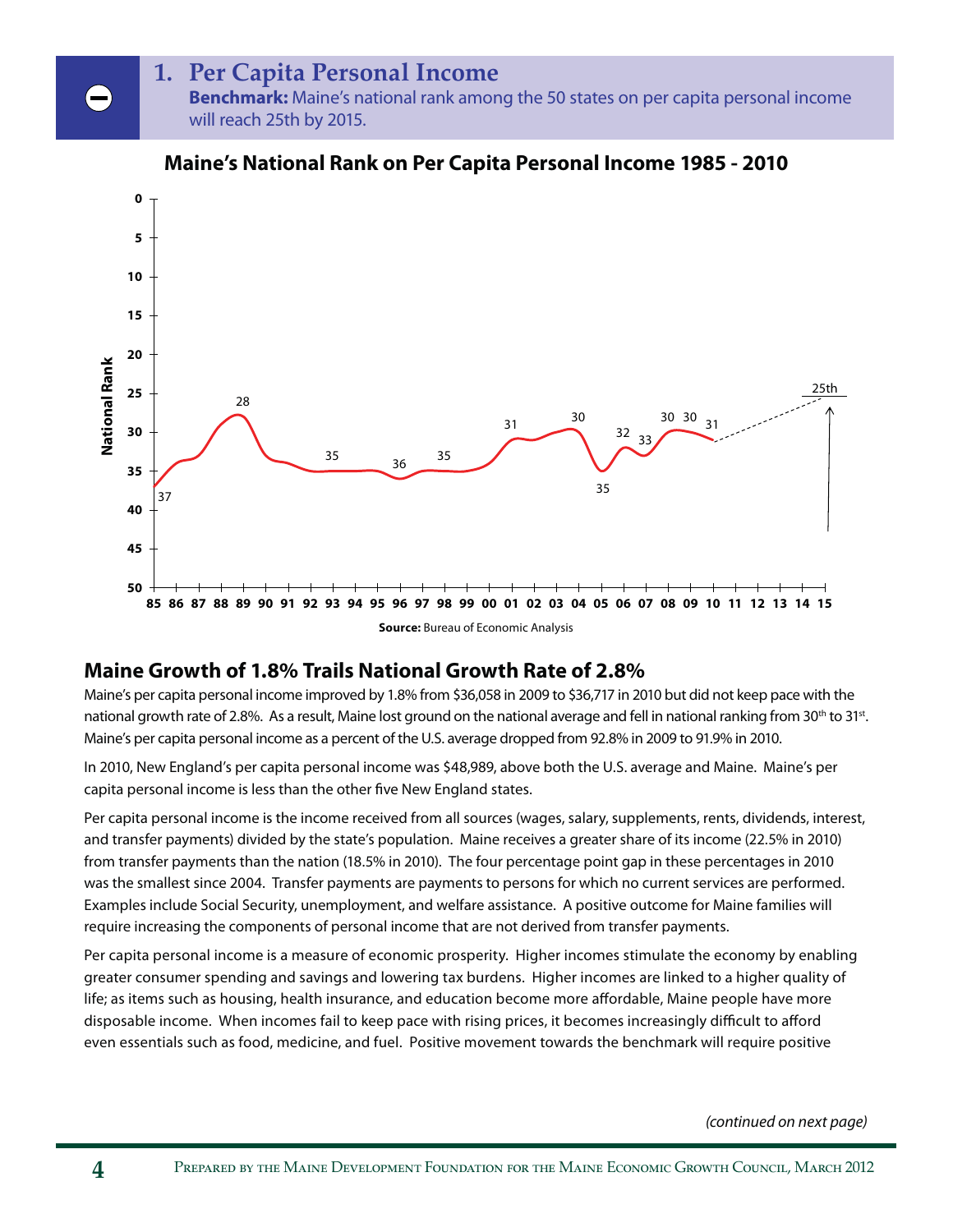| <b>2010 Personal Income and National Rank,</b><br><b>New England States</b> |          |    |  |  |  |  |
|-----------------------------------------------------------------------------|----------|----|--|--|--|--|
| <b>Rank</b><br><b>Income</b>                                                |          |    |  |  |  |  |
| <b>United States</b>                                                        | \$39,945 |    |  |  |  |  |
| <b>New England</b>                                                          | \$48,989 |    |  |  |  |  |
| Connecticut                                                                 | \$54,877 | 1  |  |  |  |  |
| Massachusetts                                                               | \$51,302 | 2  |  |  |  |  |
| New Hampshire                                                               | \$43,586 | 9  |  |  |  |  |
| Rhode Island                                                                | \$42,095 | 15 |  |  |  |  |
| Vermont                                                                     | \$40,098 | 19 |  |  |  |  |
| Maine                                                                       | \$36,717 | 31 |  |  |  |  |

**Source:** Bureau of Economic Analysis

movement on many other indicators.

The Per Capita Personal Income Gap graph shows Maine's progress in closing the income gap with the nation. The 2010 gap of -8.1% is larger than the 2009 gap of -7.2%, which represented the smallest gap since 1970.



#### **Per Capita Personal Income Gap 1970 - 2010 (% Points Maine Income Lags U.S.)**

**Source:** Bureau of Economic Analysis

**Related indicators include:** Gross Domestic Product, Employment, Higher Degree Attainment, State and Local Tax Burden, Poverty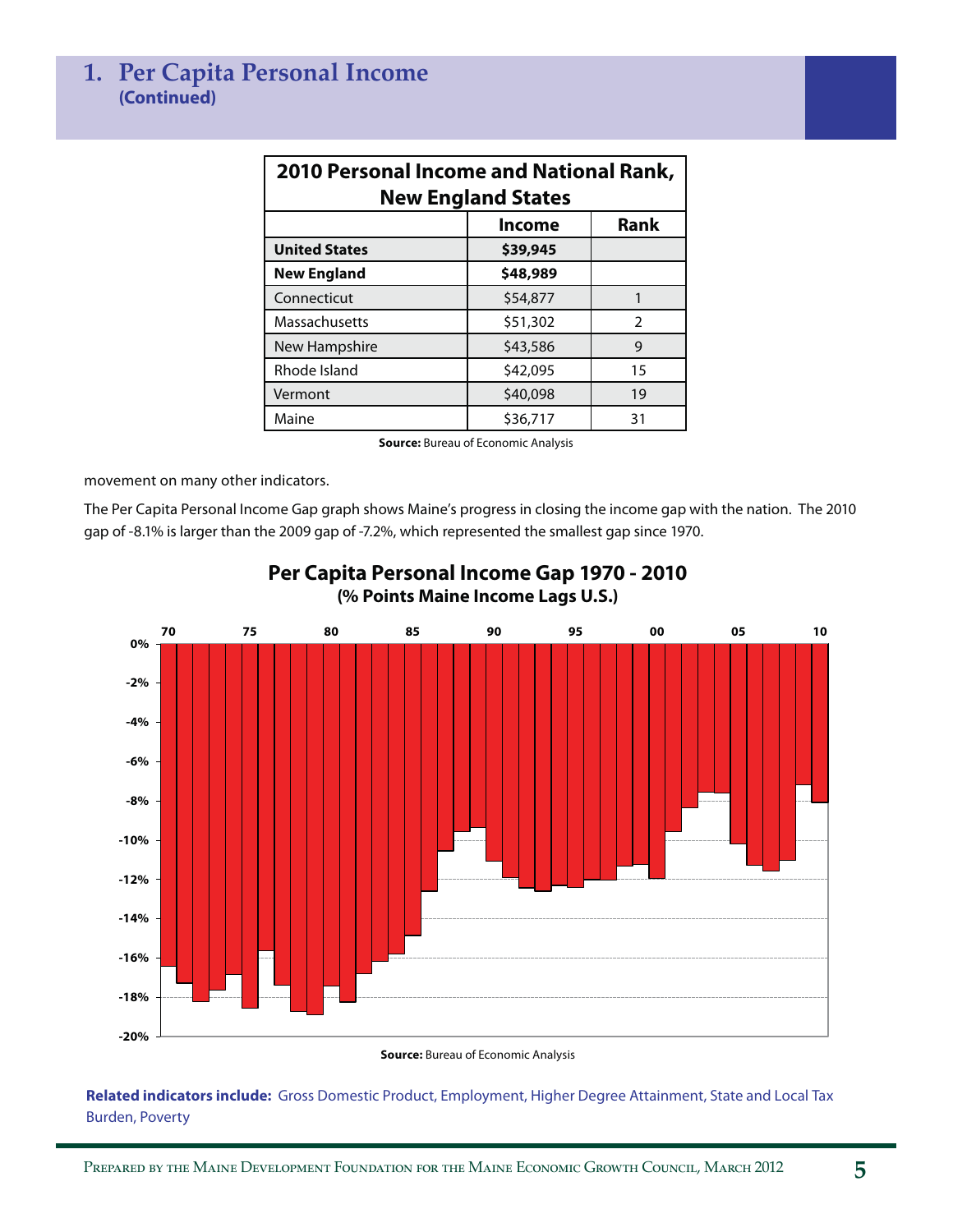#### **2. Gross Domestic Product**

**Benchmark:** Maine's GDP growth will outpace New England and the U.S.



#### **Real Gross Domestic Product Growth Rate 1991 - 2010**

**Source:** Bureau of Economic Analysis

#### **Maine's GDP Grows by 2.1% but Growth Trails Region and Nation**

Gross Domestic Product (GDP) is a measure of economic health and a primary determinant of a growing or receding economy. GDP is the value added in production by labor and property located within a state summed across all industry sectors.

After declining from 2008 to 2009, GDP was up nationwide in 2010. Maine saw both a smaller decline than New England and the nation in 2009 and a smaller increase in 2010 (2.1% compared to 3.4% and 2.6%, respectively). Over the last five years, GDP has grown much more slowly in Maine (0.8%), than in New England (5.0%) and the nation (4.3%).

The table shows the relative contribution of major industry sectors to Maine's GDP in 2010. The percent that each sector contributes to Maine's total GDP was largely unchanged from 2009. Real Estate, Government, Health Care and Social Assistance, and Manufacturing account for half of Maine's economic output. Reversing a trend from recent years, Manufacturing grew by 7.7%. Other sectors seeing strong improvement were Information (8.3%), Utilities (5.9%), and Management (6.0%). Real Estate, Government, and Health Care and Social Assistance were essentially unchanged from 2009 to 2010. Overall, sixteen sectors experienced growth from 2009 to 2010, and two sectors saw modest declines.

GDP is affected by a number of other indicators. Improvements in educational attainment and health of the workforce, for example, can drive up productivity, while controlling costs like energy and health care frees up money for business investment. Each of these can lead to greater economic output.

**Related indicators include:** Employment, Manufacturing Productivity, Higher Degree Attainment, Fourth Grade Reading Scores, Cost of Health Care, Cost of Energy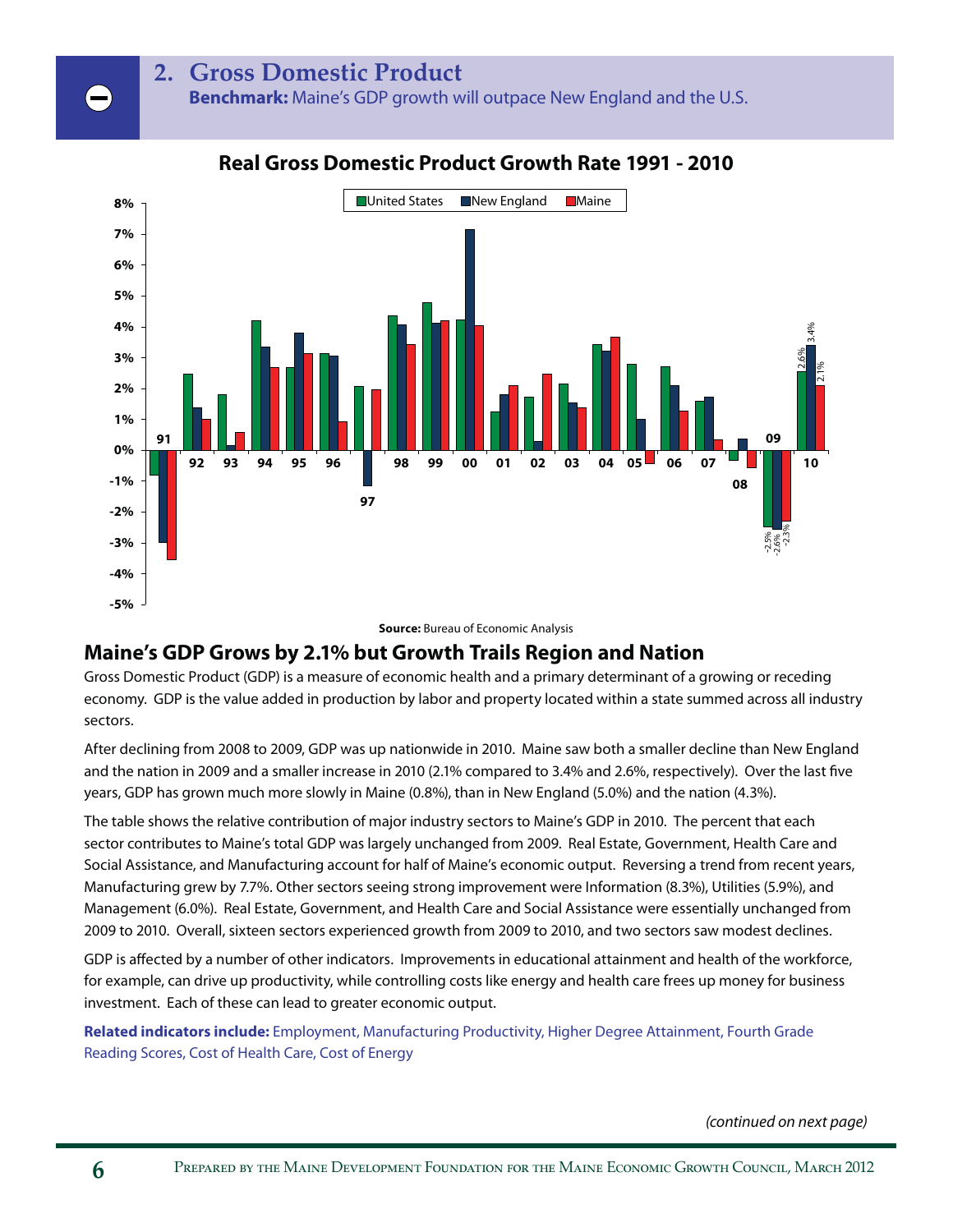| <b>Real Gross Domestic Product in Maine by Major Industry Sector 2010</b> |                                |            |                |  |  |  |
|---------------------------------------------------------------------------|--------------------------------|------------|----------------|--|--|--|
| <b>Industry Sector</b>                                                    | <b>GDP Millions of Dollars</b> | % of Total | % Change 09-10 |  |  |  |
| <b>Real Estate</b>                                                        | \$6,290                        | 14%        | $-0.5%$        |  |  |  |
| Government                                                                | \$6,244                        | 14%        | $-0.5%$        |  |  |  |
| <b>Health Care and Social Assistance</b>                                  | \$5,212                        | 11%        | 0.1%           |  |  |  |
| Manufacturing                                                             | \$5,095                        | 11%        | 7.7%           |  |  |  |
| <b>Retail Trade</b>                                                       | \$4,165                        | 9%         | 4.6%           |  |  |  |
| Finance and Insurance                                                     | \$3,526                        | 8%         | 2.2%           |  |  |  |
| <b>Wholesale Trade</b>                                                    | \$2,567                        | 6%         | 0.9%           |  |  |  |
| Professional & Technical Services                                         | \$2,402                        | 5%         | 0.5%           |  |  |  |
| Construction                                                              | \$1,605                        | 3%         | 1.9%           |  |  |  |
| <b>Accommodation &amp; Food Services</b>                                  | \$1,415                        | 3%         | 4.0%           |  |  |  |
| Information                                                               | \$1,281                        | 3%         | 8.3%           |  |  |  |
| <b>Administrative &amp; Waste Services</b>                                | \$1,208                        | 3%         | 4.9%           |  |  |  |
| Transportation and Warehousing                                            | \$1,042                        | 2%         | 1.0%           |  |  |  |
| <b>Other Services</b>                                                     | \$991                          | 2%         | 2.4%           |  |  |  |
| <b>Utilities</b>                                                          | \$757                          | 2%         | 5.9%           |  |  |  |
| Management                                                                | \$623                          | 1%         | 6.0%           |  |  |  |
| <b>Educational Services</b>                                               | \$499                          | 1%         | 1.2%           |  |  |  |
| Arts, Entertainment, Recreation                                           | \$448                          | 1%         | 4.9%           |  |  |  |

**Source:** Bureau of Economic Analysis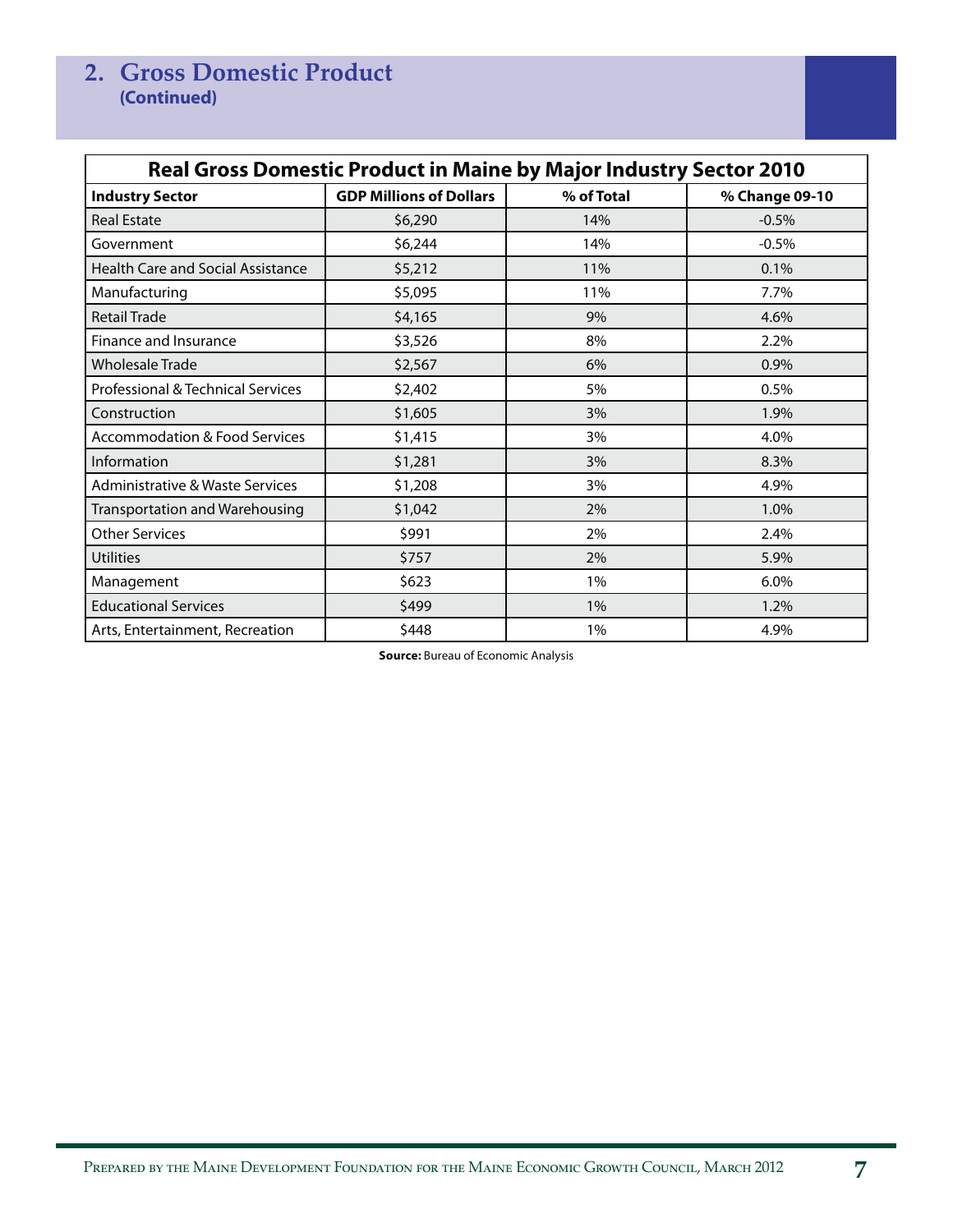#### **Maine's Average Annual Nonfarm Wage and Salary Employment by Industry Sector 1990 - 2010**



**Source:** Maine Department of Labor, Center for Workforce Research and Information

# **Maine Loses 3,300 Jobs - A Skilled Workforce Key to Recovery**

Maine lost 3,300 jobs from 2009 to 2010, a decrease of 0.6%. The total of 593,000 jobs is the lowest level since 1999, when the state had 586,300 jobs.

The makeup of Maine's economy also continues to change. One major trend is the continued loss of jobs in the manufacturing industry. Manufacturing Gross Domestic Product increased by 7.7% from 2009 to 2010, even as the sector lost 1,500 jobs, a decline of 2.9%. Overall, Manufacturing has declined from 17.4% of Maine's workforce in 1990 to 8.6% in 2010. Manufacturing jobs have declined nationwide. Structural factors, such as outsourcing and improvements in productivity, have decreased employment opportunities in this critical industry sector, which historically has tended to provide comparatively high wages and benefits. This decline in manufacturing jobs was aggravated during the recent recession as demand for manufactured products decreased significantly.

Eight industry sectors experienced declines from 2009 to 2010, while five saw improvement. Retail lost 900 jobs (-1.1%), Construction lost 800 jobs (-3.2%), and Transportation, Warehousing, and Utilities lost 500 jobs (-2.9%). The Health Care and Social Services sector lost 200 jobs (-0.2%) after adding 1,300 jobs the previous year. The Natural Resource and Mining Sector grew by 4.2% adding 100 jobs.

The data demonstrate that Maine faces a number of significant challenges. The largest economic downturn in decades is likely to result in slow job growth and higher unemployment for the next few years. Many of the jobs that will be available in the future will be in different sectors than those that were lost. While some of the factors influencing Maine's economy are beyond our control, providing workers with the skills and education to participate in growth industries is, and will continue to be, essential to our economic prosperity as we look to develop new employment opportunities.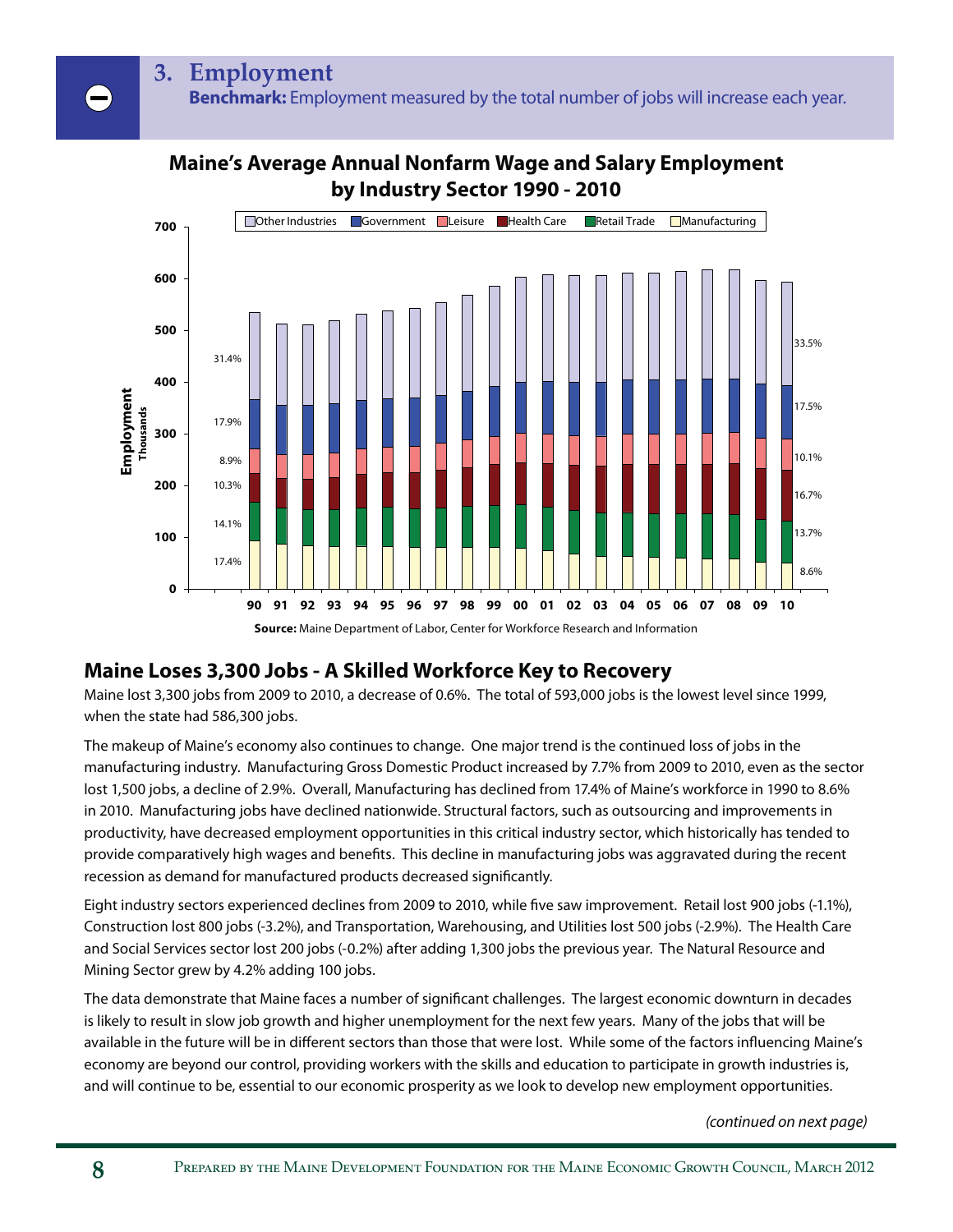#### **3. Employment (Continued)**

| <b>Employment Growth in Maine by Selected Sectors 2009 - 2010</b> |                         |          |  |  |  |  |
|-------------------------------------------------------------------|-------------------------|----------|--|--|--|--|
| <b>Sector</b>                                                     | <b>Jobs Gained/Lost</b> | Growth   |  |  |  |  |
| Manufacturing                                                     | $-1,500$                | $-2.9%$  |  |  |  |  |
| <b>Retail Trade</b>                                               | -900                    | $-1.1%$  |  |  |  |  |
| <b>Health Care and Social Assistance</b>                          | $-200$                  | $-0.2%$  |  |  |  |  |
| Leisure and Hospitality                                           | 500                     | 0.8%     |  |  |  |  |
| Government                                                        | 200                     | 0.2%     |  |  |  |  |
| Natural Resource and Mining                                       | 100                     | 4.2%     |  |  |  |  |
| Construction                                                      | $-800$                  | $-3.2%$  |  |  |  |  |
| Transportation, Warehousing, and Utilities                        | -500                    | $-2.9\%$ |  |  |  |  |
| Wholesale Trade                                                   | $-500$                  | $-2.6%$  |  |  |  |  |
| Information                                                       | $-200$                  | $-2.2%$  |  |  |  |  |
| Financial                                                         | -400                    | $-1.2%$  |  |  |  |  |
| <b>Professional and Business Services</b>                         | 600                     | 1.1%     |  |  |  |  |
| <b>Educational Services</b>                                       | 600                     | 3.1%     |  |  |  |  |
| <b>Other Services</b>                                             | 0                       | 0.0%     |  |  |  |  |

**Source:** Maine Department of Labor, Center for Workforce Research and Information

Maine's economy, like the nation's, is in transition. Some of Maine's investments intended to grow the economy and create good jobs (such as job training, education, and research and development) are paying dividends – particularly in high tech and emerging specialized manufacturing industries. More than ever, these emerging industries demand highly skilled and highly educated workers. Continued investment in education, at all levels and in all forms, is necessary to prepare Maine's workforce for the economy of both today and tomorrow.

In addition, a large number of older workers from across Maine's economy are approaching retirement and will take with them considerable experience and institutional knowledge. Providing students with the appropriate skill sets, training the existing workforce, supporting innovation and entrepreneurship, and attracting new workers from outside of Maine will be critical to replacing these skills and knowledge.

**Related indicators include:** Gross Domestic Product, Higher Degree Attainment, Fourth Grade Reading Scores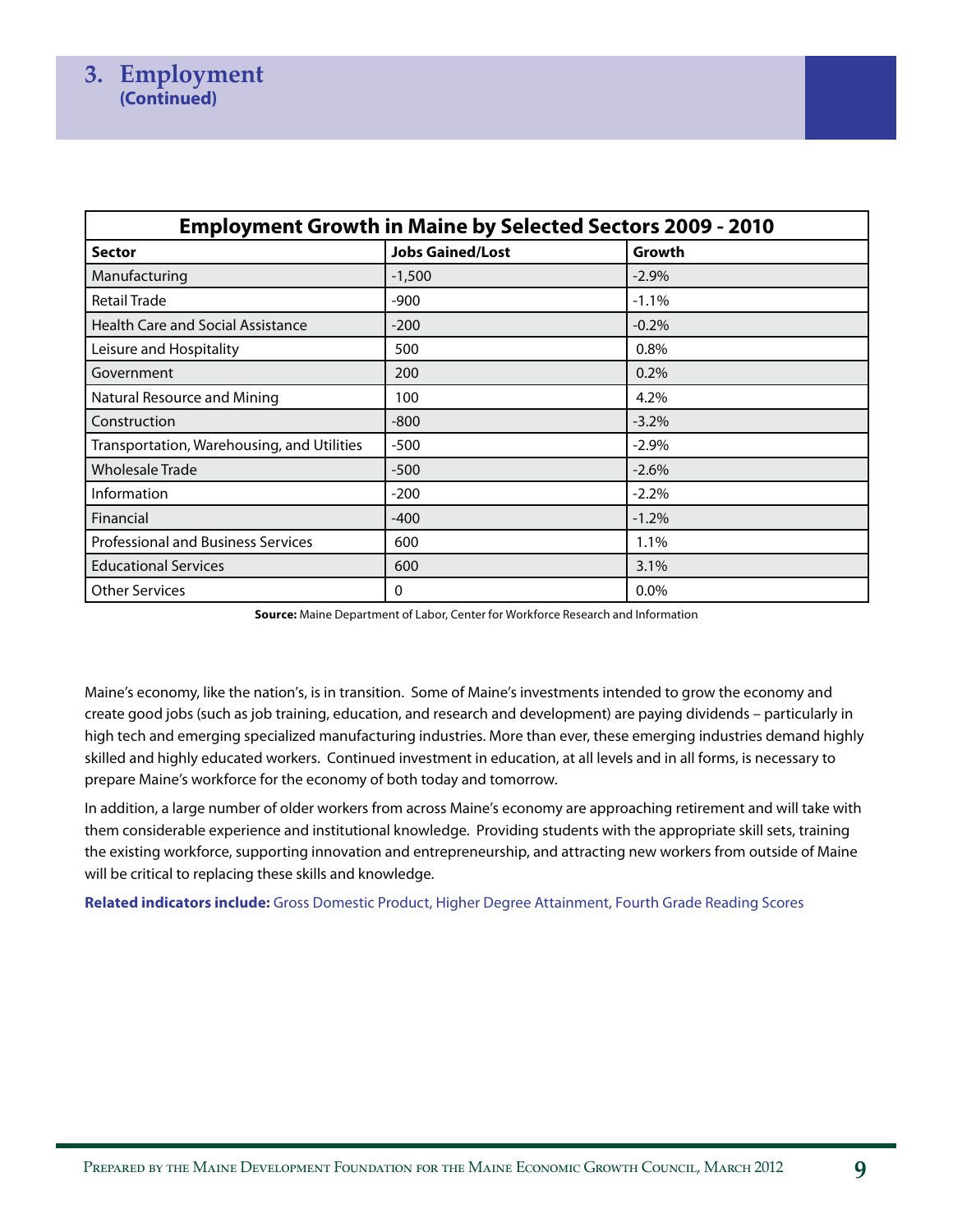## **4. Multiple Job Holding**

**Benchmark:** Maine's multiple job holding rate will decline to the U.S. rate.

**Percent of Workers Holding Multiple Jobs 1995 - 2010**



#### **Maine's Multiple Job Holding Rate Declines but Remains Above U.S. Average as Job Quality in Maine Continues to be a Concern**

The Growth Council views this indicator, in part, as a measure of job quality, as people often hold multiple jobs because no single job provides adequate compensation. It is important to note, however, that this is not the only reason people work multiple jobs. A second job may offer the opportunity to earn extra money, offer a different challenge, or provide enjoyment. The Maine Department of Labor suggests that Maine's rate is higher than the national average due to a higher degree of seasonal work and growth in retail trade and other services in which part-time work is prevalent. A higher rate of multiple-job-holding, therefore, is due in part to quality and the structure of the economy. This category includes self-employed workers who also hold a wage or salary job.

The Growth Council has set the benchmark of Maine's multiple job holding rate declining to the U.S. average. Maine's 2010 rate remained above the New England (6.2%) and U.S. (4.9%) averages in 2010. Maine's trend has been positive in recent years.

Wages are another indicator of job quality. According to the Bureau of Labor Statistics, Maine's 2010 average annual wage (\$37,338), across all sectors, is 80% of the national average (\$46,751), and 79% of the New England average (\$47,435). This can be difficult for Maine families buying goods and services like health care, energy, and food. The health insurance indicator in this report shows that fewer jobs offer employer-provided health insurance than in the past, also supporting an assertion of declining job quality.

These factors affect Maine's social fabric and culture. Holding multiple jobs means that workers have less time to spend at home and in their community, and less leisure time. Raising the skills of our current and future workforce will help lift existing businesses and will serve to attract high-growth industries both offering Maine workers quality employment opportunities.

**Related indicators include:** Per Capita Personal Income, Employment, Higher Degree Attainment

╋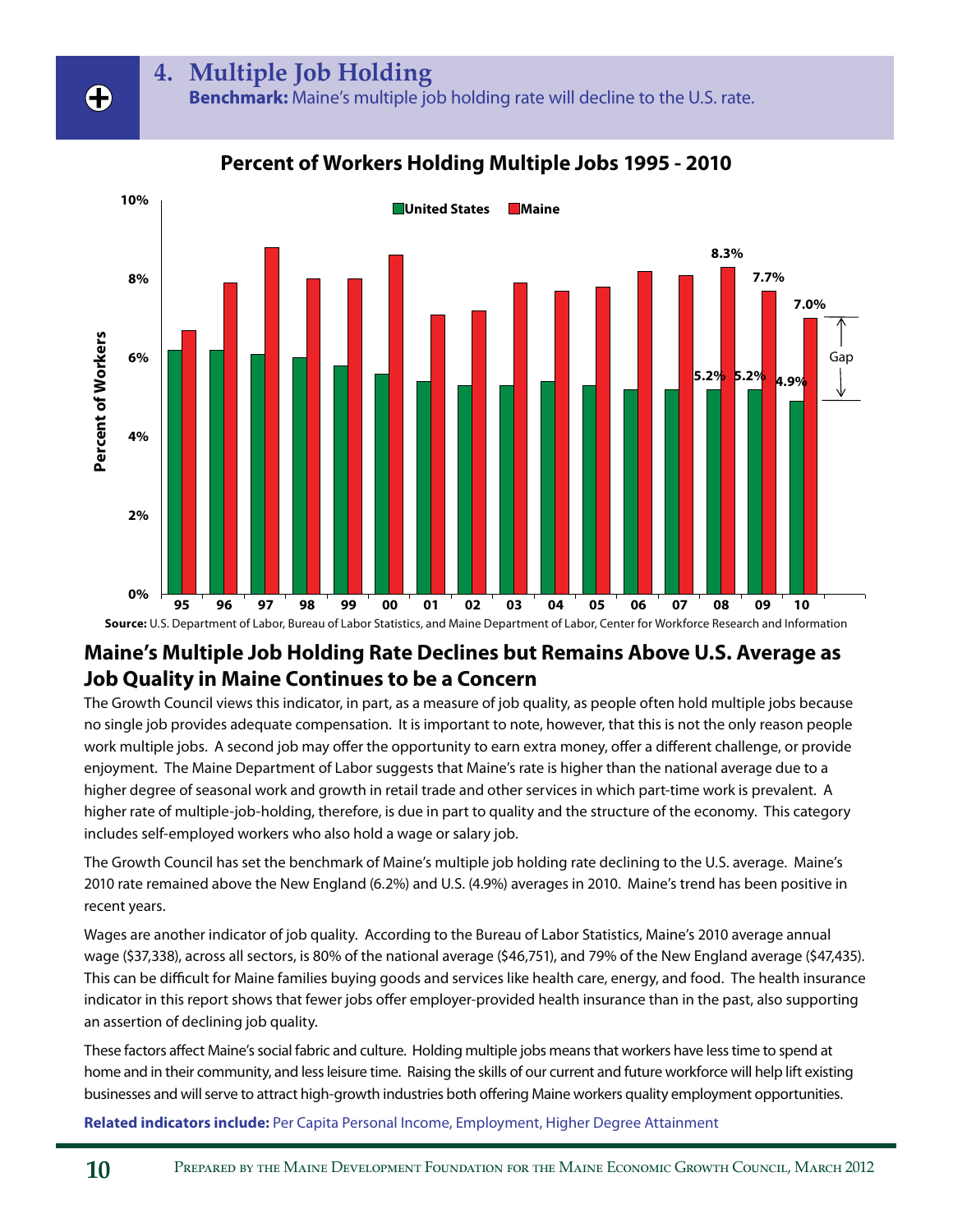

#### **Total R&D Spending as a Percent of Gross Domestic Product 1987 - 2008**

#### **Maine R&D Investment Remains Steady at 1% of Gross Domestic Product – More is Needed to Drive Innovation and Growth**

Maine's total Research and Development (R&D) investment grew from \$485 million in 2007 to \$516 million in 2008 representing approximately 1% of Gross Domestic Product (GDP). At this level of effort, Maine continues to invest a smaller share of the economy in R&D than the U.S. and New England. Maine's R&D investment as a percentage of GDP doubled (from 0.5% to 1%) from 1998 to 2008 and Maine's national rank grew from 45th in 1999 to 40th in 2008.

This indicator compares Maine with other EPSCoR states (Experimental Program to Stimulate Competitive Research – a joint program of the National Science Foundation and 25 small, rural states, including Maine), the United States as a whole, and New England. For the last 20 years, Maine has remained below the nation, the region, and EPSCoR states on this measure.

The Growth Council views the 3% benchmark as the investment necessary to expand Maine's innovation-driven economy and improve the state's competitiveness. This is also the goal set by the Maine Innovation Economy Advisory Board in the state's 2010 Science and Technology Action Plan. An additional investment of approximately \$866 million would have been required to reach the 3% benchmark in 2008. Although an update is not available to the R&D by Performance Sector chart at this time, it is important to note that Maine's private industry investment in R&D is below the EPSCoR, U.S., and New England averages.

R&D performance is a key measure for gauging Maine's competitiveness in the knowledge-based economy. R&D is a driving force in economic growth. It fuels innovation that leads to new products, processes, technologies, and services. These innovations spawn new industries, new jobs, and, ultimately, an improved quality of life. Nobel Prize Winner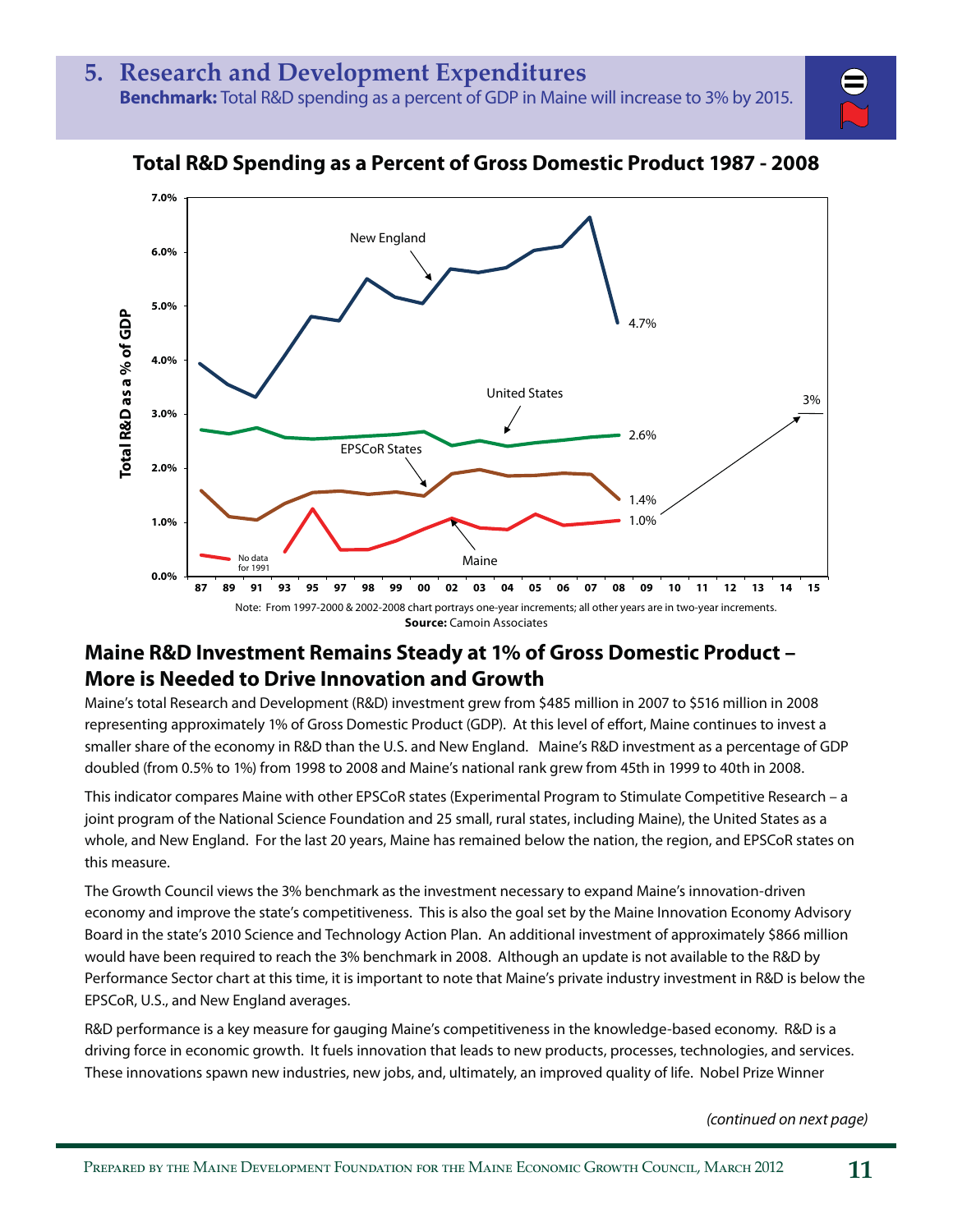## **5. Research and Development Expenditures (Continued)**



#### **R&D by Performance Sector – 2007**

Robert Solow, showed that 80% of GDP growth comes from innovation. R&D activity also attracts and supports a highly educated and skilled workforce which, in turn, continues to build a cycle of innovation. All of this leads to better jobs and economic growth.

**Related indicators include:** Gross Domestic Product, Higher Degree Attainment, Fourth Grade Reading Scores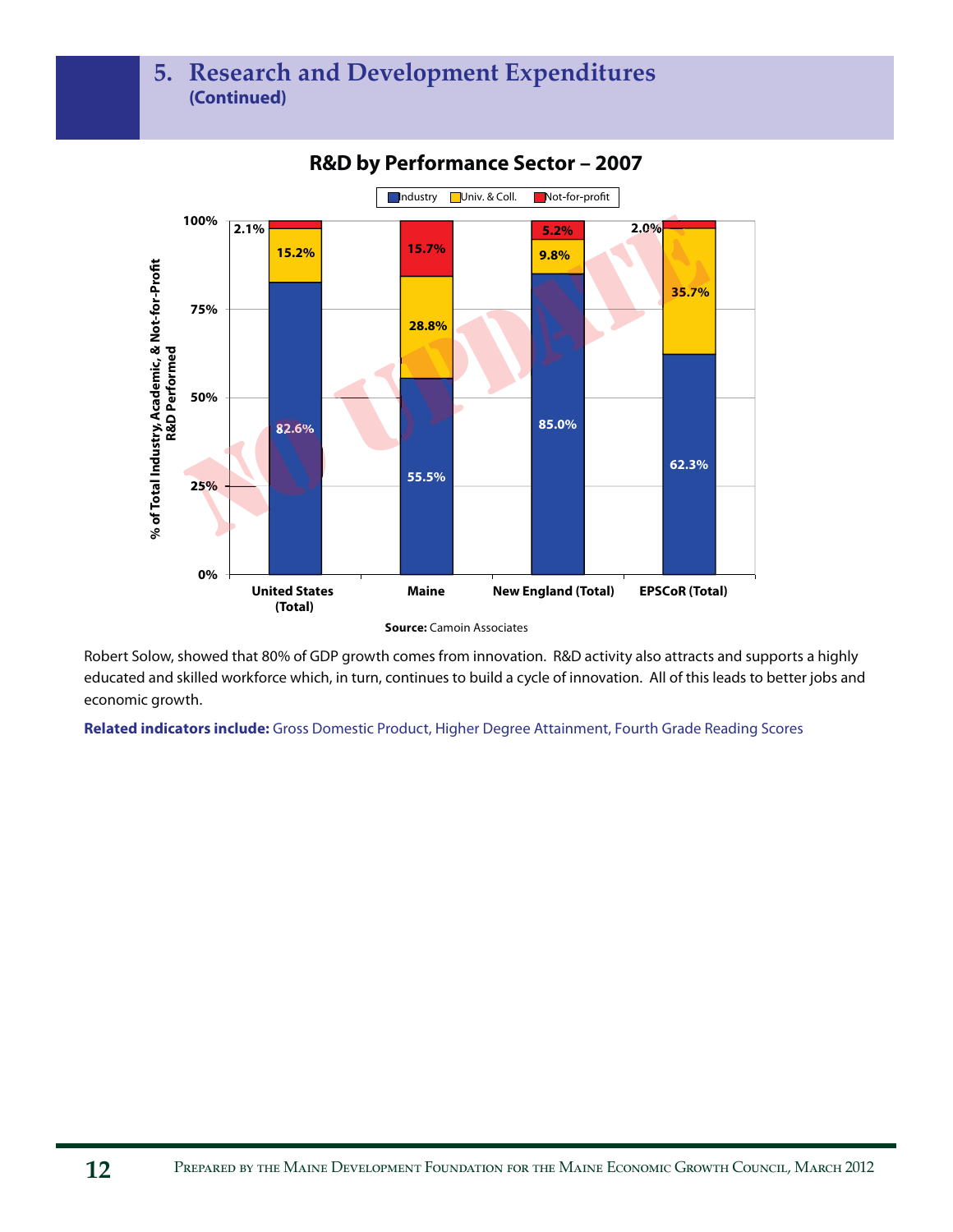

## **International Exports (Indexed from 1990) 1990 - 2011\***

# **Maine Exports Improve by Almost 13% from \$3.2 Billion to \$3.6 Billion from 2010 to 2011**

Following a recessionary plunge in 2009, both Maine and U.S. exports recovered in 2010 and continued their upward momentum during 2011. Maine exported almost \$3.6 billion of commodities in 2011, up 12.7% from \$3.2 billion in 2010. U.S. exports grew by 15.1% during this time.

Identifying and capitalizing on new markets remains essential to growing the Maine economy and supporting Maine manufacturers and industry. International markets represent real growth opportunities and Maine businesses need access to, and the ability to meet demand in, these markets. The State of Maine must continue building relationships worldwide to identify market opportunities for our businesses, and Maine's businesses must be ready to capitalize on these opportunities. The Maine International Trade Center is an important partner for Maine businesses looking to grow outside the U.S.

Many of Maine's top commodity export sectors grew from 2010 to 2011. The Aircraft and Spacecraft sector saw the largest increase, from \$104 million to \$268 million. Driven in large part by the semiconductor industry, Electric Machinery grew from \$926 million to \$1,071 million, in the process becoming Maine's leading sector in total export dollars. Fish Products grew from \$288 million to \$308 million. Maine's other major groups declined or saw no growth over this period.

Canada was again Maine's top trading partner with 32% of total Maine exports, followed by Malaysia (28%), China (8%), the Republic of Korea (4%), and the United Kingdom (4%). The remaining 24% of exports are purchased by over 170 countries worldwide.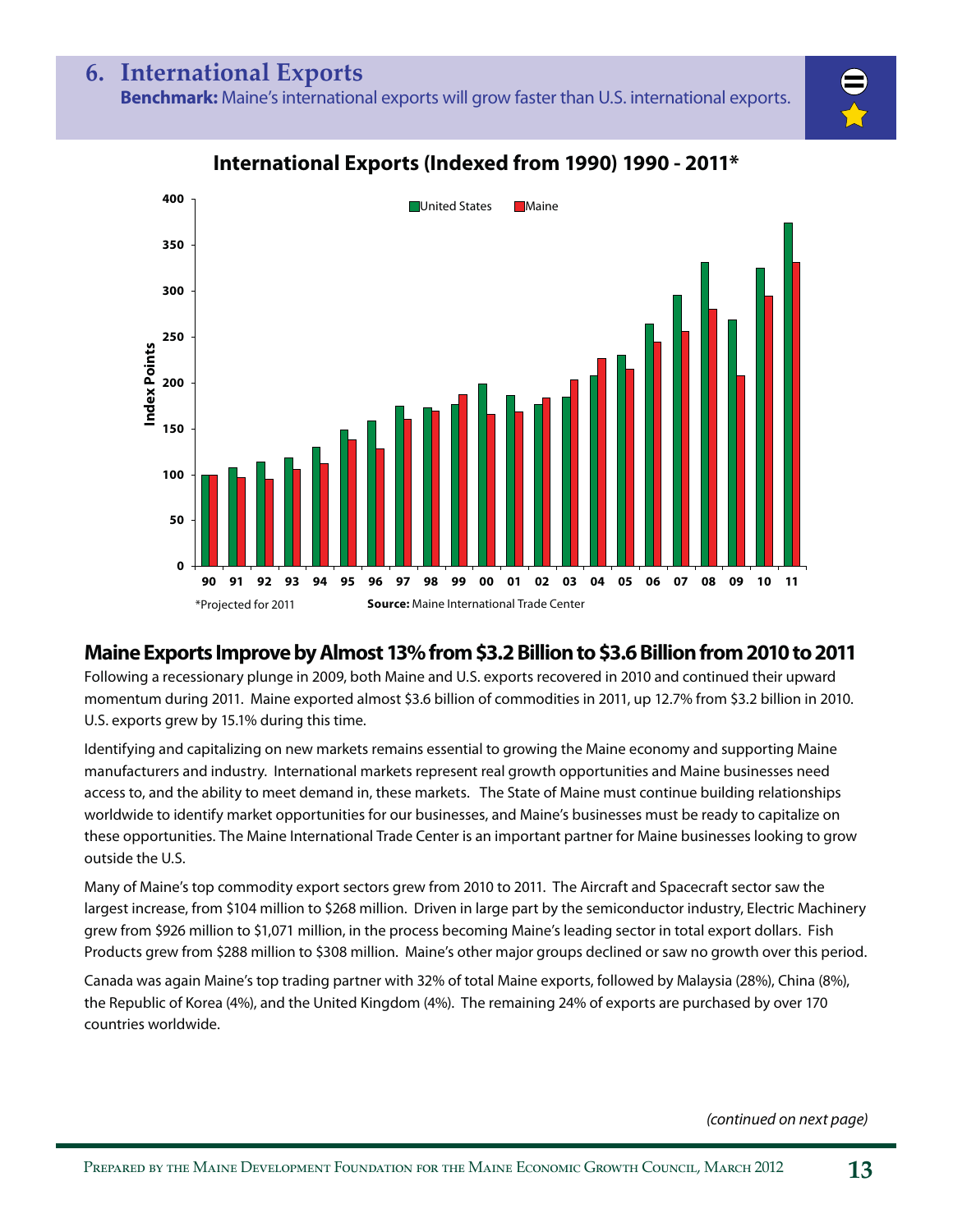| <b>Maine's Major Exported Commodities, 2011, in Millions of Dollars</b> |       |                    |                                   |  |  |
|-------------------------------------------------------------------------|-------|--------------------|-----------------------------------|--|--|
| <b>Commodity</b>                                                        | 2011  | 2011 %<br>of Total | <b>Growth Rate</b><br>2010 - 2011 |  |  |
| <b>Electric Machinery, Sound Equip, TV Equip, Parts</b>                 | 1,071 | 30.0%              | 15.6%                             |  |  |
| <b>Forest Products Sub-Total</b>                                        | 924   | 25.9%              | $-3.0%$                           |  |  |
| Paper and Paperboard                                                    | 404   | 11.3%              | $-0.6%$                           |  |  |
| Pulp of Wood, etc.                                                      | 313   | 8.8%               | $-3.7%$                           |  |  |
| Wood and Articles of Wood                                               | 207   | 5.8%               | $-6.3%$                           |  |  |
| Fish, Crustaceans, and Aquatic Invertebrates                            | 308   | 8.6%               | 7.1%                              |  |  |
| <b>Aircraft, Spacecraft, and Parts</b>                                  | 268   | 7.5%               | 158.9%                            |  |  |
| <b>Industrial Machinery, Including Computers</b>                        | 126   | 3.5%               | $-16.3%$                          |  |  |
| <b>Vehicles, Except Railway or Tramway,</b><br>and Parts, etc.          | 74    | 2.1%               | $1.1\%$                           |  |  |
| <b>Ships, Boats, and Floating Structures</b>                            | 18    | 0.5%               | 3.7%                              |  |  |
| <b>Other</b>                                                            | 776   | 21.8%              | $N/A^*$                           |  |  |
| <b>Total Exports</b>                                                    | 3,565 | 100.0%             | 12.7%                             |  |  |

**Source:** Maine International Trade Center

\* Not applicable with addition of Aircraft, Spacecraft, & Parts in 2011

**Related indicators include:** Gross Domestic Product, Research and Development Expenditures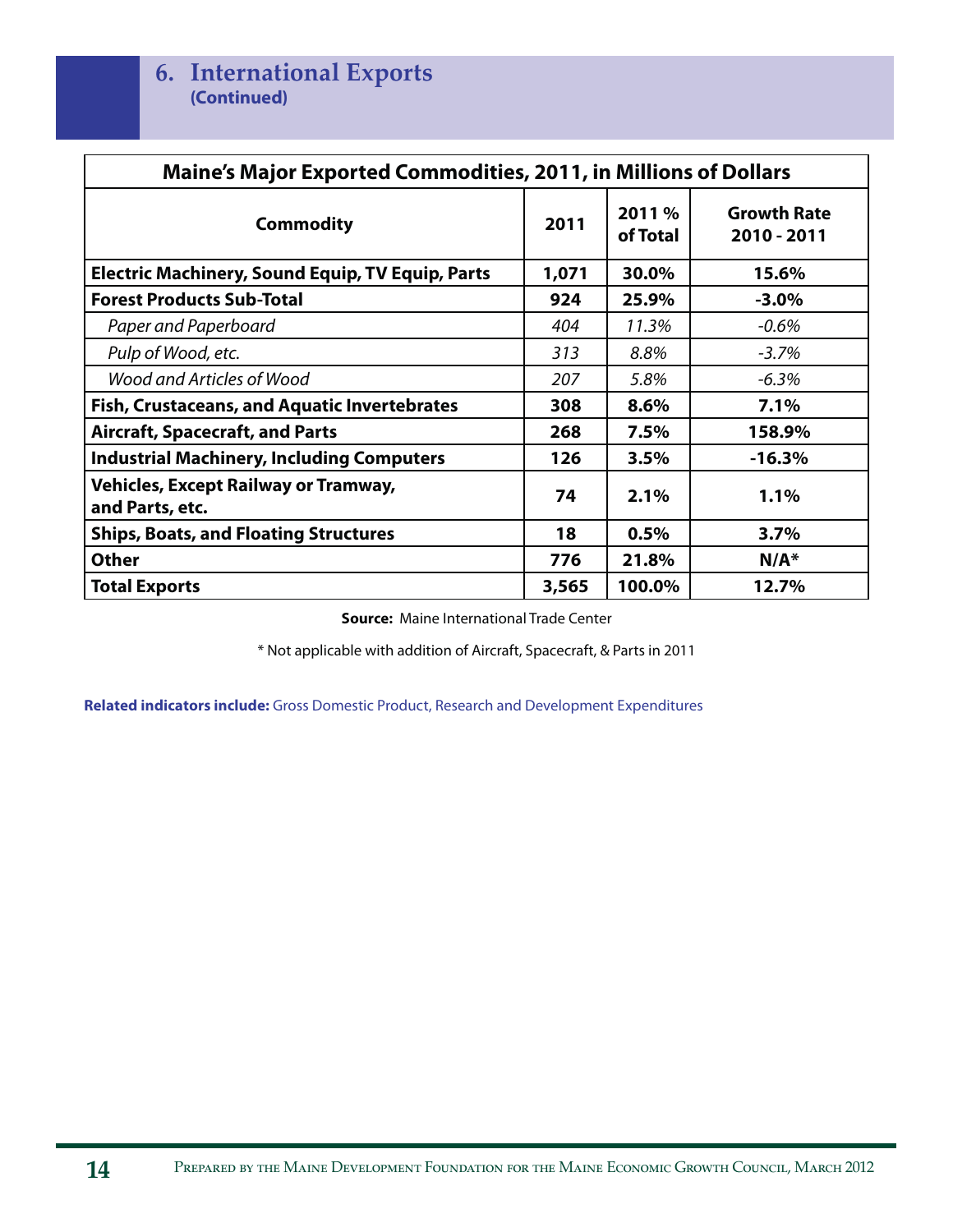#### **7. High Speed Internet Subscribers Benchmark:** Maine will reach the New England level of high speed internet subscribers

by 2015.



# **High Speed Internet Lines (Subscribers) per 1,000 Residents 2000 - 2010**

## **Maine Rate of 481 High Speed Internet Subscribers per 1,000 Residents Trails U.S. and New England Rates**

U.S. and New England rates dropped in 2008 due to a change in reporting methodology by the Federal Communications Commission\*. In 2010, Maine had 481 high speed internet subscribers per 1,000 residents, compared to 400 in 2009, an increase of 20%. In 2010, Maine trailed the U.S. and New England by 61 and 96 subscribers per 1,000 residents, respectively. New England continues to be considerably more connected than the nation as a whole, meaning that achieving the Growth Council's goal of reaching the New England level by 2015 is likely to be difficult absent a major policy shift or public sector investment.

In general, broadband access is more available in southern and coastal Maine and less available in the northern, eastern, and western regions. Even in the more-connected regions, there are still pockets that do not have broadband access.

The challenge is connecting and providing options in both rural areas and where there are pockets that lie just beyond internet and cable service areas. Population density and geography drive private investment decisions, as service providers require a minimum density to expand service. With existing wire and wireless technology, customers must live within a certain distance of this infrastructure. Those beyond that distance are excluded from the service. Satellite service may be available, but may require costly upfront investments or monthly payments, and may not be reliable with changing weather patterns.

Despite these challenges, expansion of internet and telecommunication technology is essential for Maine's economic growth and quality of life. In the knowledge economy, internet access can help connect Maine businesses, organizations, and individuals to the world at large. Internet connectivity makes it possible for companies to compete in the greater global economy and is especially important to the state's small businesses. Access also enables entrepreneurs to live and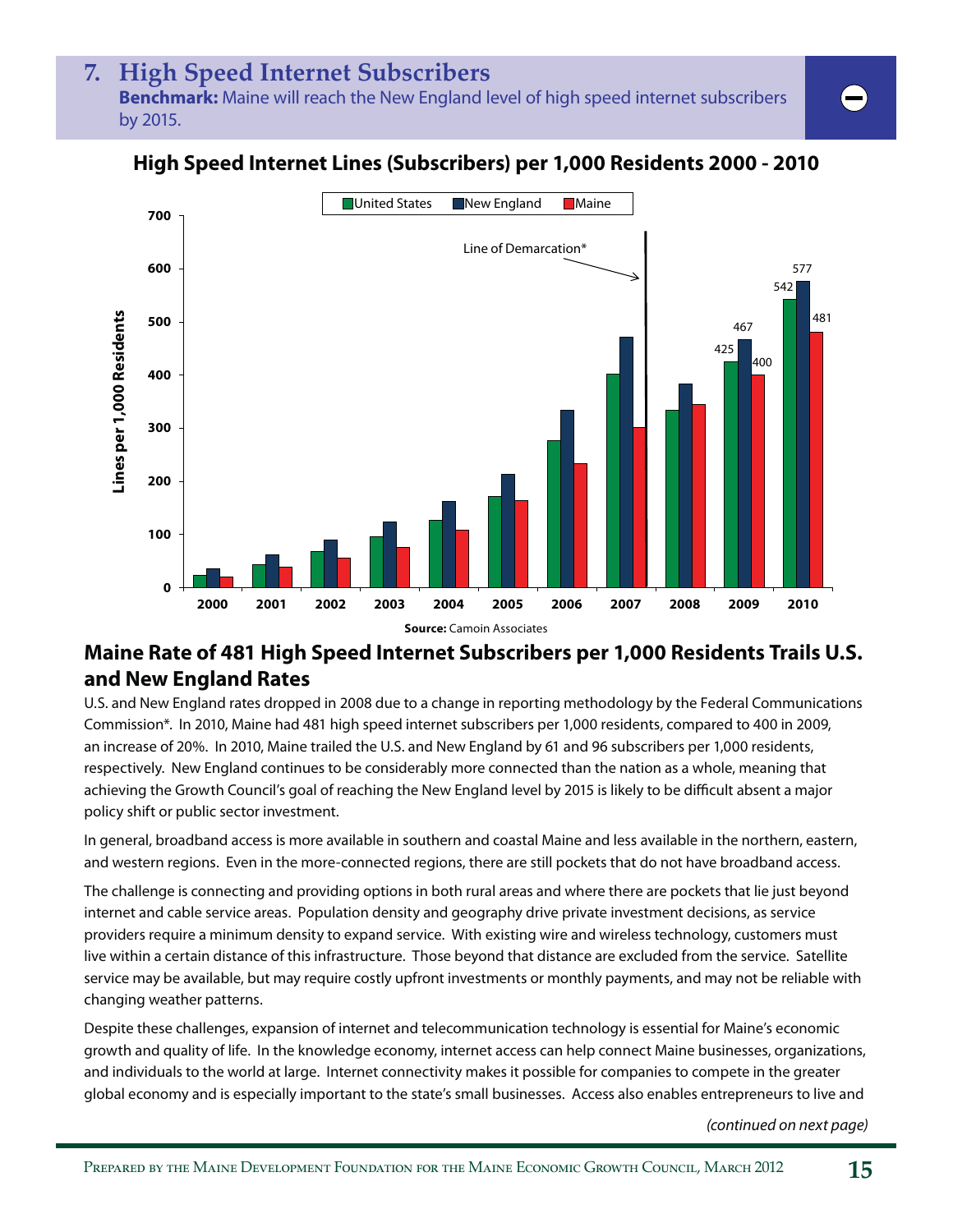work in communities across the state; expands educational opportunities; and improves the accessibility, quality, and efficiency of health care. It is important to support connectivity expansion efforts in Maine like the ConnectME Authority, the Three Ring Binder project, FairPoint Communication's Northern New England work, and Axiom Technologies' work to expand internet connectivity in Washington County.

#### **Related indicators include:** Research and Development Expenditures, New Business Starts

\*The Federal Communications Commission changed its reporting instructions in December of 2008, causing a one-time decrease in the reported number of mobile wireless internet access service connections, from about 60 million nationally in June 2008 to about 25 million in December 2008. The change excluded typical cell phone customers, customers whose only data purchases were entertainment downloads, and customers whose device has an internet browser but can only download customized-for-mobile internet content. As of December 2008, mobile network operators report only customers whose devices allow them to access the full internet and with service plans that allow data use over at least a month.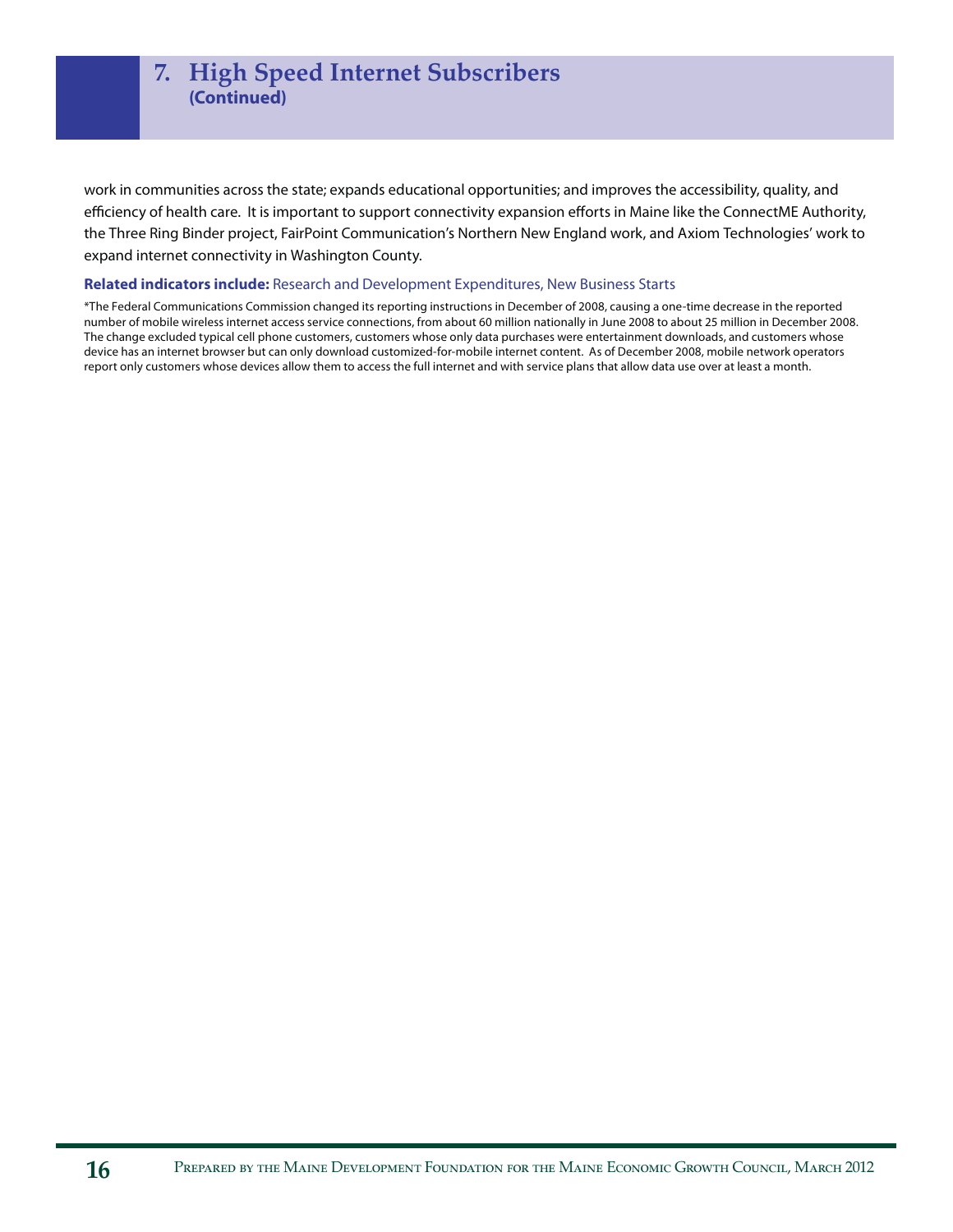



#### **New Business Activity in Maine Falls to 0.29% in 2010 - Below U.S., New England, and EPSCoR Averages**

The index of entrepreneurial activity is a statement of business health and vitality. The indicator compares Maine to the other EPSCoR states (Experimental Program to Stimulate Competitive Research – a joint program of the National Science Foundation and 25 small, rural states, including Maine), the U.S., and New England. Maine's rate dropped from 0.34% in 2009 to 0.29% in 2010, falling below the United States (0. 34%), New England (0.32%) and EPSCoR state (0.30%) activity for the first time since 2007.

It is also important to know if new businesses are surviving and the type of employment they offer. The Maine Department of Labor tracks the survival rate of new businesses, the jobs they create, and the wages those jobs pay. From the fourth quarter of 2009 to the fourth quarter of 2010, of the 2,144 new business starts in Maine, 1,940 survived – a survival rate of 90%. These surviving businesses provided 6,307 jobs with an average quarterly wage of \$8,635, approximately 10% below the average quarterly wage for the total private sector.

An important subset of new business activity is microbusiness (five or fewer employees). Data provided by the University of Maine's School of Economics shows that, since 2001, microbusinesses have accounted for a larger percentage of total annual employment in Maine than in any other New England state except Vermont. From 2008 to 2009, Maine's number of microbusinesses dropped by 3.1%, New England's by 2.3%, and the U.S.'s by 1.2%. In 2009, microbusinesses in Maine accounted for 21.6% of the state's total employment, above the New England (18.1%) and national (18.8%) averages.

New business activity is critical to Maine's economy. It is important to understand the types of businesses being created and the supports they need, as well as the number and quality of jobs they provide. Efforts such as the Maine Technology Institute, the Maine International Trade Center, the University of Maine's Innovation Engineering program, and the Kennebec Valley Entrepreneurial Network are giving Maine entrepreneurs the resources they need to build businesses, create jobs, and succeed. Continued support of these and similar efforts will help Maine realize this important benchmark.

**Related indicators include:** Research and Development Expenditures, Higher Degree Attainment, Fourth Grade Reading Scores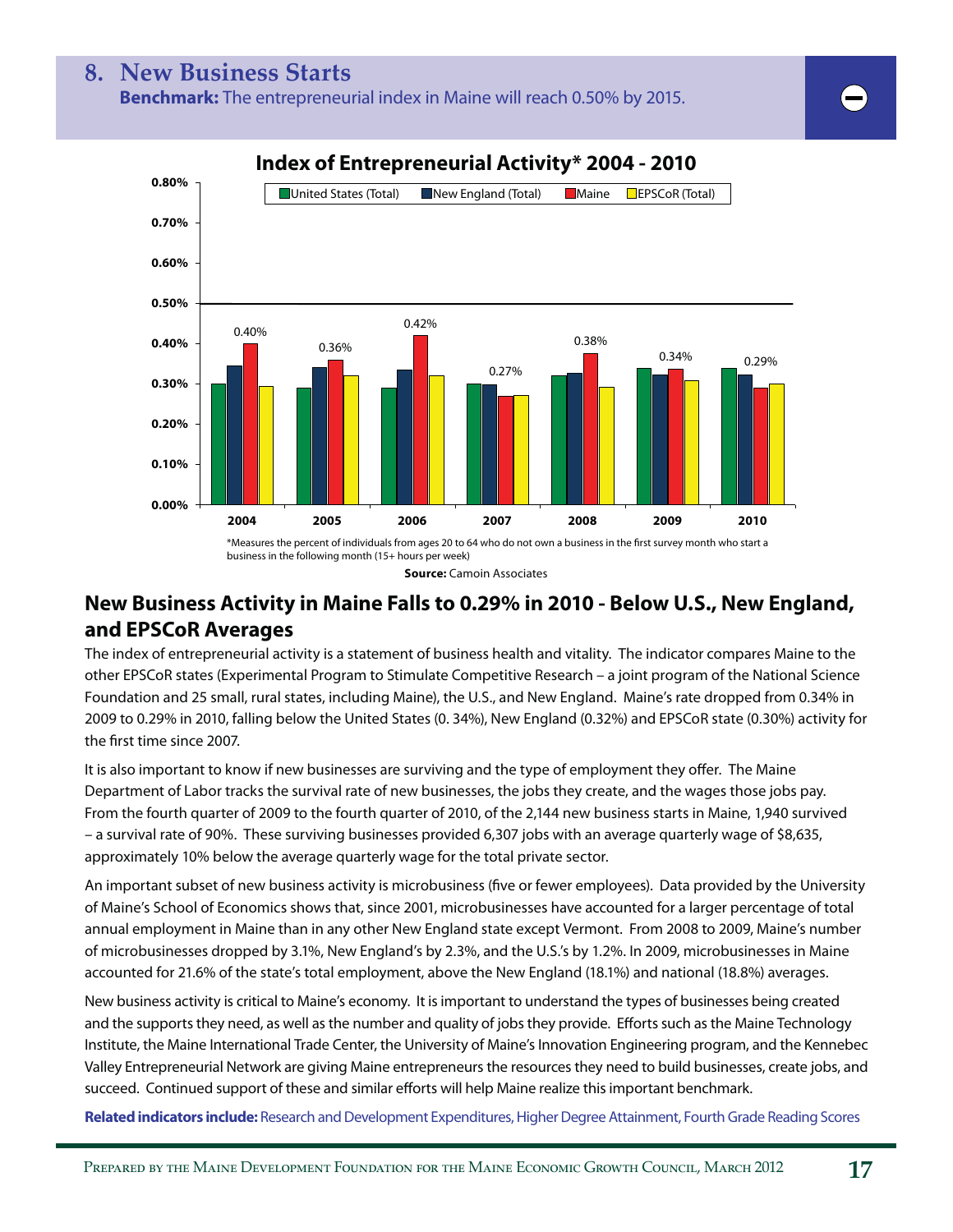# **9. Manufacturing Productivity**

**Benchmark:** The value added per manufacturing worker in Maine will increase to within 15% of the value added per manufacturing worker in the U.S. by 2015.



#### **Value Added per Manufacturing Worker 1990 - 2010**

#### **Maine Manufacturing Productivity Improves to \$115,621 Per Worker but Remains 22% Below U.S. Average**

The average manufacturing sector worker in Maine produced \$115,621 of product in 2010, compared to a U.S. average of \$149,026. Maine's manufacturing productivity\* increased by 13.9% over its 2009 level, while the national average increased by 11.4%. Manufacturing productivity has been trending upward in both Maine and the United States over time. The 2010 productivity gap of 22% between Maine and the nation was the smallest gap since 2000.

Maine ranked third among the six New England states in manufacturing productivity in 2010. Connecticut ranked highest, followed in order by Massachusetts, Maine, New Hampshire, Rhode Island, and Vermont.

Maine's mix of manufacturing industries and our manufacturing structure account for some of the gap with the nation. Some of the high economy of scale industries that are helping to drive productivity gains in other parts of the nation, such as the automotive industry, are largely absent in Maine. Nevertheless, improving productivity is critical to Maine manufacturers remaining competitive relative to the rest of the nation and the world at large.

The success of Maine's manufacturing industry has important implications for Maine's economy. Due in part to increasing productivity, manufacturing employment in Maine continues to decline, yet the sector still accounts for \$5.1 billion, or 11%, of the state's total Gross Domestic Product. The capital investments and improvements in worker education and training that drive productivity improvements must be expanded if Maine manufacturers are to remain competitive. Improvements in educational attainment, research and development investment, innovation, and cost structures are critical to moving this indicator in a positive direction.

#### **Related indicators include:** Gross Domestic Product, Employment, Research and Development Expenditures, Cost of Energy, Cost of Health Care, Wellness and Prevention

\* Productivity is calculated by dividing the total number of manufacturing employees into value added by the manufacturing sector in Maine. Value added is defined as the amount contributed by the sector to the state's Gross Domestic Product. Employment figures do not reflect all manufacturing employees, as some types of manufacturing activities are increasingly outsourced to companies in the "service sector" such as employment contractors.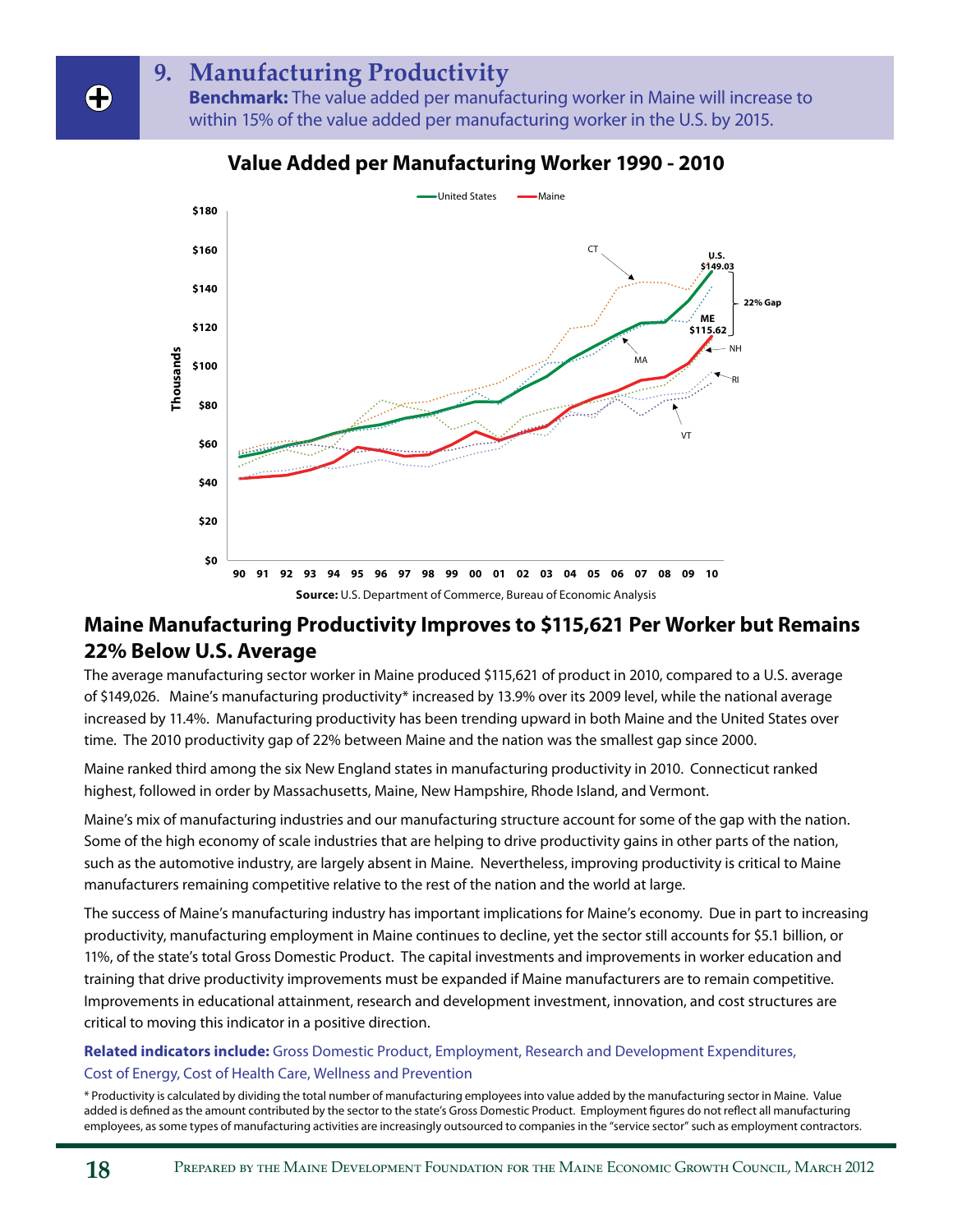# 10. Higher Degree Attainment

**Benchmark:** The percentage of Maine residents age 25 and over with a higher degree will increase to at least the New England average by 2020.



#### **Higher Degree Attainment Among Residents Age 25 and Over 2000 - 2010**

**Source:** U.S. Census Bureau, American Community Survey

#### **Higher Degree Attainment at U.S. Average but 7.6 Percentage Points Below New England – Improvement is Critical to Moving Many Indicators**

This indicator measures the percentage of residents age 25 and older who hold an Associate's, Bachelor's, or advanced degree. Maine's rate of 35.8% was essentially the same as the national average of 35.7%. Both fell below the New England average of 43.4%.

In 2010, a higher percentage of Mainers (9.0%) held Associate's degrees than in New England (7.9%) or the nation as a whole (7.6%). Maine (17.3%) and the nation (17.7%) both trailed the New England average (20.7%) for Bachelor's degrees. A smaller percentage of Maine residents over 25 have advanced degrees (9.5%) relative to the New England (14.8%) and U.S. (10.4%) averages.

Maine's improvements since 2000 have essentially kept pace with national numbers, and the state has not made any significant progress in closing the gap with New England, where we compete for labor and business investment. Maine performs well relative to the national average in high school graduation rate. Unfortunately, the number of students advancing to the next level declines with each additional educational level. According to the Mitchell Institute, in 2010, Maine's high school graduation rate was 82%. Of those, 62% went to college within a year after graduation, and 56% of first-year college students continued on to their second year. Further, according to the Mitchell Institute's College Access and Persistence in Maine, in 2009, the six-year graduation rate for the University System was 51% (national average of 55%) and the three-year graduation rate for the Community College System was 25% (national average of 21%).

Today's knowledge-based economy requires a highly educated workforce. Education provides workers with the skills and training that enable Maine businesses to be competitive in the new economy. An educated workforce is a critical consideration for businesses looking to invest, locate, and expand in Maine.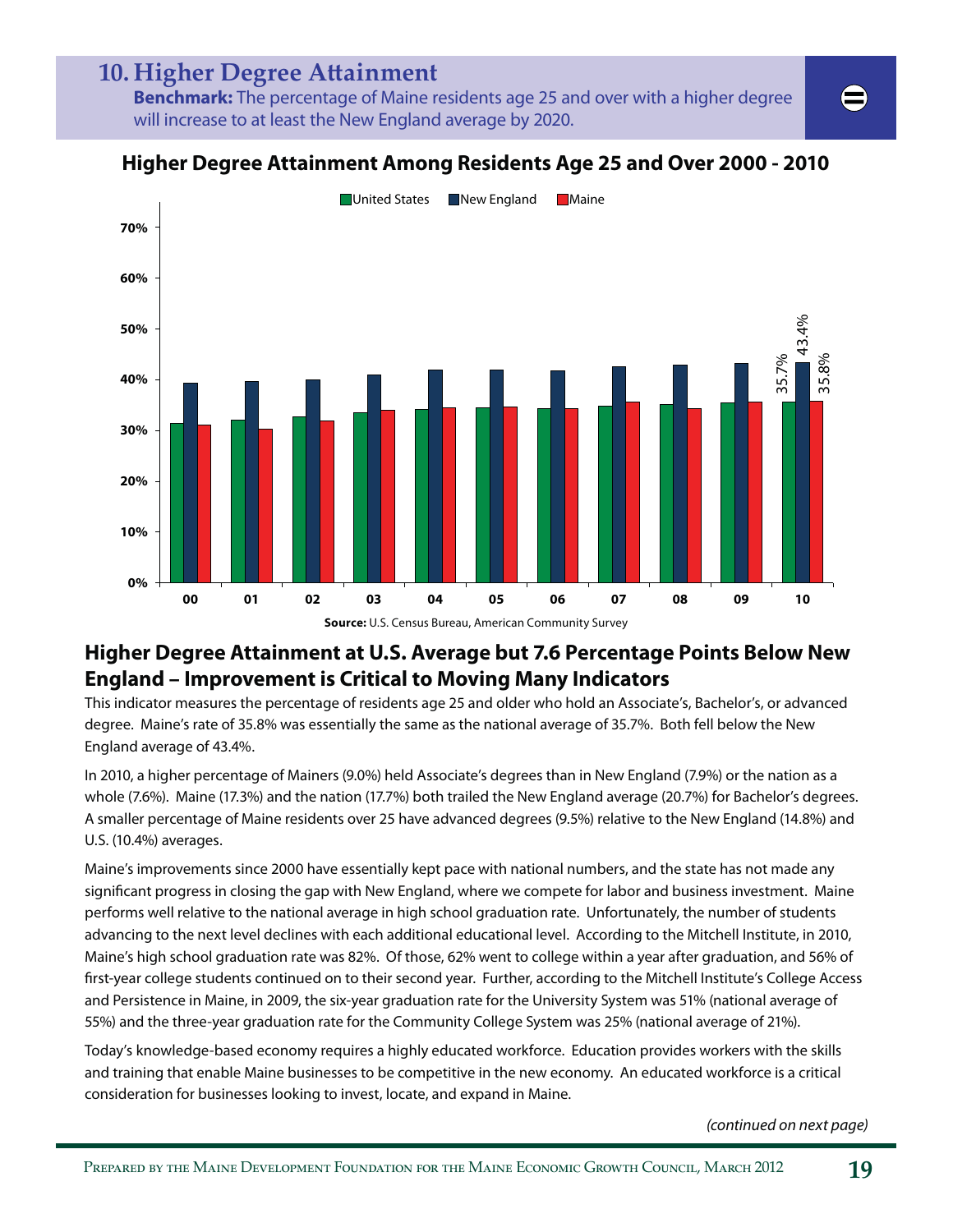#### 10. Higher Degree Attainment **(Continued)**



#### **2010 Maine Median Earnings for Population Age 25 and Over by Educational Attainment**

**Source:** U.S. Census Bureau, American Community Survey

Education level is linked to many other issues benchmarked in this report. Greater educational attainment leads to higher productivity, increased employment, better health, and increased earning potential. This, in turn, generates more tax revenue for the state to pay for needed services and investments, such as roads, broadband, and research and development. Education is the means of moving many indicators in this report.

Education is important for other reasons as well. An educated and involved citizenry is a prerequisite for a healthy, functioning democracy and civic life. Education can also improve the self-esteem and aspirations of Maine people.

Improving attainment levels requires several efforts. First, we must position people to succeed by investing in high quality early childhood development. Students need a healthy K-12 system that provides the skills needed in college and other post-secondary training options. Higher education institutions must prepare students to succeed in today's economy, and we must continue to give adults opportunities to pursue higher education throughout their lives.

There are a number of efforts in Maine working to make this happen. The Maine Children's Growth Council and the Maine Early Learning Investment Group are working to improve the early childhood system. Educate Maine works to transform the entire system. The Maine Employers' Initiative works with employers to improve skills and knowledge in the incumbent workforce, connects employers and educators with one another, and engages new populations in the Maine workforce. Other programs like the MELMAC Education Foundation and Jobs for Maine's Graduates are working to ensure that high school graduates who want to continue their education follow through with their plans.

**Related indicators include:** Per Capita Personal Income, Gross Domestic Product, Employment, Multiple Job Holding, Fourth Grade Reading Scores, State and Local Tax Burden, Poverty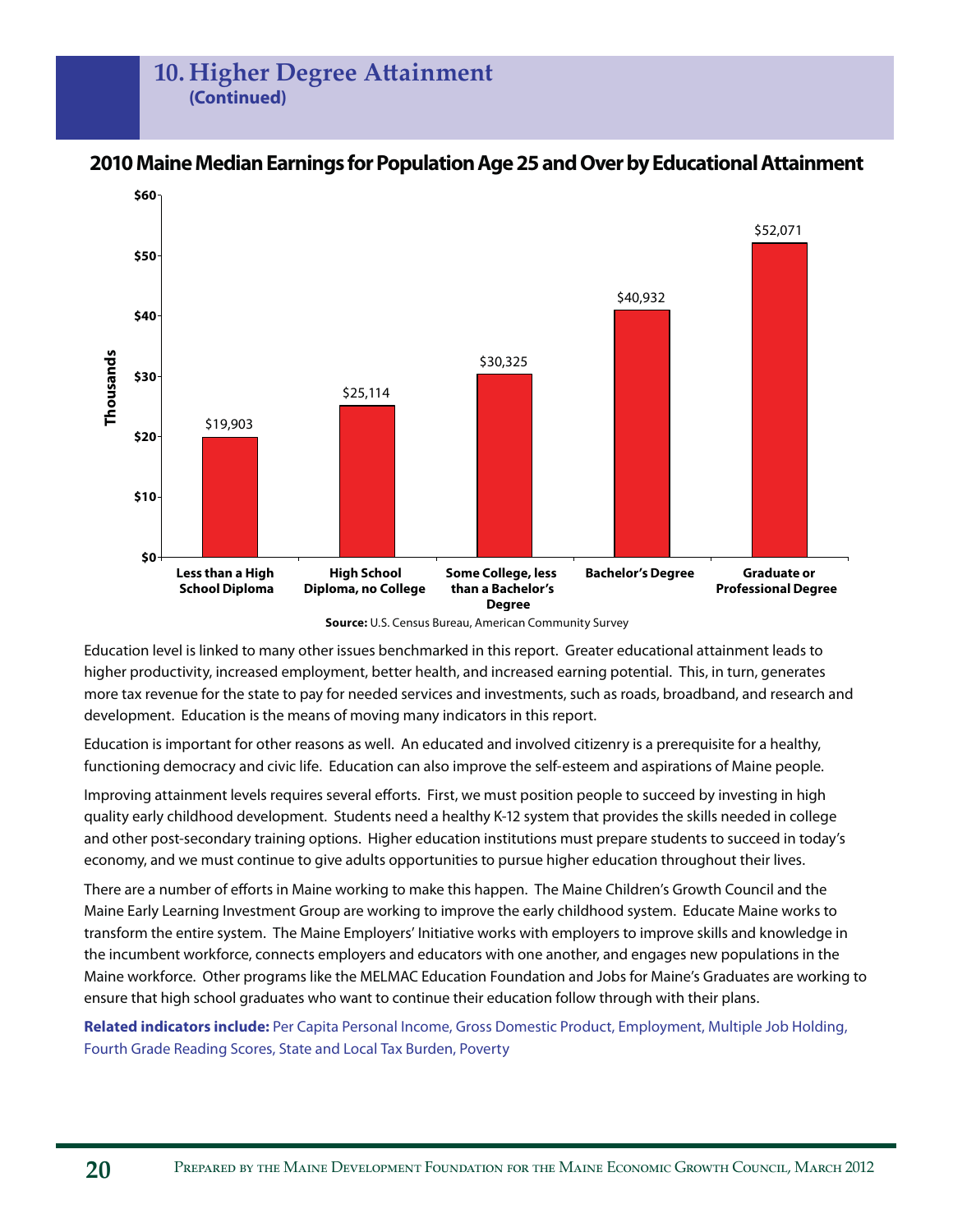#### **Fourth Grade Reading Scores, Share Scoring Proficient\* and Above 1992 - 2011**



**Source:** National Center for Education Statistics, National Assessment of Education Progress (NAEP)

#### **Maine's Scores Drop to National Average of 32% - Starting Early Has the Greatest Return on Investment**

The National Assessment of Educational Progress (NAEP) is: "the largest nationally representative and continuing assessment of what America's students know and can do in various subject areas." Reading is one of those areas. NAEP assessments are administered uniformly nationwide, allowing for state to state comparisons and for analysis of long-term trends. The NAEP assesses students at critical periods of development and learning: grades 4, 8, and 12.

Reading is an indispensable key to future success in school, in the workforce, and in life. Fourth grade is when reading should be established as a skill, so that students are transitioning from skill-building to skill-using or from "learning to read" to "reading to learn." This is a predictor of future student success and public costs (special education, productivity, criminal justice, etc.) as well as a measure of the effectiveness of previous investments (early childhood development, pre-K, Head Start, etc.).

Maine is unfortunately trending downward on this indicator and has declined to the national average. Data shows a correlation with poverty rates and scores. Maine's rising poverty rate among young kids is problematic for this indicator.

Approximately 85% of the core brain structure is formed by age three. Research shows that investment in high quality early childhood education (like Educare Central Maine and Head Start) yields a high return on investment over the long term: improved K-12 performance, higher college attendance and completion, higher productivity, better incomes, and avoided social costs (criminal, welfare, educational remediation).

Ultimately, positive movement on many other economic indicators starts with kids having the tools to become productive members of society. While school cannot compensate for all societal factors, it is definitely one of the main places where skills like reading are honed and enhanced, and it is one of the largest components of the state budget and the largest for municipal budgets.

**Related indicators include:** Per Capita Personal Income, Employment, Manufacturing Productivity, Higher Degree Attainment, Wellness and Prevention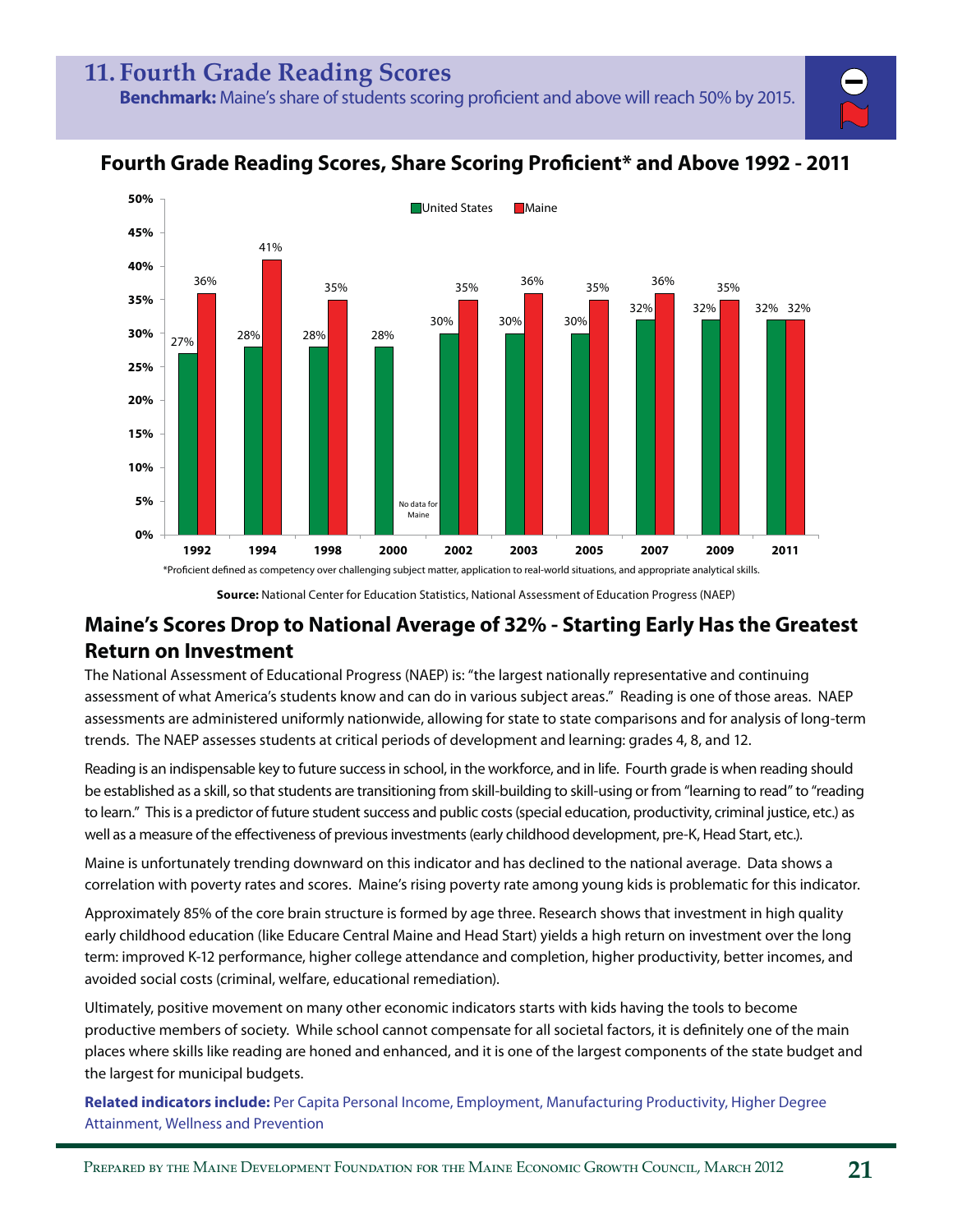**12. Cost of Doing Business**

**Benchmark:** The cost of doing business in Maine will decrease to the U.S. average by 2015.



#### **Cost of Doing Business 1990 - 2009**

#### **Maine's Cost of Doing Business Ranks 8th at 110.1% of National Average**

Maine's cost of doing business\* has remained essentially flat relative to the national average since 2007. In 2009, Maine's cost of doing business was 10.1% higher than the national average, which ranked the state 8th in the Economy.com index. New England as a whole has a higher cost of doing business than other regions.

| <b>New England Ranks by Indexes, 2009</b> |         |       |               |               |  |  |  |
|-------------------------------------------|---------|-------|---------------|---------------|--|--|--|
|                                           | Overall | Unit  | Cost of       | Tax           |  |  |  |
|                                           | Rank    | Labor | Energy        | <b>Burden</b> |  |  |  |
|                                           |         | Rank  | Rank          | Rank          |  |  |  |
| МA                                        |         |       | 3             | 19            |  |  |  |
| <b>CT</b>                                 | 4       | 24    | $\mathcal{P}$ | 8             |  |  |  |
| NΗ                                        |         |       |               | 45            |  |  |  |
| <b>ME</b>                                 | 8       | 25    | 10            |               |  |  |  |
| VT                                        | 10      | 5     | 11            |               |  |  |  |
| RI                                        | 14      | 39    |               |               |  |  |  |

The index is a weighted scale of labor costs (wages, benefits, and productivity), energy costs (industrial and commercial electricity), and tax burden (state and local). For Maine, labor costs are weighted at 73%, energy costs at 17%, and taxes at 10%. Regulatory environment is captured in part by the tax index.

Several factors affect Maine's ranking. A high reliance on oil and oil products as an energy source leaves us particularly vulnerable to price spikes in this market. Maine's relatively low unit labor cost helps lower our cost of doing business but also means lower incomes for Maine people. While Maine's tax burden remains above the national average, Maine has made progress in lowering the burden in recent years.

The relative cost of doing business is important to a region's economy. Cost of doing business impacts the ability of companies to make a profit, and is an important consideration for businesses looking to locate or expand in the state. Getting Maine's cost structures in line and investing in the state's workforce and infrastructure can help Maine businesses succeed in the larger economy.

| <b>Cost of Doing Business National Rankings Maine 1995 - 2009</b> |  |    |    |    |    |    |    |                 |    |    |    |    |    |    |  |
|-------------------------------------------------------------------|--|----|----|----|----|----|----|-----------------|----|----|----|----|----|----|--|
|                                                                   |  | 96 | 97 | 98 | 99 | 00 | 01 | 02 <sup>7</sup> | 03 | 04 | 05 | 06 | 07 | 08 |  |
| Economy.com                                                       |  |    |    |    |    |    |    |                 |    |    |    |    |    |    |  |

#### **Related indicators include:** Per Capita Personal Income, Cost of Energy, State and Local Tax Burden

\*Revisions to the underlying source data, most notably the Bureau of Economic Analysis' annual revisions to gross domestic and metropolitan product estimates, account for the changes to Economy.com's data for past years.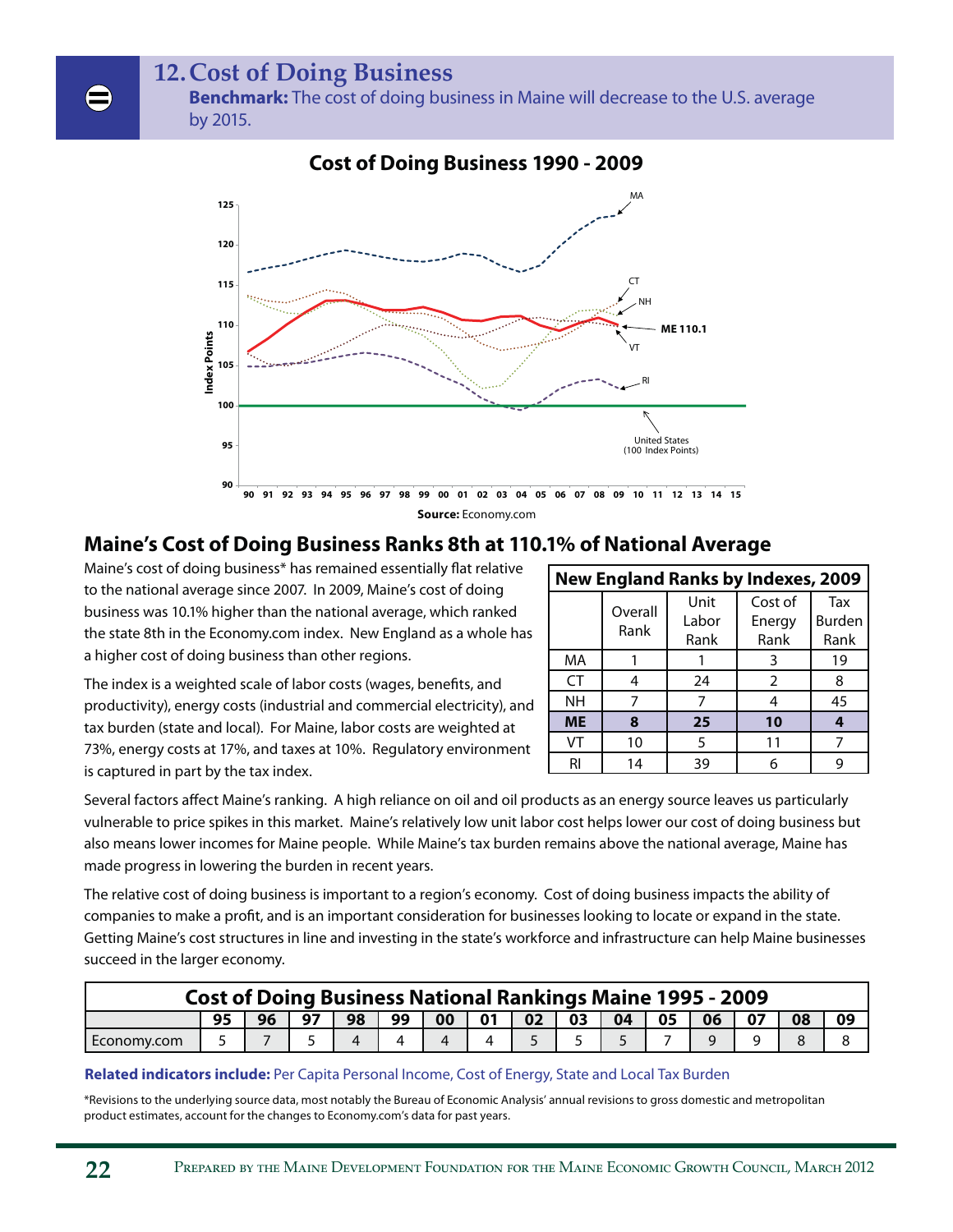**Benchmark:** Maine health care costs as a percent of GDP will decline to U.S. average by 2015.



#### **Total Health Care Expenditures as a Percent of GDP 1991 - 2009**

**Source:** Kaiser Family Foundation and Bureau of Economic Analysis **91 92 93 94 95 96 97 98 99 00 01 02 03 04 05 06 07 08 09** 

## **Maine Health Care Costs Account for 22.4% of GDP Exceeding U.S. Average and All New England States**

Data on health care expenditures as a percentage of Gross Domestic Product (GDP) is available for the first time since 2004. The graph depicts the increases over time in health care expenditures as a percentage of GDP for Maine, the other New England states, and the U.S. average from 1991 to 2009.

In 1991, health care expenditures accounted for 13.3% of Maine's GDP. The percentages for the other New England states ranged from Connecticut's 10.8% to Rhode Island's 13.4%, and the U.S. average was 11.6%. Beginning in the mid-1990s, health care costs began to consume a much larger percentage of GDP in Maine than in the other New England states and the U.S. as a whole. By 2009, health care expenditures accounted for 22.4% of GDP in Maine, 19.3% in Vermont, 18.5% in Rhode Island, 17.5% in New Hampshire, 17.0% in Massachusetts, and 13.4% in Connecticut. The U.S. average in 2009 was 14.9%.

Per capita expenditure data shows the high cost of health care in New England relative to the U.S. average. U.S. average per capita health care expenditures increased from \$4,127 in 2000 to \$6,815 in 2009 (65%). Maine's rate increased from \$4,656 to \$8,521 (83%) over the same time. Per capita expenditures grew by at least 69% in all of the other New England states as well.

Maine's situation is attributable to both relatively high health care costs and a relatively smaller economy. In 2009, Massachusetts (\$9,278) and Connecticut (\$8,654) both had higher per capita expenditures than Maine. However, health care expenditures accounted for a much higher share of GDP in Maine (22.4%) than in either of these states (17.0% in Massachusetts and 13.4% in Connecticut) due to their much larger economies.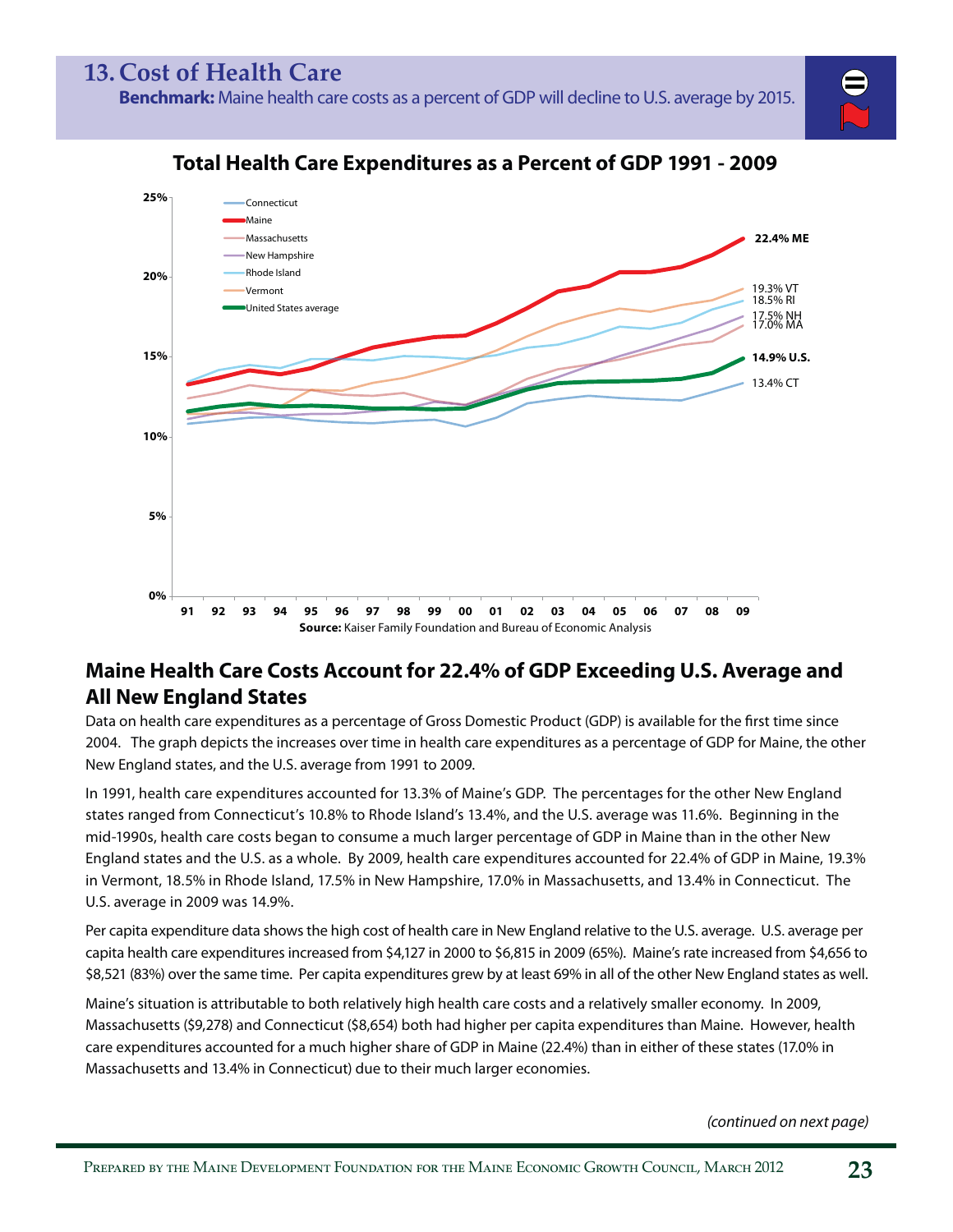#### **13. Cost of Health Care (Continued)**



#### **Per Capita Health Care Expenditures 2000 and 2009**

High costs limit access to health care, affecting the overall health and productivity of Maine's people, disrupting families and communities, interrupting work and education, and detracting from quality of life. As the data shows, Maine's health care costs have been rising steadily, imposing a growing and disproportionate burden on Maine's people, businesses, and government. Maine businesses identified the high cost of health care as the top obstacle to investment in a 2010 Maine Development Foundation survey (www.mdf.org).

Costly treatments and an aging population play a part in the high costs of medical care. Maine's adult rates of obesity and overweight increase the prevalence of preventable illnesses. The distribution of medical care and variations in the quality and cost of medical care (according to the Maine Health Data Organization, identical procedures may vary in cost by over 200% depending on the provider) also play a role.

There are a number of ways to rein in growing health care costs. Better information can help health care consumers make more informed choices about their care. Improved efficiency in the delivery of health care services can lower costs. Efforts to improve the overall health and wellness of Maine's people can reduce the need for medical care. These and other policies to address the high cost of health care are critical to Maine's economy.

**Related indicators include:** Gross Domestic Product, Cost of Doing Business, Wellness and Prevention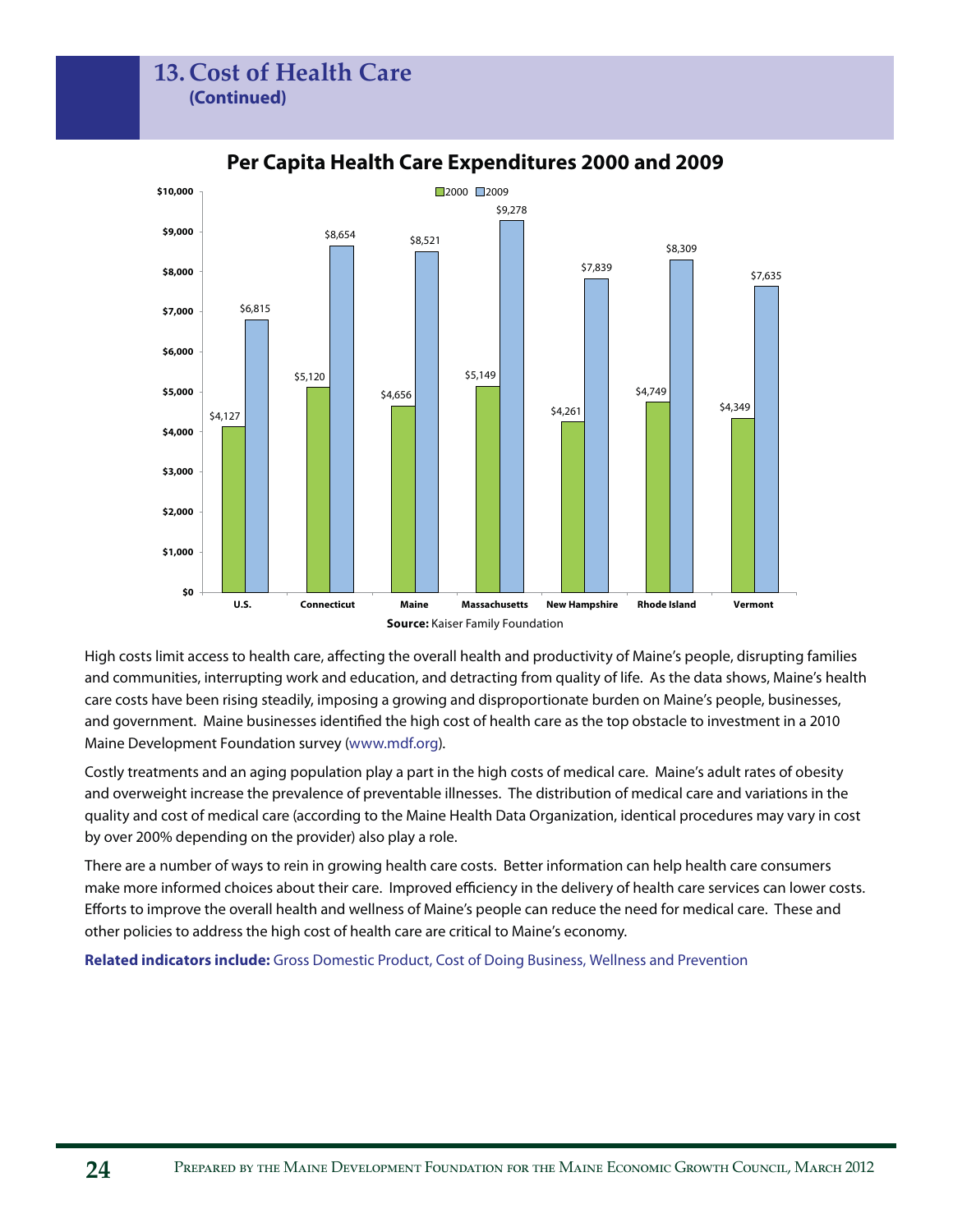



#### **Retail (all sectors) and Industrial Electricity Price Maine and U.S. 1990 - 2009**

**Source:** Energy Information Administration

#### **Maine Retail and Industrial Electricity Prices Drop but Remain Higher Than U.S. Average - State Needs to Improve Efficiency and Continue to Diversify the Energy Mix**

In an effort to illustrate energy price pressure felt by Maine's largest consumers, the Council added industrial electricity price comparisons to overall prices for the first time this year. Both categories continued to drop from 2008 to 2009, with the retail price per British Thermal Unit (Btu) declining by \$2.18 and the industrial price by \$5.14.

The 2007 peak in Maine's industrial prices, in particular, was due in large part to a spike in the price of natural gas. Similarly, the decline in natural gas prices over the next two years helped to bring prices down. However, Maine's energy prices remain well above the national average and the cost of energy is a concern for Maine's people and businesses. The gap between Maine's retail electricity prices and the nation's widened from \$3.10 in 1990 to \$9.46 in 2009, and the industrial price gap widened from \$3.54 to \$9.16 over the same period.

High energy costs are a challenge throughout the New England region. Maine ranked 10th, and no New England state ranked lower than 11th, for highest energy costs in the 2009 Cost of Doing Business indicator. Maine's residential rates can be approximately 25% higher than Hydro-Quebec residential rates that are driven in part by large-scale hydroelectric, coal burning, and nuclear generation.

Businesses, particularly manufacturers, weigh the cost of energy heavily when making location and expansion decisions. In the Maine Development Foundation's 2010 Making Maine Work survey (www.mdf.org), 78% of Maine's business leaders surveyed listed the cost of energy as the second strongest negative impact on businesses and organizations.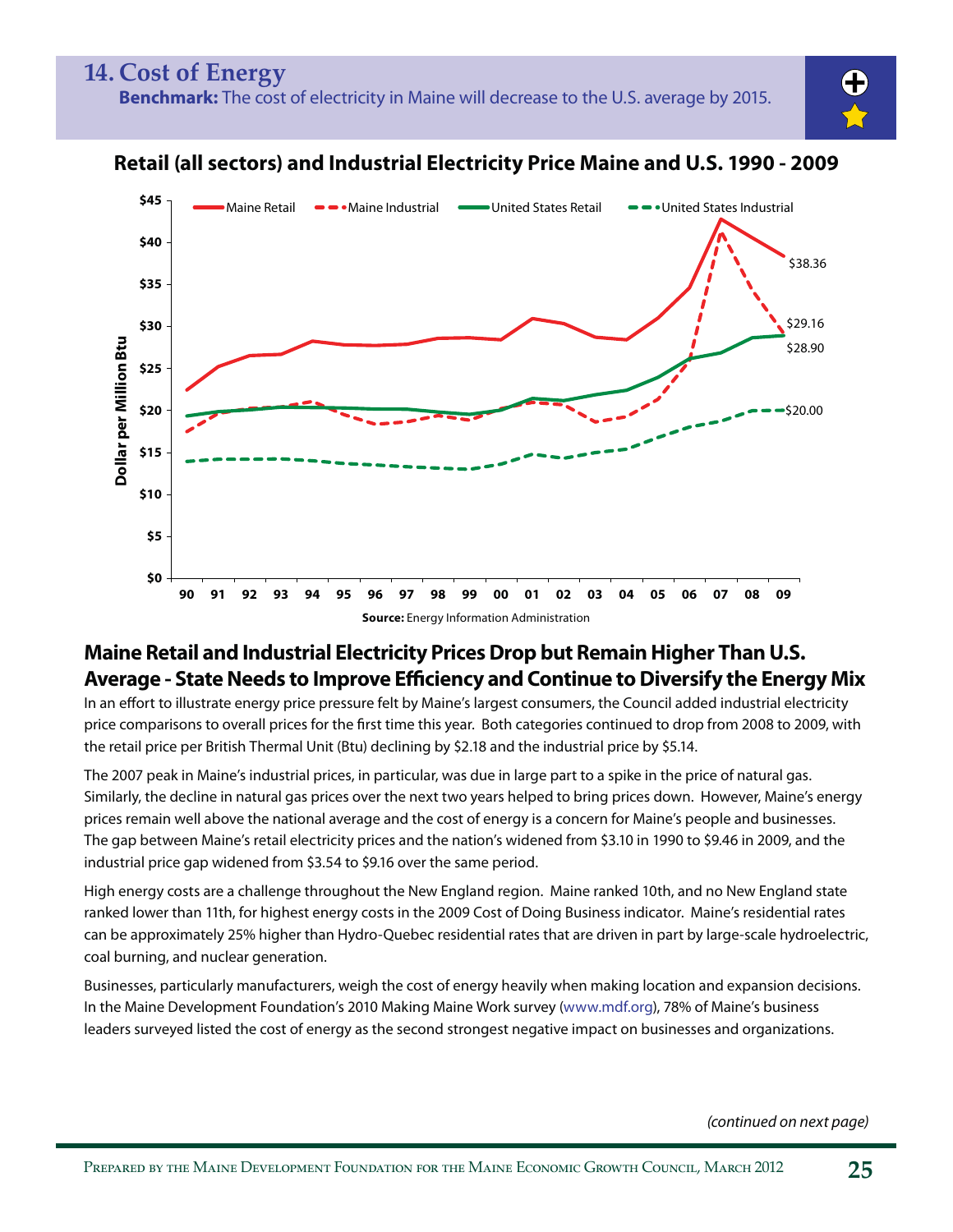#### **14. Cost of Energy (Continued)**

While the costs of oil and oil products do not vary greatly across the nation, Maine's usage is high. The U.S. Census reports that 70% of Maine homes heat with oil (national average 6.5%). The Maine Department of Transportation reports that 95% of passenger movement in Maine happens by road (national average 80%). A September 2011 TRIP report found that 81% of the commodities delivered annually from sites in Maine is transported by truck on the state's highways.

This dependence on oil and natural gas makes the state particularly vulnerable to petroleum price volatility and changing world politics. There is little that Maine can do to affect the world oil market, but becoming less dependent upon oil would give Maine more control over our energy supply and price.

Increased energy efficiency can reduce overall energy use. The Efficiency Maine Trust has had success helping businesses implement efficiency measures to reduce their energy use, and there is additional potential in this area, particularly with large industrial and commercial customers. Diversifying the mix of energy sources will make Maine less reliant on any single source. With its primary sources within North America, natural gas offers more stability than oil. In addition, recent growth in the pellet, wind, tidal, and bio-fuel industries in Maine are promising options to diversify the energy mix.

**Related indicators include:** Manufacturing Productivity, Cost of Doing Business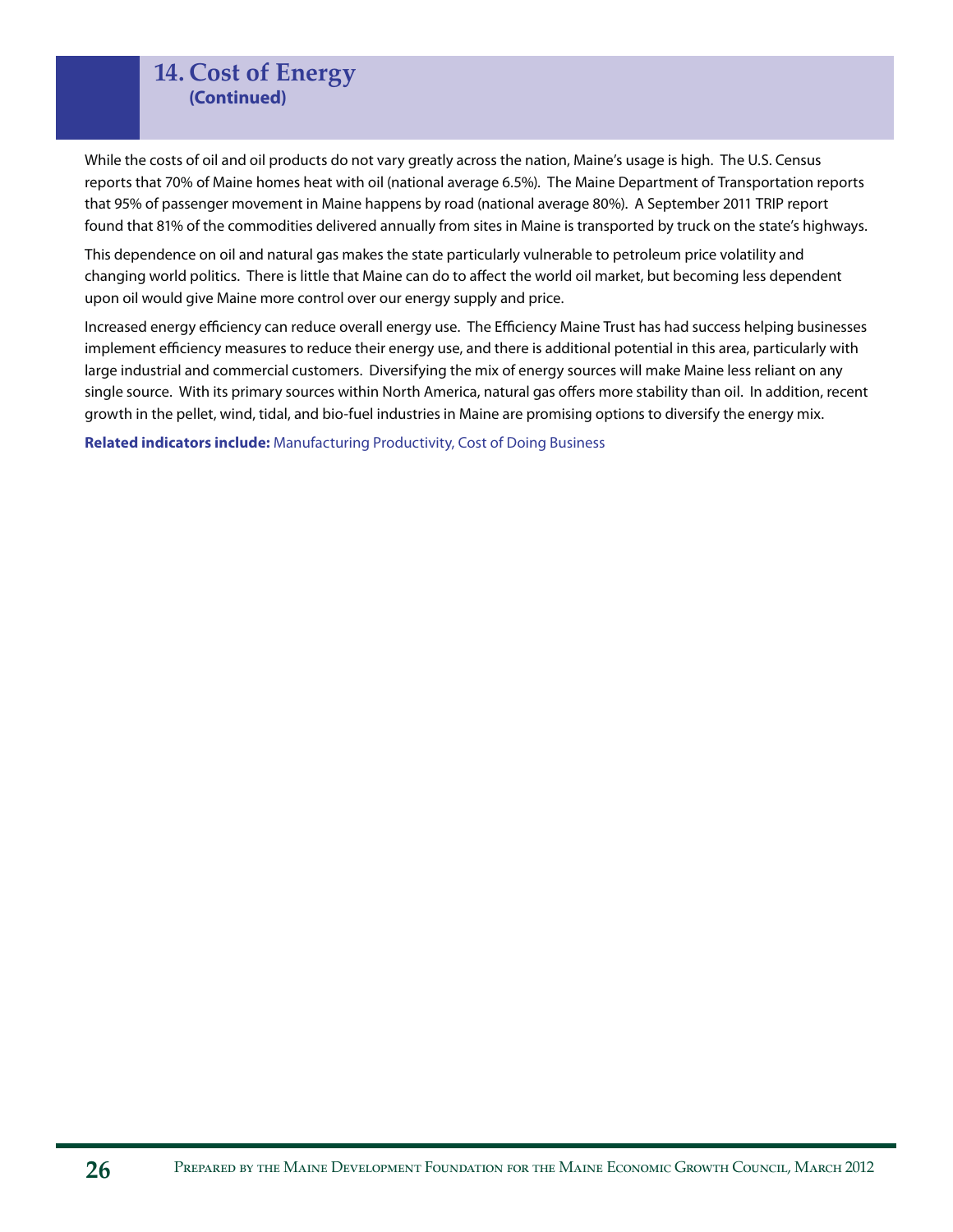## **15. State and Local Tax Burden**

**Benchmark:** Maine's tax burden will decline and move to the New England average each year through 2015.



**State and Local Taxes as a Percent of Income 1990 - 2009**

#### **Maine's State and Local Tax Burden Declines by 1.2 Percentage Points According to U.S. Census and Drops Below New England Average by Tax Foundation Estimates**

Tax burden measures the amount of state and local taxes a taxpayer pays for every \$100 of income, reported as a percent. According to U.S. Census data, Maine's total state and local tax burden dropped from 12.9% in 2008 to 11.7% in 2009. This closely followed the drop in New England's average from 11.1% to 10.1%. According to the Tax Foundation, which uses a different methodology\*, Maine's burden (10.0%) dropped below the New England average (10.6%) in 2008 and remained there in 2009 (10.1% versus 10.5%).

Taxes and the tax structure are a cost factor for businesses and impact the amount of income that residents have to spend in the larger economy. They also generate revenue that pays for services, such as education and transportation, which are valued by businesses and residents alike. A tax rate and structure that enable Maine to both compete economically and finance needed services is critical.

According to Census data for 2009, Maine ranked 6th in tax burden at 11.7%. The Tax Foundation's estimates placed Maine 9th at 10.1%. The tax burden can be lowered by reducing spending, increasing incomes, or a combination of the two.

Based on 2009 Census data, Maine's per capita state and local taxes were \$4,287, ranking 15th nationally. The Tax Foundation's estimate of \$3,832 ranked Maine 23rd. According to both sources, Maine's per capita taxes and ranking were below every New England state except New Hampshire.

Government spending is another important factor in the tax burden equation. The ability of the government to provide services is complicated by the fact that the cost of health care, energy, and education (see these indicators in this report) continue to rise faster than incomes and, in turn, tax revenue. Efforts to streamline service delivery are one strategy to address a growing structural budget gap. Maine's recent progress toward the benchmark is due in part to policymakers not raising taxes to address recent budget shortfalls. Continued efforts to improve the educational attainment and productivity of Maine people can also affect this benchmark.

\*Census estimates are calculated by dividing total in-state taxes by total in-state income. The Tax Foundation makes adjustments to those numbers to account for a state's effort to "export" taxes. For Maine, the majority of exportation happens with out-of-state homeowners who pay in-state property taxes for second homes.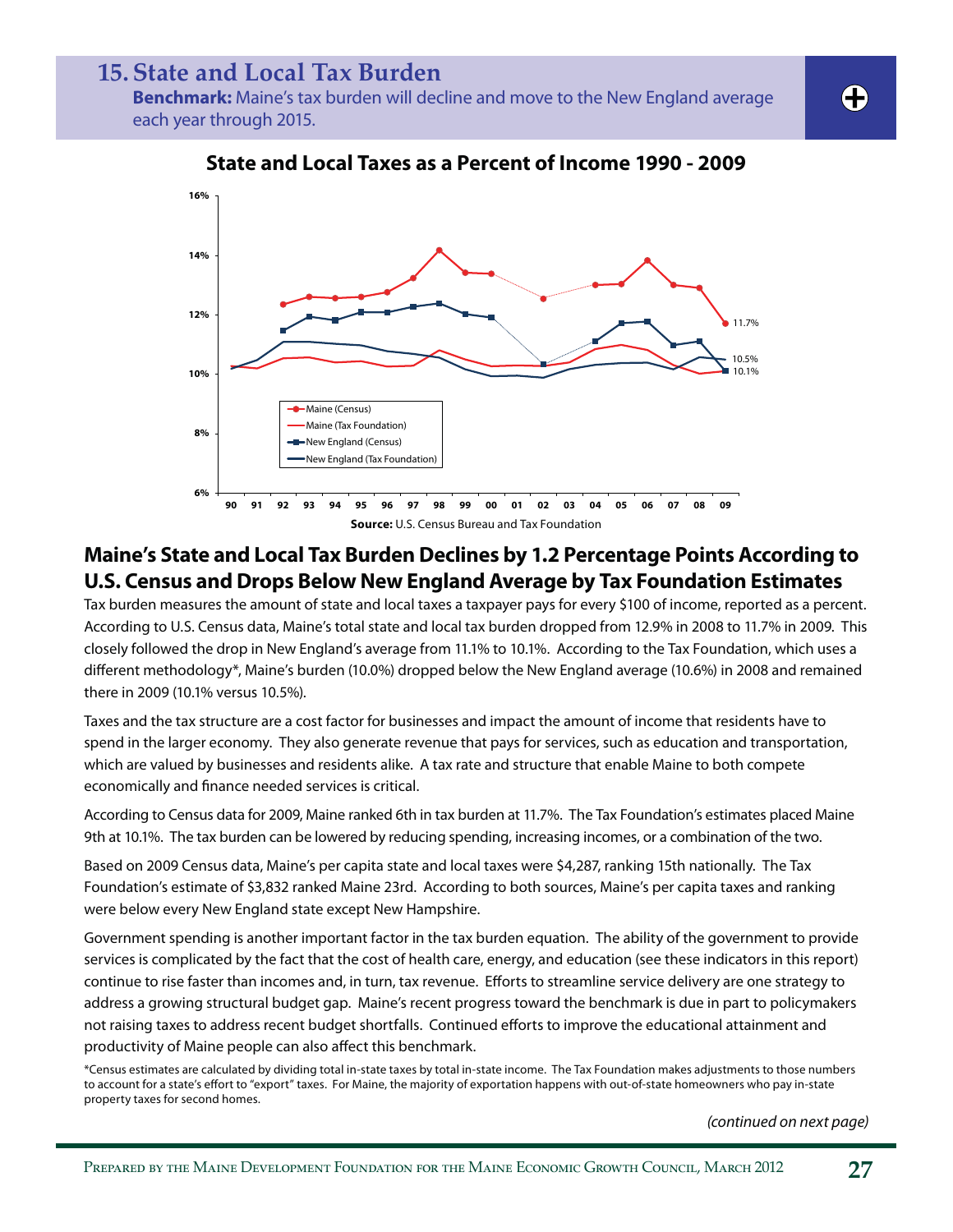

**State & Local Tax Burden and National Ranking 2009**





**Related indicators include:** Per Capita Personal Income, Higher Degree Attainment, Fourth Grade Reading Scores, Cost of Doing Business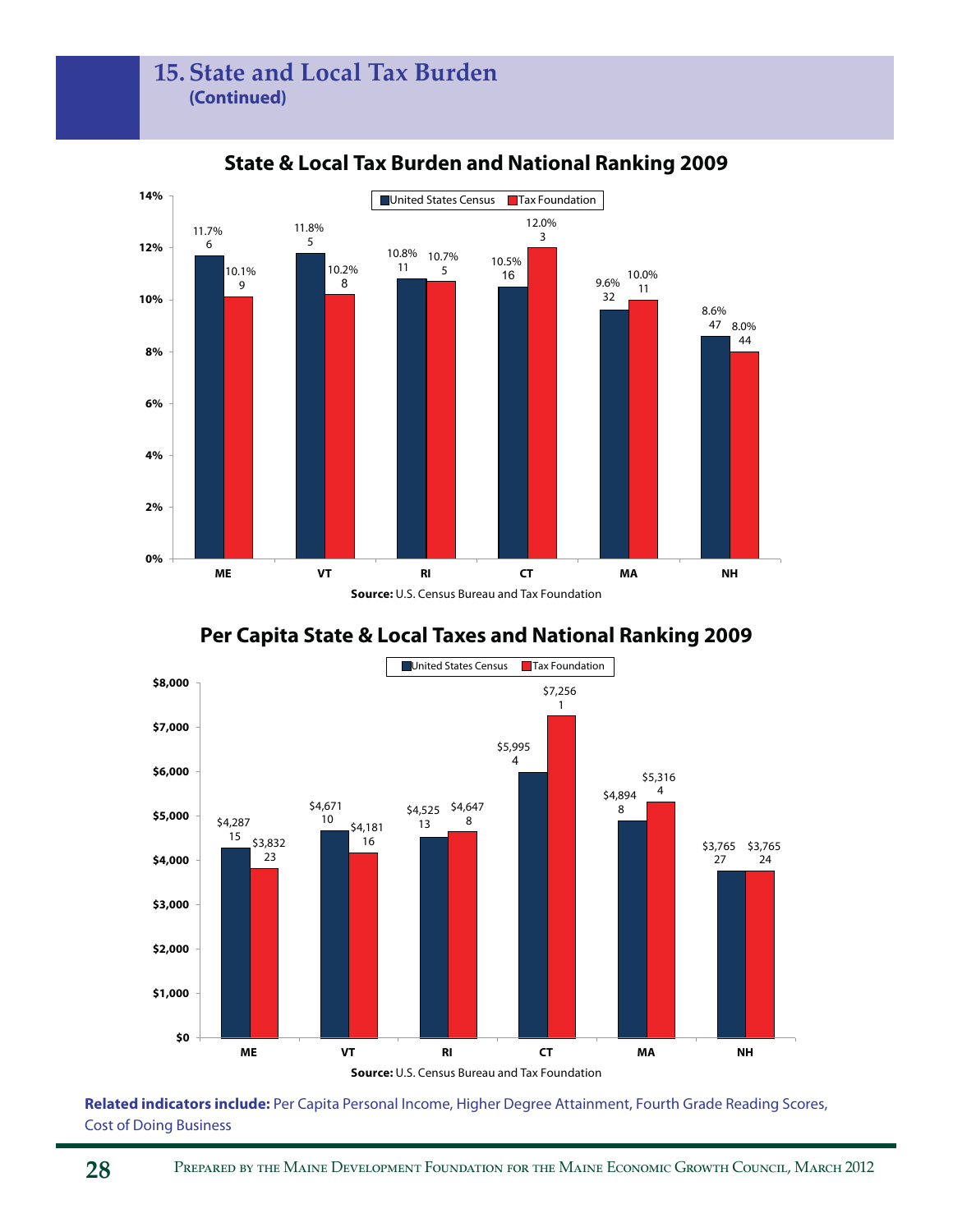#### **16. Transportation Infrastructure**

**Benchmark:** 81% of Priority 1 & 2 roads and 70% of Priority 3 roads will meet a rating of fair or better by 2015.



#### **Maine Priority Road Performance 2010 - 2027**



#### **Substantial Investment Needed to Meet Highway Improvement Goals**

In past reports, the Growth Council tracked Maine's Roadway Deficiency Index, a composite chart that measured the percentages of pavement in poor condition, structurally deficient bridges, and road mileage with lanes narrower than 11 feet (an indicator of a substandard road) and compared Maine's rating to the New England average. The chart was calculated using data from the Federal Highway Administration. The last available data for the pavement condition and narrow lanes is 2008.

Therefore, the Council has begun tracking Maine's management of and investment in the state's highway system based on Highway Corridor Priorities (HCP) and Customer Service Levels (CSL). Currently, all state roads are given a priority ranking from 1 to 6 based on federal functional classification, regional economic significance, heavy haul truck use, and relative regional traffic volumes. The Customer Service Levels are determined by road and bridge safety, condition, and service factors. These ratings measure current highway and bridge performance and assist with prioritizing capital work plans.

All state roads are scored with a CSL rank of excellent, good, fair, poor or unacceptable. The Council is focusing on Priority 1, 2, and 3 roads because these roads represent 19% of all public ways, but carry 70% of all traffic in the state. These roads are the primary links of Maine's economy and carry the majority of all passenger and freight transportation, while lower priority roads primarily serve local traffic. A September 2011 TRIP report found that 81% of the commodities delivered annually from sites in Maine is transported by trucks on the state's highways.

The state goal is to have all priority 1 and 2 roads meet a fair or better rating for safety, condition, and service by 2022, and for all priority 3 roads to meet this standard by 2027. The Growth Council has adopted benchmarks for 2015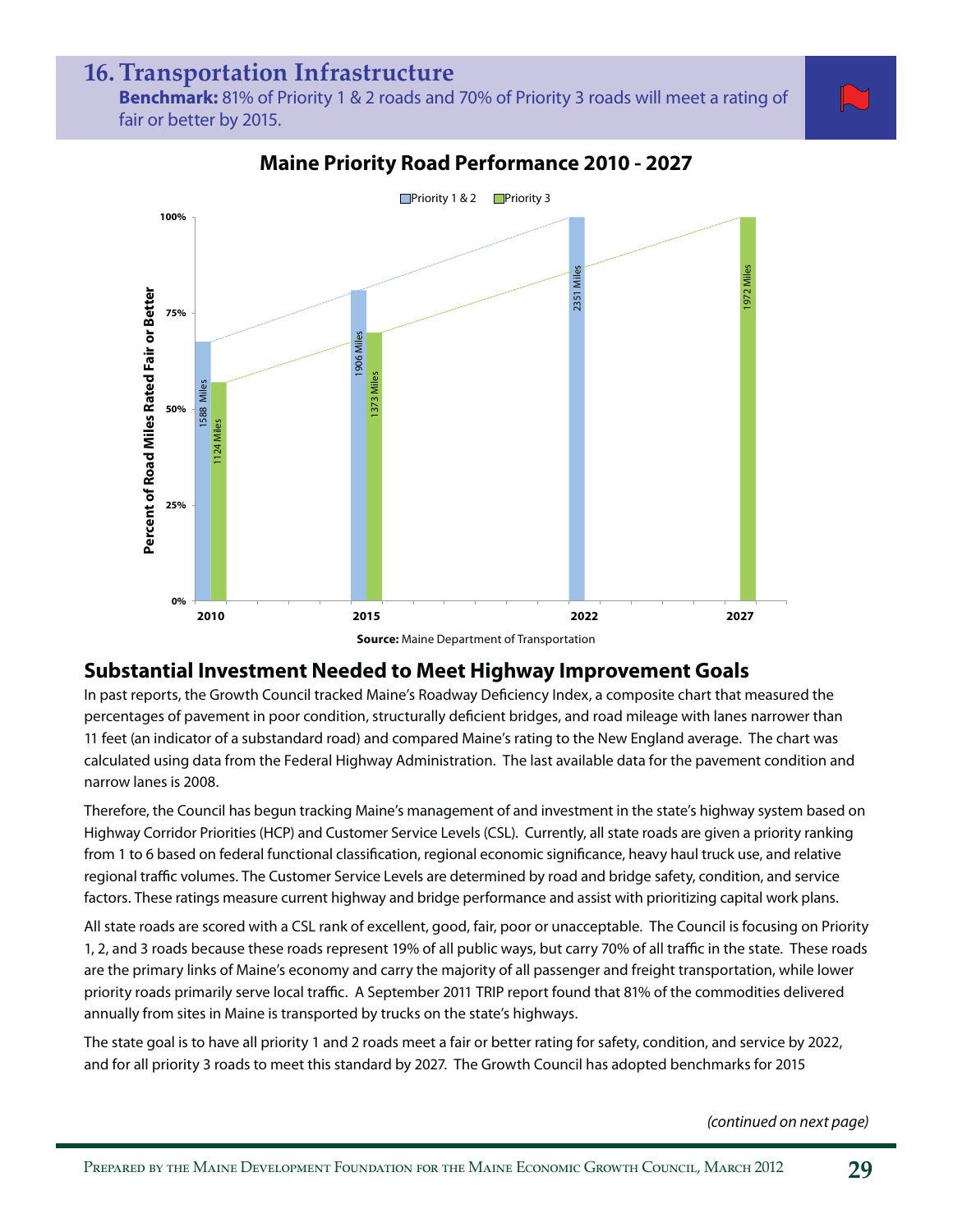#### **16. Transportation Infrastructure (Continued)**

consistent with these goals. Currently, 68% (1,588 miles out of 2,351 total miles) of priority 1 and 2 roads score fair or better for safety, condition, and service. The Council's benchmark is that 81%, or, 1,906, priority 1 and 2 miles, meet this standard by 2015, meaning that 318 road miles must be improved over the next three years. The Council's benchmark for priority 3 roads is that 70% meet the fair or better standard by 2015. Currently, 57% of priority 3 roads meet the standard; meeting the benchmark requires the improvement of 249 miles.

An additional \$150 million annually would need to be added to current capital funding to meet all state goals for the state highway and bridge network. This shortfall occurs primarily within priority 1, 2, and 3 roads. The goal for priority 4 roads is limited to providing a ride quality of fair or better. The goal for priority 5 roads is met if the state continues to fund 600 miles of maintenance paving per year. Priority 1, 2, and 3 roads need more intensive pavement treatments, an increase in highway reconstruction of two to three times current levels, and a continuation of current efforts to reduce the relatively large inventory of bridges needing repair or replacement.

Economic conditions, the repeal of motor fuel tax indexing, and improved vehicle fuel efficiency (which translates into lower revenues from gasoline taxes) undermine Maine's Highway Fund. Maine will have to reconcile the shortcomings of the existing funding regime and decide whether to meet the state's highway investment goals through user fees, general fund revenues, or a combination of the two.

**Related indicators include:** Cost of Doing Business, Cost of Energy, State and Local Tax Burden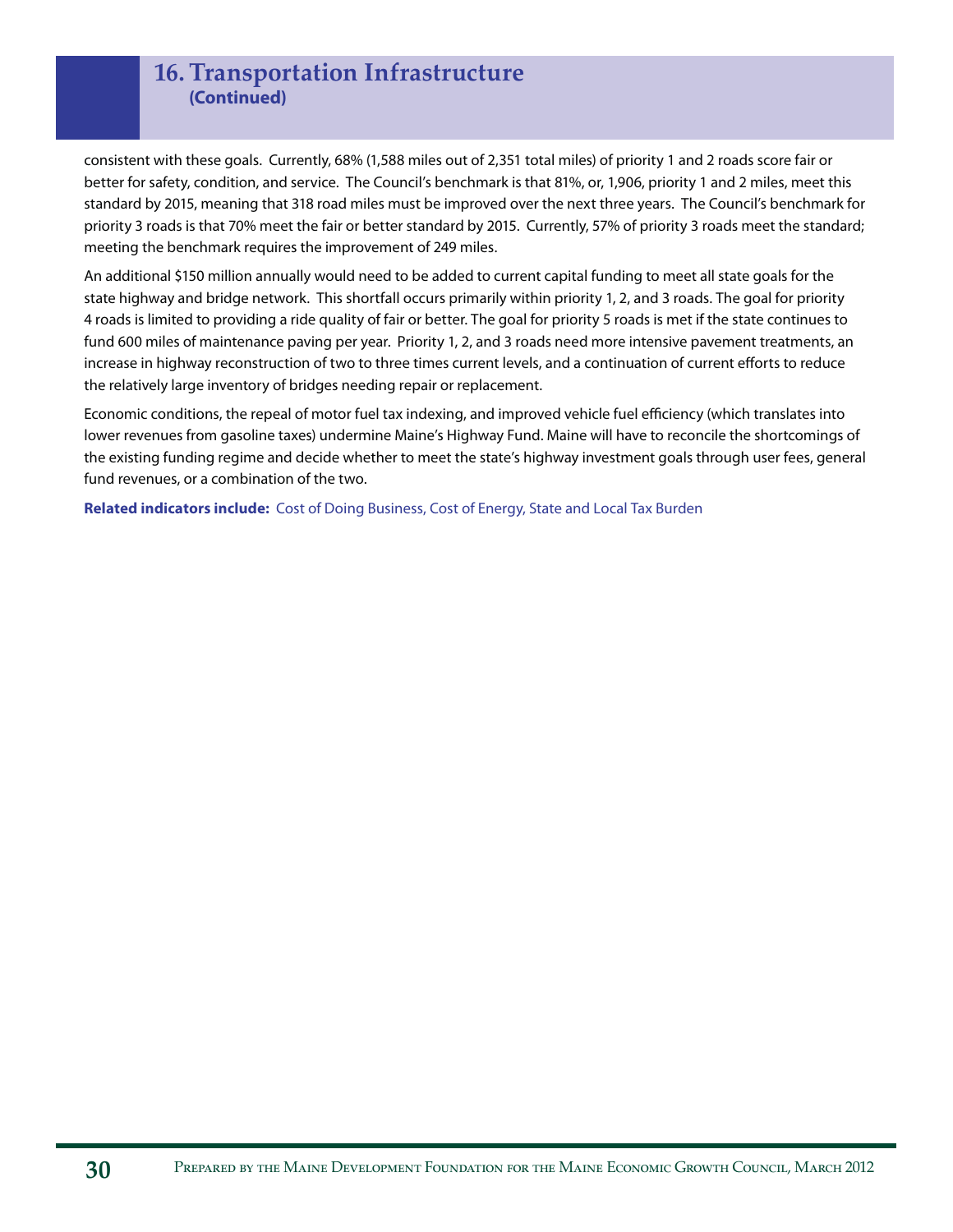# **17. On-the-Job Injuries and Illnesses (Reported)**

**Benchmark:** Maine's reported on-the-job injury and illness rate will get closer to the U.S. rate each year through 2015.



#### **On-the-Job Injuries and Illnesses (Reported) 1990 - 2010**

#### **Maine Rate\*\* Remains at 5.6 Per 100 Workers While U.S. Rate Drops**

In 2010, there were 5.6 reported injuries and illnesses for every 100 full-time industrial workers in Maine, the same number as 2009. The U.S. rate dropped from 3.6 to 3.5 incidents per 100 over the same time period. Maine has made progress over the years in closing the gap with U.S. incidence rates. The incident gap was 5.5 per 100 workers in 1990 and 2.1 per 100 workers in 2010.

Maine's higher than average incidence rate of on-the-job injuries and illnesses speaks, in part, to the state's industry mix. Historically, the relatively hazardous working environments found in many manufacturing industries contributed to Maine's higher-than-average incidence rate. The declining rate is due in part to the shrinking of manufacturing over time and the institution of workplace safety programs throughout Maine.

Workplace safety is an important component of Maine's current economy and of long-term economic growth. Onthe-job injuries and illnesses negatively affect the vitality of the workplace and the larger community. They limit an individual's ability to contribute to the state's economy and a business' ability to compete. Reducing the incidence of on-the-job injuries and illnesses lowers health costs, increases productivity, and ultimately increases economic growth.

The data used for this indicator includes all types of work-related injuries and illnesses required to be recorded by the Occupational Safety and Health Administration (OSHA), which defines an injury or an illness as an abnormal condition or disorder. Injuries include, but are not limited to, cuts, fractures, sprains, or amputations. Illnesses include both acute and chronic illnesses, including, but not limited to, skin disease, respiratory disorder, or poisoning. While workplace injuries and illnesses may still go unreported, many Maine employers have taken steps that emphasize safety and the reporting of injuries.

#### **Related indicators include:** Gross Domestic Product, Manufacturing Productivity, Cost of Health Care, Wellness and Prevention

\*Effective January 1, 2002, OSHA revised its requirements for recording occupational injuries and illnesses. Details about the revised requirements, including a summary of the revisions and a comparison between the old and new requirements, are available from the OSHA web site at http://www. osha.gov/recordkeeping/ppt1/ppt1script.html.

\*\*OSHA recordable incident rate for the State of Maine for public and private sector establishments.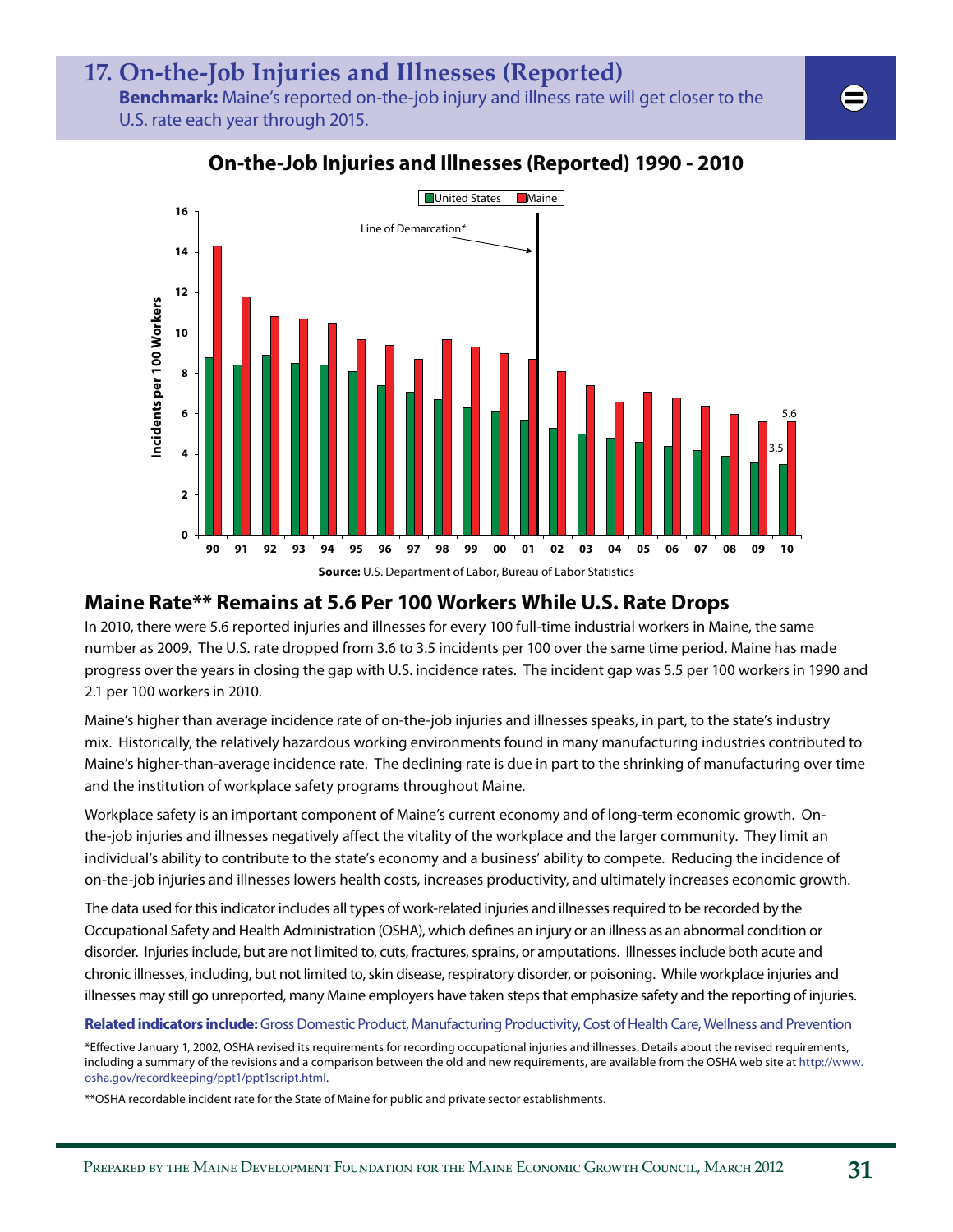#### **Maine's Housing Affordability Index by Year (weighted owner/renter) 2000 - 2010**



#### **Maine Housing Affordability Remains Level at 0.89 While Geographic Differences Remain**

The index used here is the weighted average of MaineHousing's homeownership affordability index\* and rental affordability index\*\*, with the weighting based on the relative numbers of homeowner and rental households. In the graph above, a higher index (above 1) means that housing is more affordable, and a lower index (below 1) means that housing is less affordable.

Housing affordability in Maine stayed the same from 2009 to 2010, whereas it declined slightly in the region and the nation. Housing affordability in the United States as a whole returned to 2000 levels. Housing in Maine and the Northeast is less affordable than it was in 2000.

The affordability of housing has a number of significant societal impacts. High housing costs require people to devote a higher percentage of their incomes to rent or mortgage payments, leaving less money to spend on other goods and services. Housing affordability also affects the development patterns noted in the Population of Service Center Communities indicator. In many of Maine's employment centers, high housing costs make it difficult for people to afford to live in the same communities in which they work. The resulting long commutes and sprawling development impose additional costs on the individual and society, including maintenance of transportation infrastructure, energy costs, and community infrastructure like schools.

The most recent recession has affected both housing prices and incomes, further influencing the housing situation. With both home values and incomes falling, Maine's delinquent mortgage rates climbed during this period, although they remained below national levels.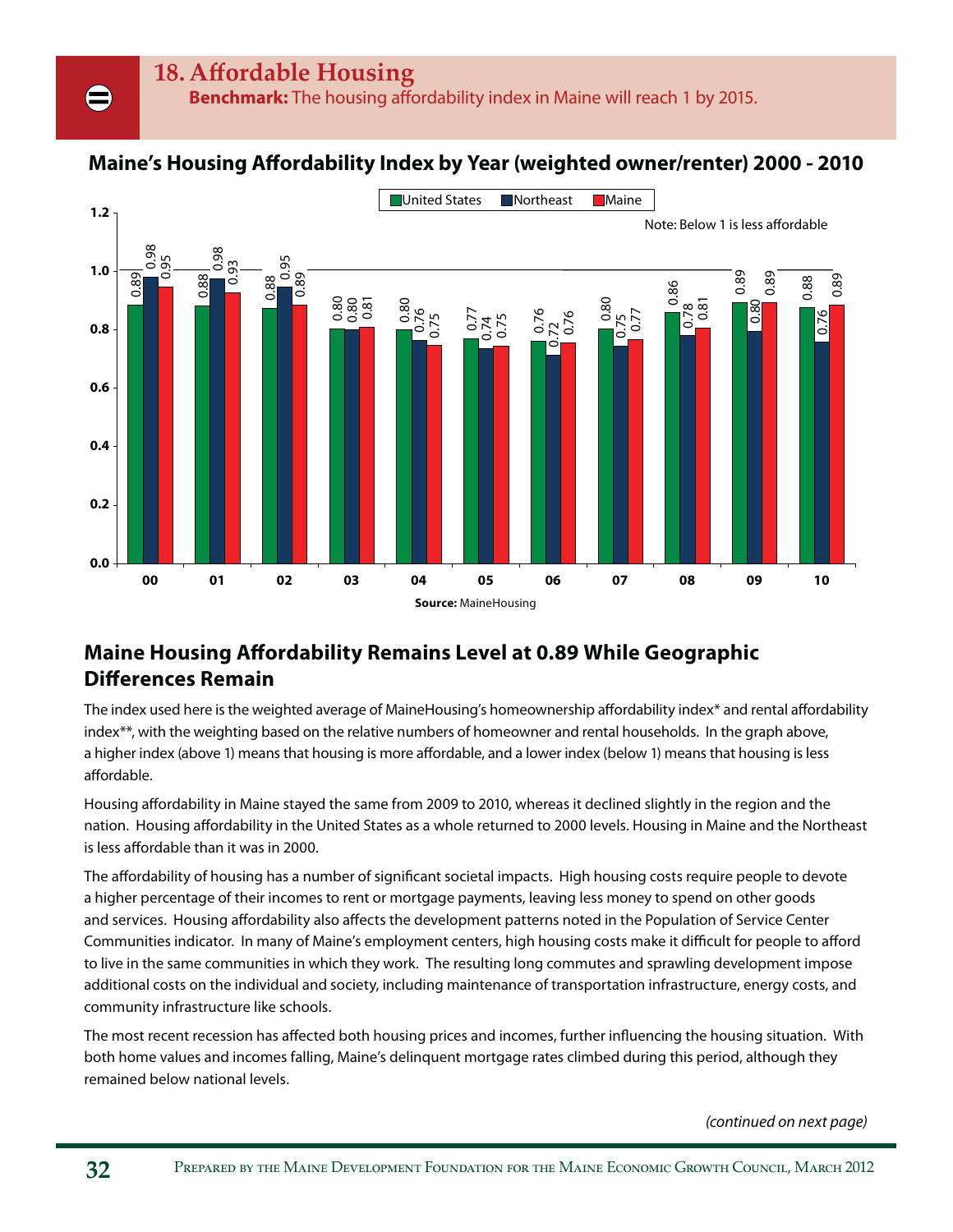

#### **Maine's Housing Affordability Index by County (weighted average) 2000 vs. 2010**

**Source:** MaineHousing

The county graph, which compares homeowner/renter affordability for each of Maine's counties in 2000 and 2010, provides additional insights into the affordability of housing in Maine. In every Maine county, housing was less affordable in 2010 than it was in 2000. In 2000, 11 counties were considered to have affordable housing, defined as an index at or above 1.0. In 2010, only Kennebec, Aroostook, Piscataquis, and Somerset reached that mark. In both 2000 and 2010, the central and rim counties offered the most affordable housing, while the coastal counties were less affordable.

#### **Related indicators include:** Per Capita Personal Income, Transportation Infrastructure, Population of Service Center **Communities**

\*The homeownership affordability index is the ratio of the home price that a Maine household at median income can afford to the actual median home price. A home price is considered to be affordable if no more than 28% of monthly gross income is needed to cover payment on a 30-year mortgage with a 5% down payment (including taxes, homeowners insurance, and private mortgage insurance).

\*\*The rental affordability index is the ratio of the rent that a Maine renter household with median renter household income can afford to the actual average rent for a two-bedroom apartment, including utilities. A rental is considered to be affordable if no more than 30% of gross monthly income is needed to cover the rent. In this index, median rental household income is used rather than median household income generally, because typically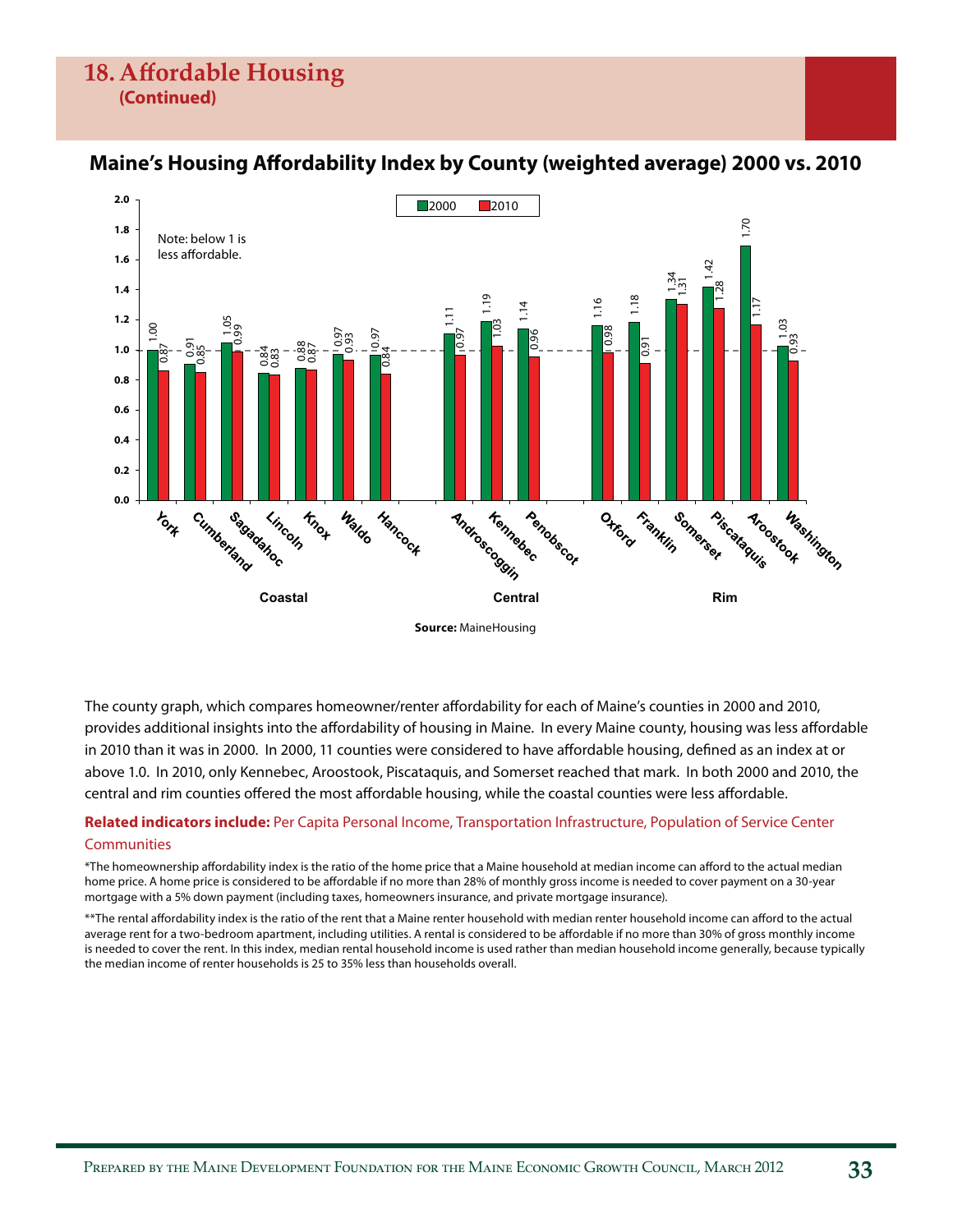

#### **Poverty Rates 1997 - 2010 3-Year Moving Average**



#### **Maine Poverty Rate Stays Below U.S. Average but Increases to 12.8% Overall, 23.5% for Children Under 5, and 18.2% for Children Under 18**

In 2010, Maine's three-year moving average poverty rate was 12.8%, up from 12.5% in 2009. Since 1995, Maine's poverty rate has remained below the national rate and above the New England rate. The data indicates that the issue of poverty in Maine is very real and, in light of the most recent recession, will remain a concern for the foreseeable future.

It is widely believed that the traditional 100% poverty rate underestimates the total number of people having trouble making ends meet. According to the U.S. Department of Health and Human Services, in 2010, a person in Maine living in poverty earned less than \$10,890. Policymakers and program administrators frequently use 200% of poverty (double the income level) to measure the number of people in need and to determine eligibility for aid. In 2010, approximately one out of every three people in Maine (33.0%) and the nation (34.3%) lived below 200% of the federal poverty level. In Maine, this translated into 426,640 individuals.

Poverty within Maine varies widely from county to county. Poverty rates are higher in the rural counties in the west, north, and east than in Maine's southern and service center counties. Washington County had the highest rate at 19.4%, and York and Cumberland counties the lowest at 10.3%.

Another issue of concern is the poverty rate for Maine children. The poverty rate for children under 5 has grown from 17.5% in 2000 to 23.5% in 2010 and the poverty rate for children under 18 grew from 12.9% to 18.2% over the same time. The 2010 rates represented highs in both categories but remained below national rates, which have also grown steadily. According to the Kids Count Data Center, 41% of Maine's children under the age of 18, or 110,000 children, were below 200% of the poverty level.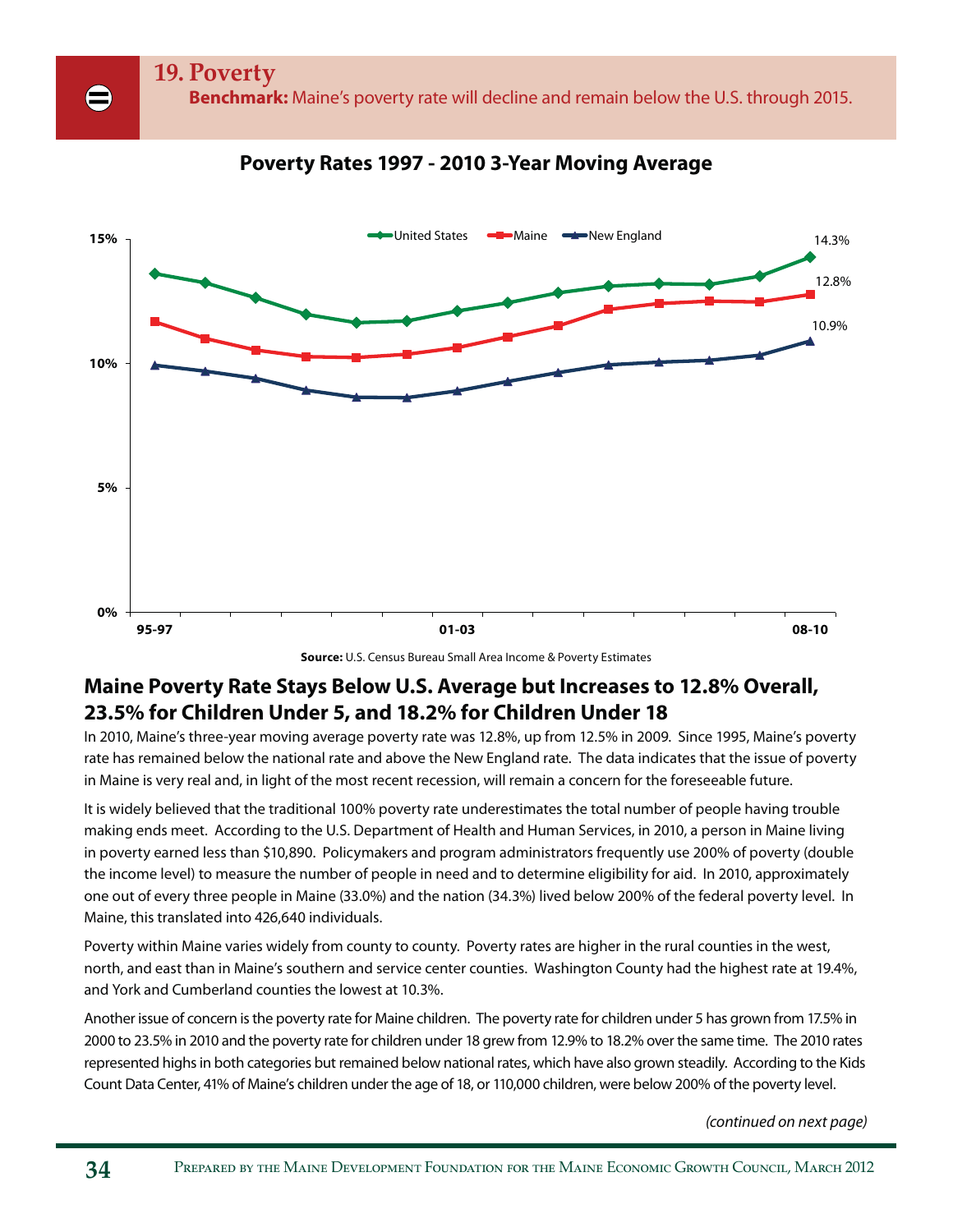| <b>Poverty Rate Children Under Age 18</b> |                                          |       |               | <b>2010 Poverty Rate</b> |  |  |  |
|-------------------------------------------|------------------------------------------|-------|---------------|--------------------------|--|--|--|
|                                           | Maine                                    | U.S.  |               | by Maine County          |  |  |  |
| 2000                                      | 12.9%                                    | 16.2% | <b>County</b> | <b>Poverty Rate</b>      |  |  |  |
| 2001                                      | 12.8%                                    | 16.3% |               | <b>Coastal Counties</b>  |  |  |  |
| 2002                                      | 14.2%                                    | 16.7% | York          | 10.3%                    |  |  |  |
| 2003                                      | 14.3%                                    | 17.6% |               |                          |  |  |  |
| 2004                                      | 14.3%                                    | 17.8% | Cumberland    | 10.3%                    |  |  |  |
| 2005                                      | 16.7%                                    | 18.5% | Sagadahoc     | 10.5%                    |  |  |  |
| 2006                                      | 16.9%                                    | 18.3% | Lincoln       | 12.7%                    |  |  |  |
| 2007                                      | 15.7%                                    | 18.0% | Knox          | 13.7%                    |  |  |  |
| 2008                                      | 16.5%                                    | 18.2% | Waldo         | 15.6%                    |  |  |  |
| 2009                                      | 17.5%                                    | 20.0% | Hancock       | 14.0%                    |  |  |  |
| 2010                                      | 18.2%                                    | 21.6% |               |                          |  |  |  |
|                                           | <b>Poverty Rate Children Under Age 5</b> |       |               | <b>Central Counties</b>  |  |  |  |
|                                           | Maine                                    | U.S.  | Androscoggin  | 14.6%                    |  |  |  |
| 2000                                      | 17.5%                                    | 18.7% | Kennebec      | 11.7%                    |  |  |  |
| 2001                                      | 16.2%                                    | 18.6% | Penobscot     | 16.0%                    |  |  |  |
| 2002                                      | 18.2%                                    | 19.0% |               | <b>Rim Counties</b>      |  |  |  |
| 2003                                      | 18.8%                                    | 20.3% | Oxford        | 15.0%                    |  |  |  |
| 2004                                      | 18.4%                                    | 20.5% |               |                          |  |  |  |
| 2005                                      | 20.0%                                    | 21.3% | Franklin      | 15.6%                    |  |  |  |
| 2006                                      | 21.4%                                    | 21.0% | Somerset      | 18.6%                    |  |  |  |
| 2007                                      | 19.4%                                    | 20.8% | Piscataqus    | 16.6%                    |  |  |  |
| 2008                                      | 21.8%                                    | 21.2% | Aroostook     | 14.0%                    |  |  |  |
| 2009                                      | 21.4%                                    | 23.2% |               |                          |  |  |  |
| 2010                                      | 23.5%                                    | 25.0% | Washington    | 19.4%                    |  |  |  |

**Source:** U.S. Census Bureau Small Area Income & Poverty Estimates

Again, educational attainment is key to moving this indicator. Increased education leads to increased opportunities, which can lift people out of poverty. The Growth Council feels that investments in lifelong learning beginning at birth are critical to the Maine economy.

**Related indicators include:** Per Capita Personal Income, Employment, Higher Degree Attainment, Fourth Grade Reading Scores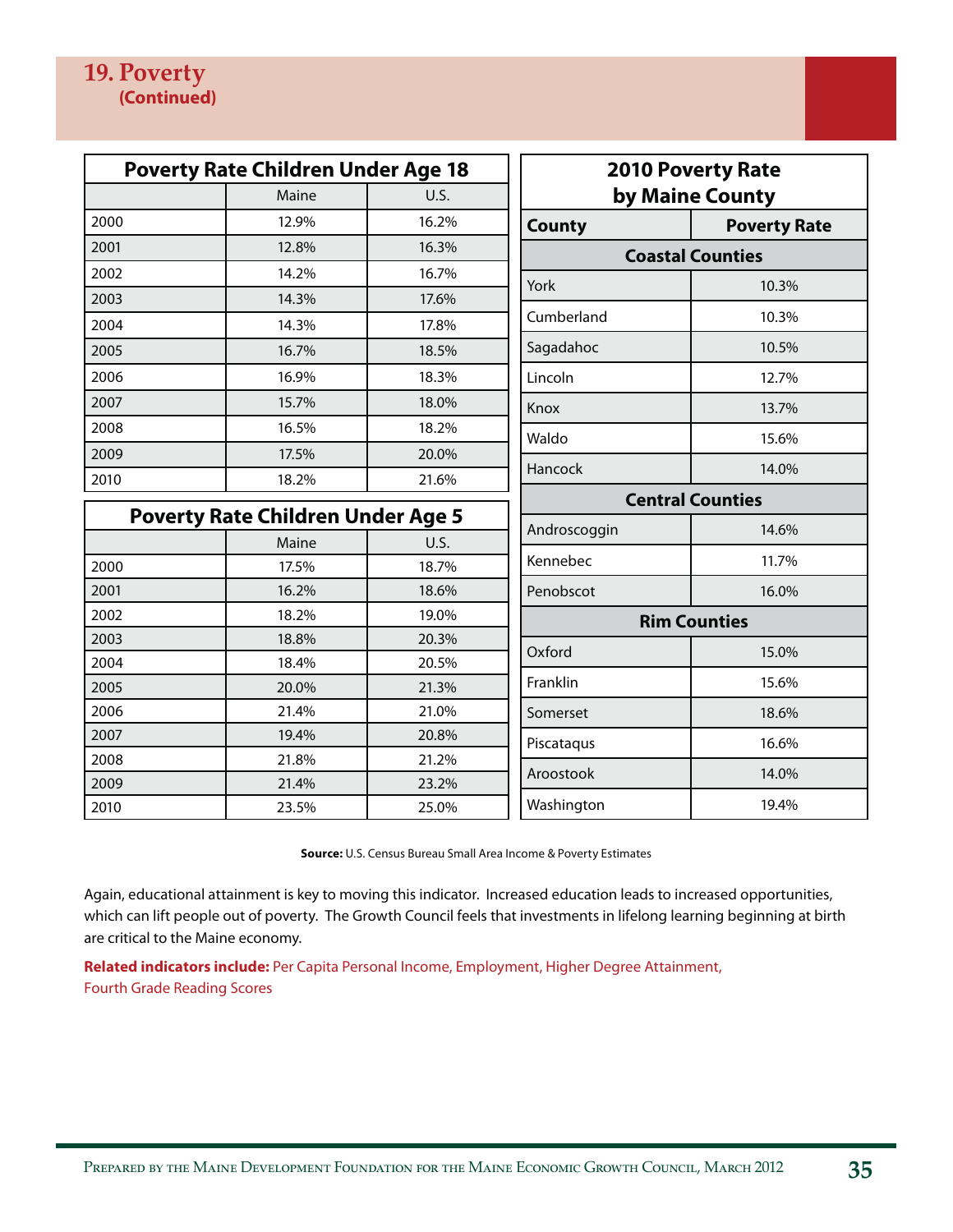# **20. Gender Income Disparity**

**Benchmark:** The median annual income of women working full-time will improve to 100 percent of the median annual income of men working full-time by 2015.

#### **Women's Income as a Percent of Men's for Full-Time, Full-Year Work 1970 - 2010**



**Source:** U.S. Census Bureau, American Community Survey

#### **Women's Earnings 78% of Men's Earnings in Maine and U.S.**

In 2010, female employees in Maine earned \$0.78 for every \$1.00 earned by men. This represented an improvement over 2009, when female employees earned \$0.76 for every dollar, and also brought Maine in line with the U.S. average. The median income of all women in Maine who worked full-time, full-year grew from \$32,395 in 2009 to \$33,959 in 2010. The median income for comparable male employees grew from \$42,205 to \$43,257 over the same time frame.

Nationally, from 2009 to 2010, the situation was largely unchanged. In 2009 and 2010, women earned approximately \$.78 for every dollar earned by men. The median incomes of full-time, full-year male and female employees both increased during this time (women from \$35,633 to \$36,612 and men from \$45,872 to \$46,740).

The table shows that gender income disparities vary by occupation. This data set is a variation of the data used to create the graph, so as to address confidence issues associated with these small sample sizes. Both data sets support the same trends and relationships.

Gender income disparities create disincentives for women to contribute fully to the labor force, slowing economic growth and putting families at risk. The Heinz Family Philanthropy and Mellon Financial Corporation reported that, in 2000, a typical 25-year-old female college graduate earning \$0.73 for every \$1.00 earned by a man in the U.S. would earn \$523,000 less over her lifetime than a male counterpart.

The prosperity of women has wide-reaching effects on Maine's economy and communities. Because women are much more likely than men to be single heads of households, bringing women's earnings more in line with men's can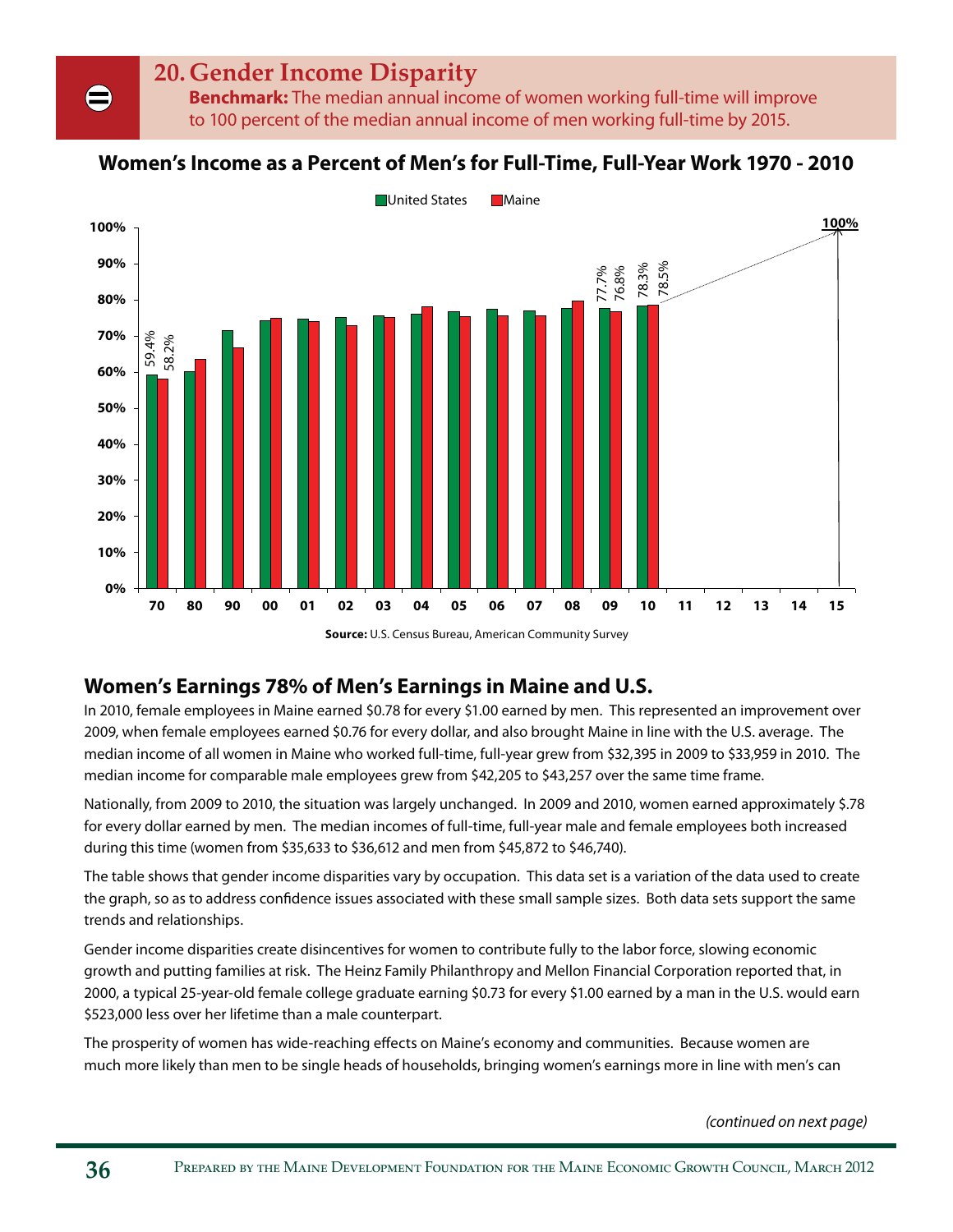#### **2010 Median Earnings Full-Time, Year-Round, Civilian Employed Population 16 Years and Over**

| Occupation                                       | <b>Male</b> | Margin<br>of Error<br>$(+/-)$ | <b>Female</b> | Margin<br>of Error<br>$(+/-)$ | Women's<br>Earnings as %<br>of Men's |
|--------------------------------------------------|-------------|-------------------------------|---------------|-------------------------------|--------------------------------------|
| <b>Management, business, and financial</b>       | \$61,070    | \$1,835                       | \$49,978      | \$2,493                       | 81.8%                                |
| Management                                       | \$61,840    | \$2,580                       | \$51,363      | \$1,906                       | 83.1%                                |
| Business and financial operations                | \$55,738    | \$6,330                       | \$45,806      | \$4,029                       | 82.2%                                |
| <b>Service</b>                                   | \$31,408    | \$1,631                       | \$23,172      | \$1,352                       | 73.8%                                |
| Health care support                              | \$26,751    | \$1,686                       | \$25,853      | \$1,100                       | 96.6%                                |
| Protective service                               | \$48,773    | \$3,367                       | \$46,795      | \$15,174                      | 95.9%                                |
| Food preparation and serving related occupations | \$25,425    | \$2,550                       | \$20,841      | \$1,631                       | 82.0%                                |
| Building and grounds cleaning and maintenance    | \$30,167    | \$4,921                       | \$22,206      | \$2,005                       | 73.6%                                |
| Personal care and service                        | \$24,030    | \$4,875                       | \$22,360      | \$1,797                       | 93.1%                                |
| Sales and office                                 | \$40,060    | \$2,601                       | \$30,009      | \$1,038                       | 74.9%                                |
| Sales and related                                | \$44,483    | \$3,304                       | \$26,115      | \$1,638                       | 58.7%                                |
| Office and administrative support                | \$35,142    | \$2,335                       | \$30,606      | \$579                         | 87.1%                                |
| <b>Construction and extraction</b>               | \$36,209    | \$908                         | \$24,020      | \$10,165                      | 66.3%                                |
| Production, transportation, and material moving  | \$38,995    | \$2,885                       | \$25,473      | \$1,439                       | 65.3%                                |
| Production                                       | \$45,663    | \$3,268                       | \$26,203      | \$1,496                       | 57.4%                                |
| Transportation                                   | \$36,518    | \$3,553                       | \$25,398      | \$4,999                       | 69.5%                                |

**Source:** U.S. Census Bureau, American Community Survey

help decrease poverty among children. Higher earnings among younger women will also provide them with greater economic security later in life, an important consideration given the longer life expectancy of women.

Both the state and federal governments have passed legislation and provided models through which businesses can voluntarily self-audit to investigate their own potential gender income disparities.

**Related indicators include:** Per Capita Personal Income, Higher Degree Attainment, Poverty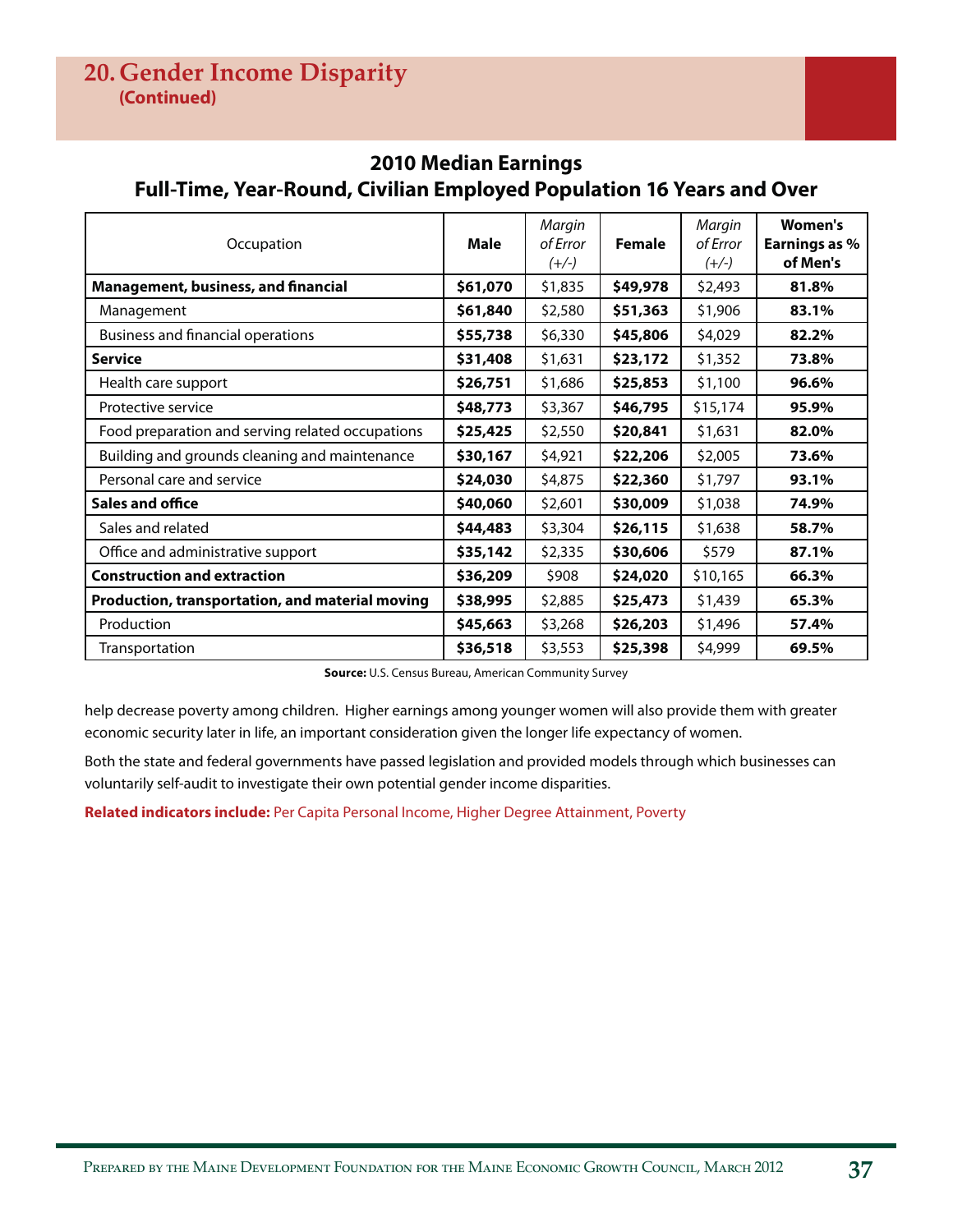**Benchmark:** The percent of overweight and obese adults in Maine will decrease to 50% by 2015.



#### **Percent of Overweight and Obese Adults 1995 - 2010**

**Almost Two-Thirds of Adult Mainers are Overweight or Obese - Improvements Needed to Increase Health and Productivity**

Maine's overweight (Body Mass Index of 25.0 to 29.9) and obesity rate (Body Mass Index ≥ 30) was just over half (51.7%) in 1995 and almost two-thirds (63.7%) of the adult population in 2010. This followed national trends. Maine's overweight rate has stayed relatively stable, and was actually lower in 2010 (36.3%) than in 1995 (37.6%). The increase in Maine's combined overweight and obesity rates is attributable to a steady increase in the obesity rate that saw this percentage nearly double from 1995 to 2010 (from 14.1% to 27.4%).

Being overweight or obese is the third leading cause of preventable deaths in both Maine and the United States. Overweight and obesity are risk factors for chronic diseases such as diabetes, heart disease, stroke, high cholesterol, asthma, arthritis, and some cancers. The risk increases with weight. Appropriate policies, public education, and better access to healthier choices can help improve Maine's overweight and obesity rates and reduce the prevalence of chronic diseases.

There are economic costs associated with Maine's high overweight and obesity rates. A 2011 study\* found that being overweight or obese in Maine drives \$767 million annually in medical expenses. A 2006 study\*\* found that the combined effects of overweight and obesity result in productivity losses of over \$2 billion. Improving Maine's overweight and obesity rates can help control health care costs and improve productivity.

Reducing Maine's prevalence of obesity and associated chronic diseases is critical to the lives of Maine citizens and our economy. The Council has set an aggressive goal. Increased physical activity and better nutrition can help to move us in the right direction. There are a number of valuable efforts being made statewide, including Healthy Maine Partnerships and Maine Downtown Center's Green Downtowns program. Programs for kids include Let's Go! 5-2-1-0, Farms to Schools, and Maine-ly Nutrition. However, more needs to be done if we are to reach the benchmark. More and more employers are taking the initiative with their employees and are aided by efforts like the Wellness Councils of Maine.

#### **Related indicators include:** Manufacturing Productivity, Cost of Health Care, On-the-Job Injuries and Illnesses

\*Trogdon, Justin G., Eric A. Finkelstein, Charles W. Feagan and Joel W. Cohen. "State- and Payer-Specific Estimates of Annual Medical Expenditures Attributable to Obesity." June, 2011.

\*\*Chenowith & Associates, Inc. A Topline Report. Summary of the study, "An Economic Cost Appraisal of Physical Inactivity, Overweight, and Obesity Among Maine Adults." Conducted for Anthem-Maine and MaineHealth. March, 2006.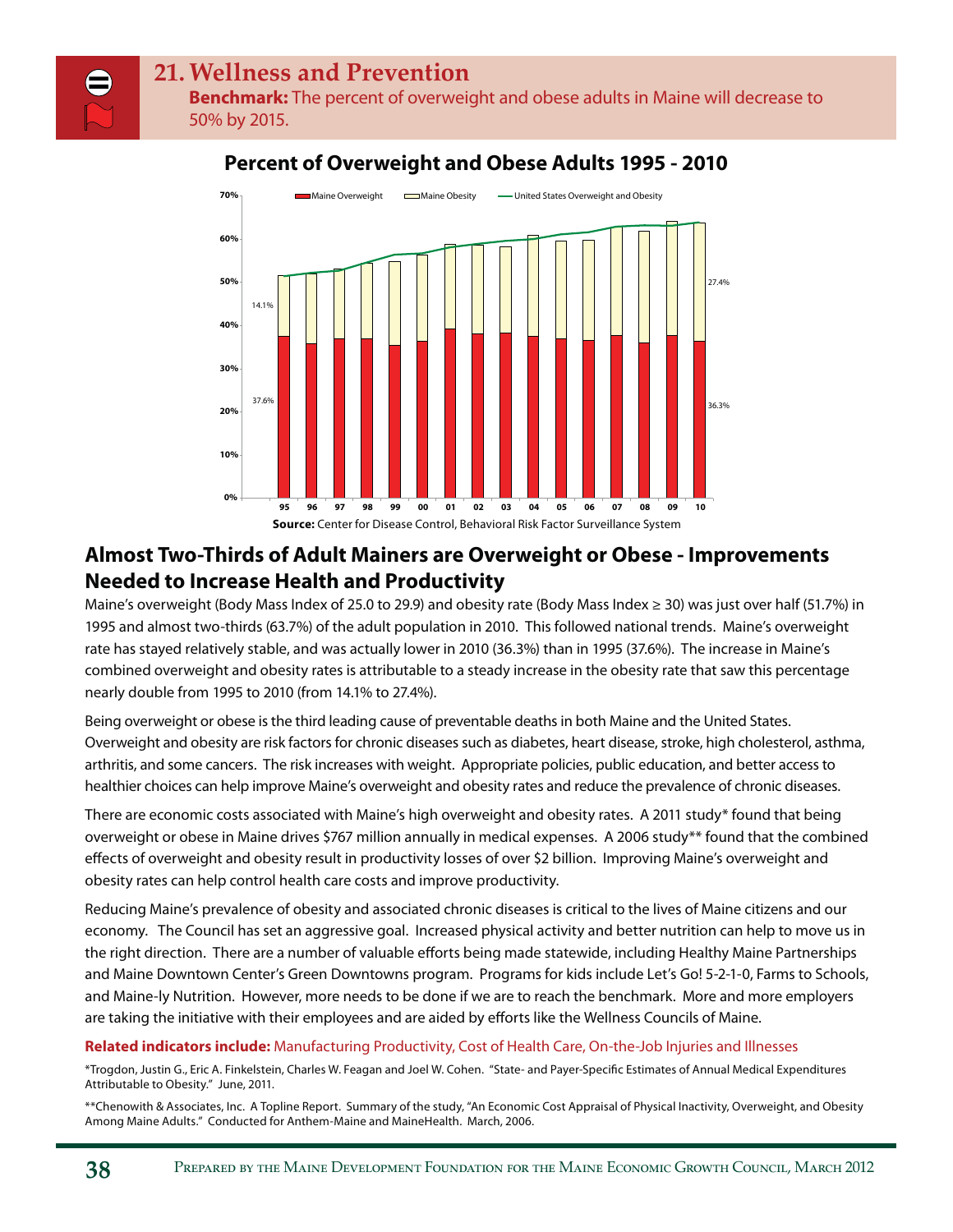## **22. Health Insurance Coverage**

**Benchmark:** The percentage of Maine's population with health insurance coverage will continually rise and remain above the U.S. rate.



#### **Maine's 90% Health Insurance Coverage Ranks Above National Average of 84%**

2010 data shows that Maine remains well ahead of the nation in the proportion of the population covered by insurance. Both Maine and the nation have remained stable on this measure in recent years. Since 2002-04, Maine's three-year moving average has been approximately 90% and the U.S. average has been around 85%.

Maine has done an excellent job of making insurance available to a large majority of people. Providing widespread health insurance can lower barriers to getting appropriate preventive screening and timely medical care which can avoid higher medical costs down the road. This, in turn, enables people to live healthier, more productive lives.

According to the Kaiser Foundation, in 2010, 48% of all Mainers were covered by

employer-sponsored insurance, 4% purchased insurance directly, 22% were enrolled in MaineCare (the state's Medicaid program), and 14% were enrolled in Medicare. With the exception of Medicaid, national numbers were very similar. The difference between Maine's Medicaid coverage (22%) and the nation's (16%) accounts for Maine's higher insurance coverage rate.

In both Maine and the nation, rising insurance and health care costs have made it increasingly difficult for employers to offer affordable health insurance benefits and for individuals to purchase insurance on the open market. This prompted Maine to expand MaineCare coverage and the Legislature to pass wide-sweeping changes to existing insurance laws. With rising health care costs, financing both public and private insurance programs will continue to be a challenge.

Looking to the future, Maine currently has the highest median age in the nation. As the population continues to age, an increased share of the state's population will be enrolled in the federal Medicare program. Low-income people 65 and older and some younger individuals with disabilities are eligible for both MaineCare and Medicare. Because MaineCare, not Medicare, pays for most long-term care, MaineCare may see additional cost increases that parallel the aging population.

**Related indicators include:** Manufacturing Productivity, Cost of Health Care, Wellness and Prevention

| <b>Health Insurance Coverage</b><br><b>Total Populations 2010</b> |      |       |  |  |  |  |
|-------------------------------------------------------------------|------|-------|--|--|--|--|
|                                                                   | U.S. | Maine |  |  |  |  |
| Employer                                                          | 49%  | 48%   |  |  |  |  |
| Individual                                                        | 5%   | 4%    |  |  |  |  |
| Medicaid                                                          | 16%  | 22%   |  |  |  |  |
| Medicare                                                          | 12%  | 14%   |  |  |  |  |
| <b>Other Public</b>                                               | 1%   | 2%    |  |  |  |  |
| Uninsured                                                         | 16%  | 10%   |  |  |  |  |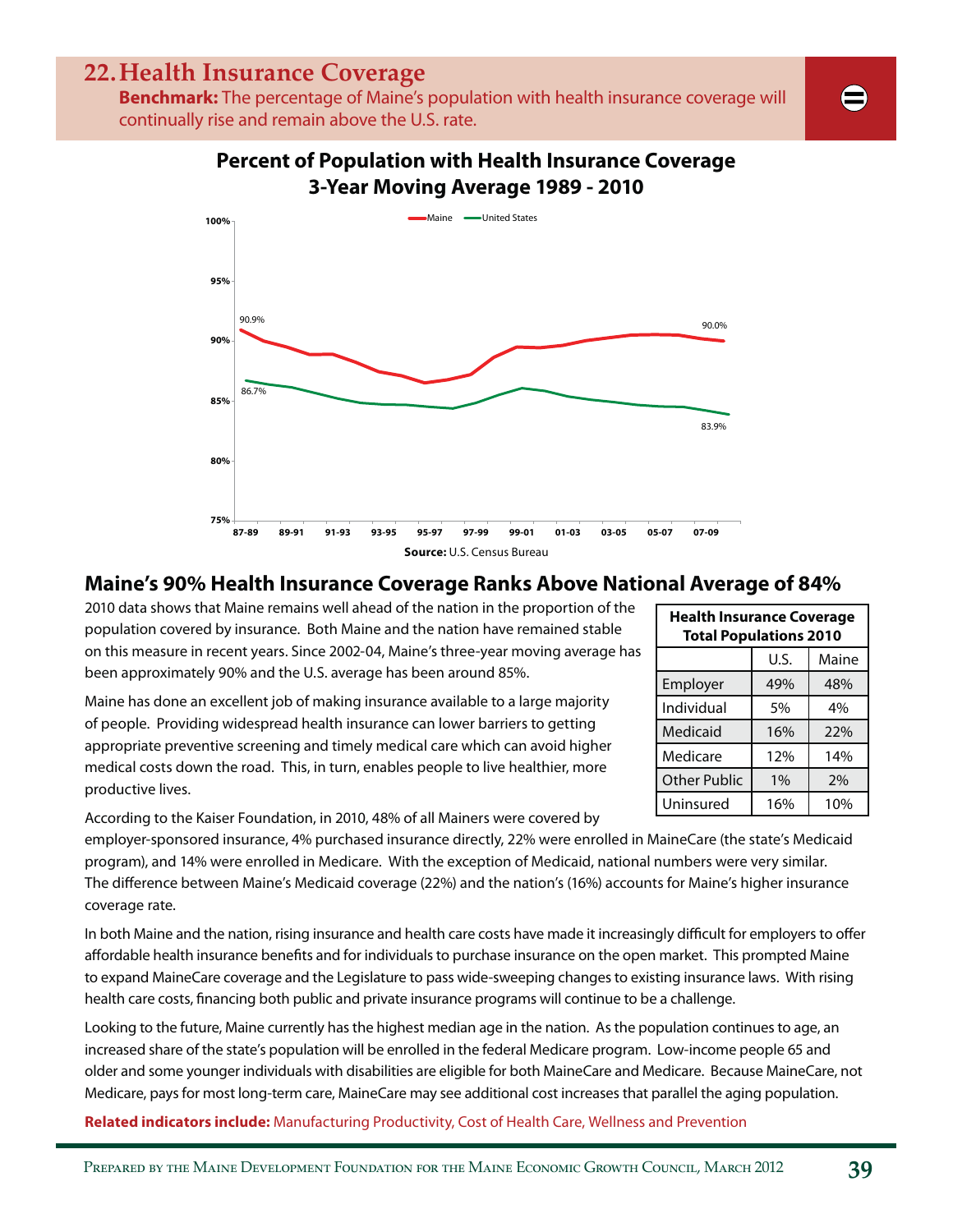

#### **Acres of Conserved Land in Maine 1997 - 2010**

**Source: Maine State Planning Office** 

#### **Future Conservation Should Focus on Strategic Holdings**

The Council reported last year that, with the incorporation of conservation easement lands on which public use is currently allowed, Maine has achieved the acreage goal for this indicator. As of 2010, Maine's total conserved acreage in all categories was just under 3,700,000 acres, or approximately 19% of the state's total land area.

The Council believes there is a co<mark>ntinuing need</mark> for conservation and is focused on strategic conservation efforts that protect natural and working lands. These include Maine's working waterfronts, farmlands, wildlife habitat, and forests. That strategic focus will also include habitat connectivity and other priorities of the Land for Maine's Future Board and the Departments of Agric<mark>ulture, Con</mark>servation, and Fish & Wildlife. 99 00 01 02 03 04 05 06<br>
nservation easement acreage totals are revised slightly from last year's refine accounting methodology<br>
Source: Maine State Planning Office<br>
ation Should Focus on Strategic Ho<br>
st year that, with t

When coordinated with well-<mark>plann</mark>ed development, strategic conservation of all kinds of undeveloped lands in and around Maine's residential communities helps to protect the state's quality of place and preserve historic town centers. The preservation of open space in communities also encourages more physical activity and can improve the health and wellness of Maine's residents. Strategic land conservation also helps address the issues presented in our Service Center Communities benchmark.

The Council will continue to monitor land conservation in Maine. Tracking land conservation efforts focused on wildlife habitat will help us to monitor the health of the ecosystems that protect Maine's environment and serve all Maine residents. Monitoring these efforts complements our look at the quality of life triangle in the middle of our Economy, Community, and Environment concentric circles at the front of this report.

**Related indicators include:** Wellness and Prevention, Population of Service Center Communities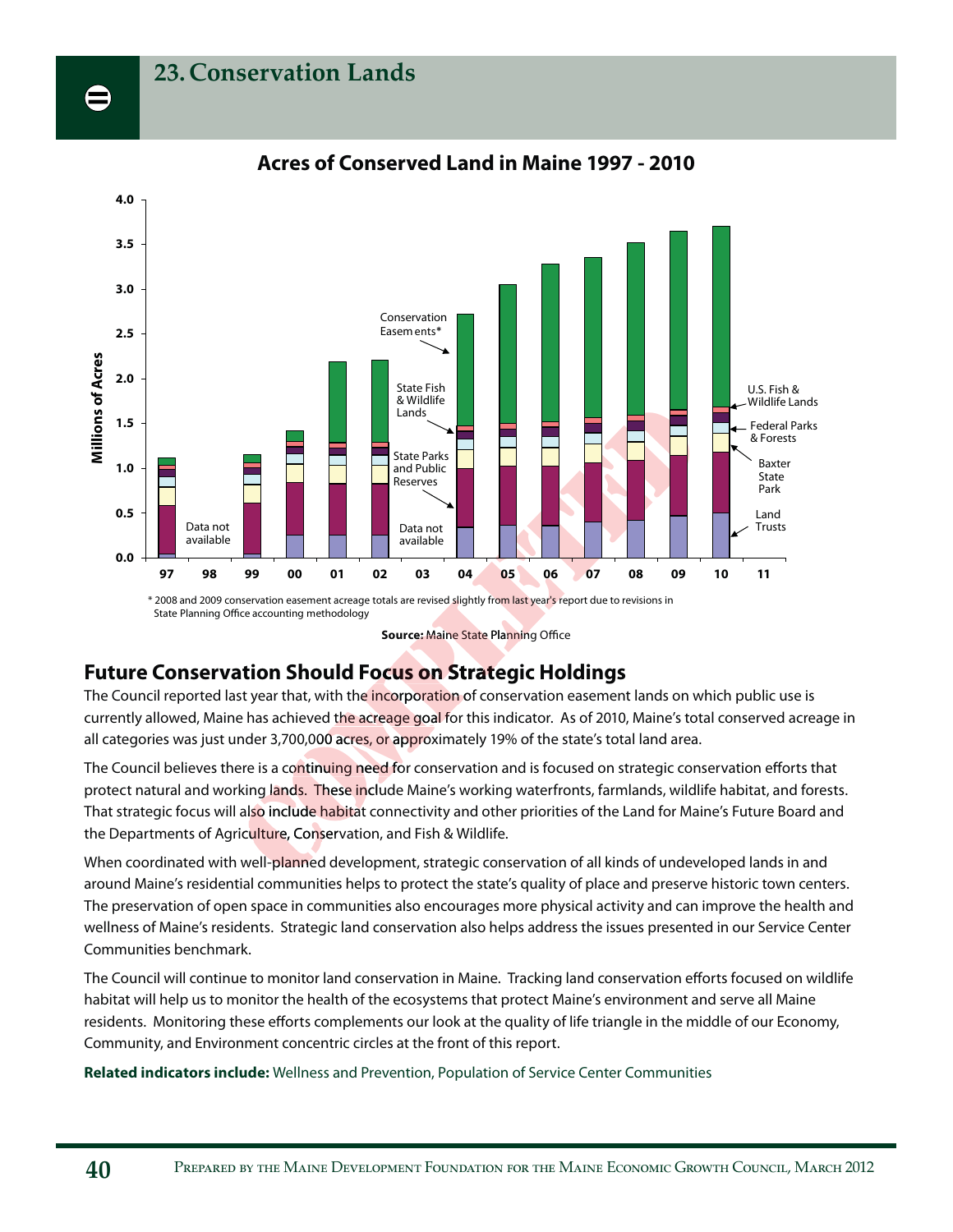## **24. Sustainable Forest Lands**

**Benchmark:** The balance of net growth to removals will be maintained over time near a 1:1 net growth to removals ratio.



#### **Historic Trend in Maine's Net Growth to Removals Ratio 1950 - 2010**

## **Growth to Removals Ratio at 1.13:1 as Sustainable Management of Maine's Forest Lands Continues**

For this indicator, a ratio value greater than one indicates that growth is greater than harvest, while a ratio value less than one indicates that harvest exceeds growth. Minor fluctuations around the ideal ratio of 1:1 are acceptable, provided that wide variations in either direction are avoided and the long-term trend is neutral. The 2010 net growth to removals ratio of 1.13:1 means that the indicator continues to perform well and continues to meet the benchmark.

During the 1950s and 1960s, growth far exceeded long-term carrying capacity. The spruce budworm epidemic and subsequent salvage harvesting in the 1970s and 1980s brought growth-to-harvest levels back to the desired 1:1 ratio. Sawmills and pulp mills today are sustainably processing historically high volumes even while the total in-forest volume increases (up 50% since 1950).

Sustainable forestry is essential to Maine's economy, identity, and quality of life, particularly with the mounting concern over the future of Maine's forest lands. Maine's forests cover nearly 90% of the state's land area, with most of this acreage actively managed by private landowners. Maine's forests support healthy wildlife populations, provide clean water, supply raw materials used to create products ranging from newspaper to alternative fuels, and offer a wide variety of recreational opportunities. Maintaining the long-term balance between growth and removals is a key component in sustaining Maine's forests and their contribution to the state's economy.

Together, the Sustainable Forest Lands, Conservation Lands, and Population of Service Center Communities are important indicators of how well the state is combating sprawl, conserving resources, and supporting our natural resource-based economy.

**Related indicators include:** Conservation Lands, Population of Service Center Communities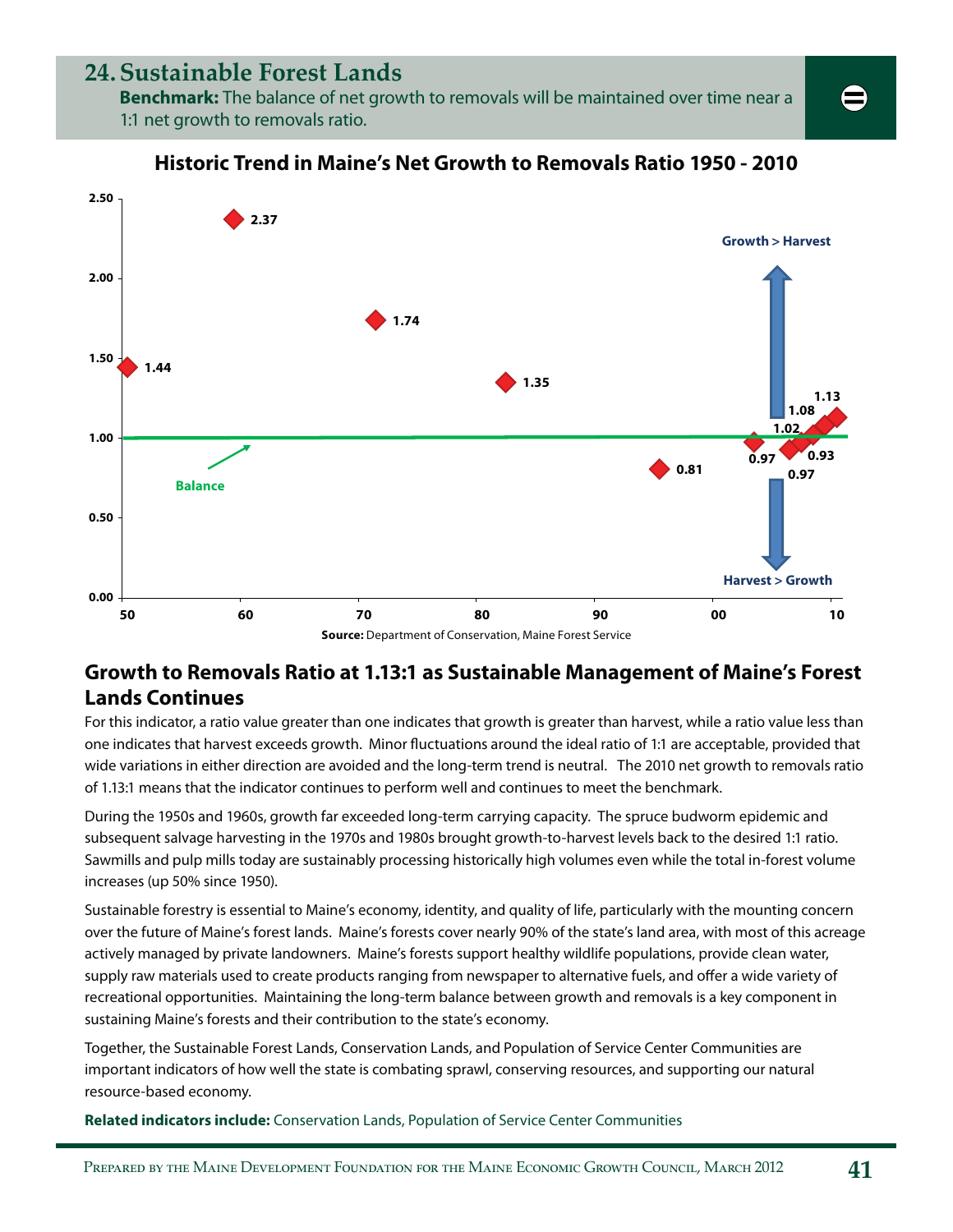# **25. Population of Service Center Communities**

**Benchmark:** The percentage of Maine people who reside in service center municipalities will reach 50% by 2015.

#### **Percent of Maine's Population Living in Regional Service Centers (Compared to Other Municipalities) 1960 - 2010**



#### **52% of Mainers Live Outside of Service Center Communities - Preserving Town Centers a Key to Maine's Economy and Quality of Life**

In 1960, 63.2% of Mainers lived in regional Service Center communities\* and 36.8% lived in other areas. The following decades saw a steady decline in the percentage of people living in Service Center communities. By 2000, the percentage of Mainers living in other areas surpassed the percentage living in Service Centers. Since then, people have slowly but steadily moved away from urban centers into the more rural parts of the state.

This indicator measures the degree of urban sprawl in Maine, which brings with it a host of societal problems. Sprawl leads to redundant and costly infrastructure such as roads, schools, and waste systems, the upkeep of which costs state and local governments millions every year. For example, even as school enrollment statewide declined, the state was compelled to invest nearly a billion dollars in school construction to accommodate population shifts. Meanwhile, Service Center communities are struggling to fund their own now-underutilized infrastructure. Attempts to remedy this situation, such as regionalization and consolidation of municipal services, have met with varying success.

Vibrant Service Center communities attract young people, retirees, diverse populations, and creative economic ventures, all of which help to move Maine's economy forward. Almost three-quarters of all Maine jobs, services (hospitals, social services, educational institutions, cultural activities, and government services), and consumer retail sales are located in 63 specifically identified regional Service Center communities. Preserving Service Centers also enables people to access services by active modes of transportation.

Investment in existing town centers helps keep these areas vibrant and brings a high return on investment. For example, from September 2002 to September 2011, Main Street® Maine communities saw \$145.5 million of reinvestment in physical improvements from public and private sources; a net gain of 220 businesses; a net gain of 954 full-time and 79 part-time jobs; 557 building rehabilitations and improvements; and a total reinvestment ratio of \$27.57 for every dollar spent.

#### **Related indicators include:** Affordable Housing, Wellness and Prevention, Conservation Lands

\* Maine State Planning Office criteria to be a service center: level of retail sales, jobs-to-workers ratio, the amount of federally assisted housing, and the volume of service sector jobs. Regional service centers include communities that meet basic criteria and portions of adjacent municipalities that meet certain criteria. For a complete list: http://www.maine.gov/spo/landuse/index.htm

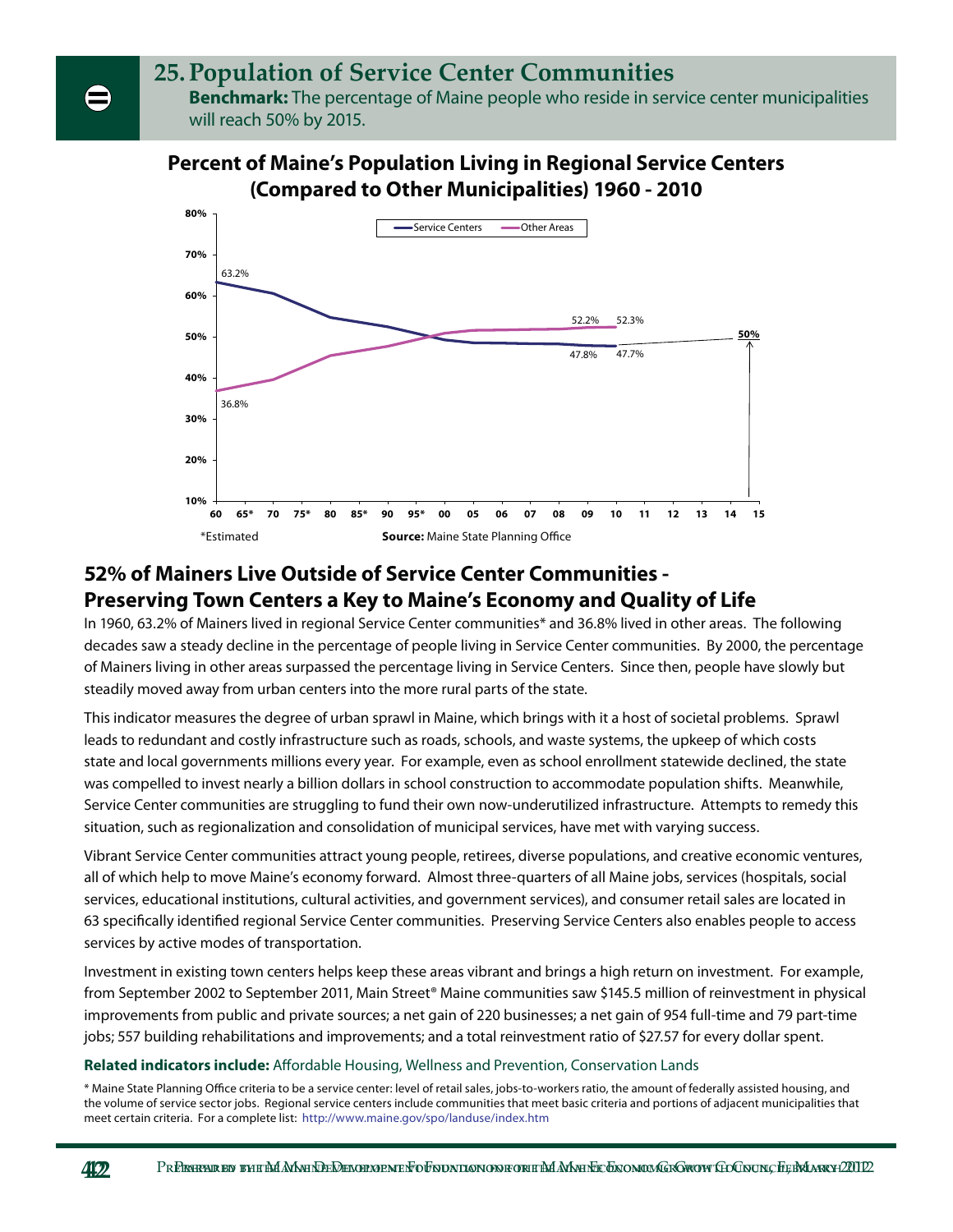#### **CITING INFORMATION IN THIS REPORT**

Reproduction of the information contained in Measures of Growth is encouraged with proper citation. Wherever data or text is reproduced, please reference the source in the following manner: "Data source: Maine Economic Growth Council and Maine Development Foundation, Measures of Growth in Focus 2012."

#### **ABOUT THE DATA AND ITS TIMELINESS**

The data in this report came from a wide variety of sources, primarily state and federal agencies. Some agencies are able to provide data that is immediately up-to-date, while others experience a lag in up-to-date reporting. Where possible, estimates were given by agencies in order to compensate for lags in confirmed data.

#### **ON THE WEB**

Measures of Growth in Focus 2012 is available on the website of the Maine Development Foundation in Adobe® portable document format (.pdf) for easy download and printing. Visit the Maine Economic Growth Council through the homepage of the Maine Development Foundation at www.mdf.org.

#### **BACKGROUND AND ACKNOWLEDGMENTS**

The Growth Council is co-chaired by the President and CEO of Hussey Seating Company, Tim Hussey, and State Senator Christopher Rector. The Growth Council was established in statute by the Governor and the Legislature in 1993 to develop a vision and goals for the state's long-term economic growth. It is comprised of 19 members: 14 representing the private, public, education, labor, and nonprofit sectors; four legislators; and the commissioner of the Department of Economic and Community Development. Membership to the Council requires a three-way appointment from the Governor, Senate President, and Speaker of the House.

Since its inception, the Council has published 18 annual editions of Measures of Growth. The Maine Legislature uses the report as a guide in its deliberations. Several state agencies have formally incorporated the report's goals and benchmarks into their own strategic plans. Nonprofit organizations have initiated programs aimed directly at accomplishing specific benchmarks. Government officials have used Measures of Growth to justify programs to achieve the goals. Teachers have incorporated the substance of the reports into their curriculum. Policy development forums have used the benchmarks as springboards.

Measures of Growth has been constantly revised over the years in order to provide our readership with the most up-todate overview of Maine's progress towards long-term, sustainable economic growth, and a high quality of life for all its people. For the past six years, the Council has opted to include what it deems are only the most critical factors that play into the vision of this report. The result is a leaner, more focused edition of Measures of Growth, compared to editions prior to 2005.

The Maine Economic Growth Council is administered by the Maine Development Foundation (MDF). MDF was created by the Legislature and Governor in 1978 as a private, nonprofit corporation with a broad mandate to promote Maine's economy. MDF empowers leaders, strengthens Maine communities and guides public policy. Today, MDF is financed primarily with private resources.

Laurie Lachance, President and CEO of MDF, directed the development of this report and the proceedings of the Growth Council. Ryan Neale, Program Director, and Edmund Cervone, Senior Program Director, administered Growth Council meetings and authored the report. Lauren Mier was the graphic designer. J.S. McCarthy Printers printed the report.

The work of the Growth Council is financed by a state appropriation through the Maine Department of Economic and Community Development, and supplemented by private contributions from the membership of MDF.

The Maine Development Foundation and the Maine Economic Growth Council extend sincere appreciation to the organizations and people who generously provided data and guidance.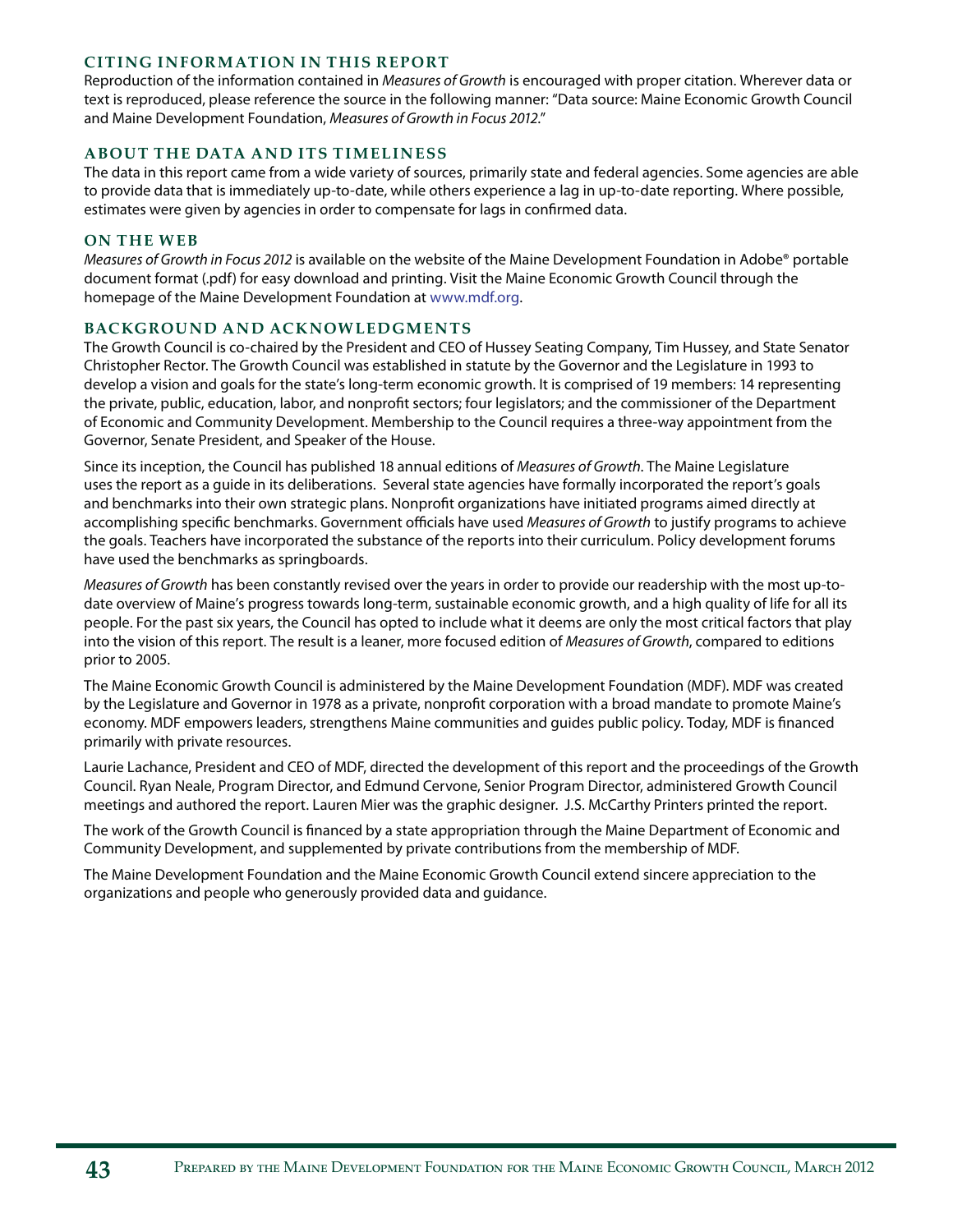# **Maine Economic Growth Council Members, 2011 - 2012**

**Hon. Christopher W. Rector, Co-Chair**

State Senator Senate District #22

**Harold Clossey** Executive Director Sunrise County Economic Council

**Susan Corbett** CEO Axiom Technologies

**Thomas Driscoll** Executive Director E.S. Boulos Company

**George Gervais** Commissioner Department of Economic & Community Development

**Hon. Seth Goodall** State Senator Senate District #19

**Dr. Theodora J. Kalikow** President University of Maine at Farmington

**Thomas Kittredge** Economic Development Director City of Belfast

**John Napolitano** President Plumbers and Pipefitters Union 716

**Kenneth G. Priest, II** President Kenway Corporation

**Hon. Wesley Richardson** State Representative House District #49

**Steve Schley** President Pingree Associates Inc.

**Hon. Dianne Tilton** State Representative House District #33

**Tim Hussey, Co-Chair** President and CEO Hussey Seating Company

> **Donato Tramuto** CEO & Vice Chairman Physicians Interactive

**Eloise Vitelli** Director, Program and Policy Development Maine Centers for Women, Work, and Community

**Stephen Von Vogt** President and CEO Maine Marine Manufacturing

**Tim C. Walton** Director of External Affairs & Public Policy CIANBRO

**Kathryn Weare** Owner/Manager The Cliff House